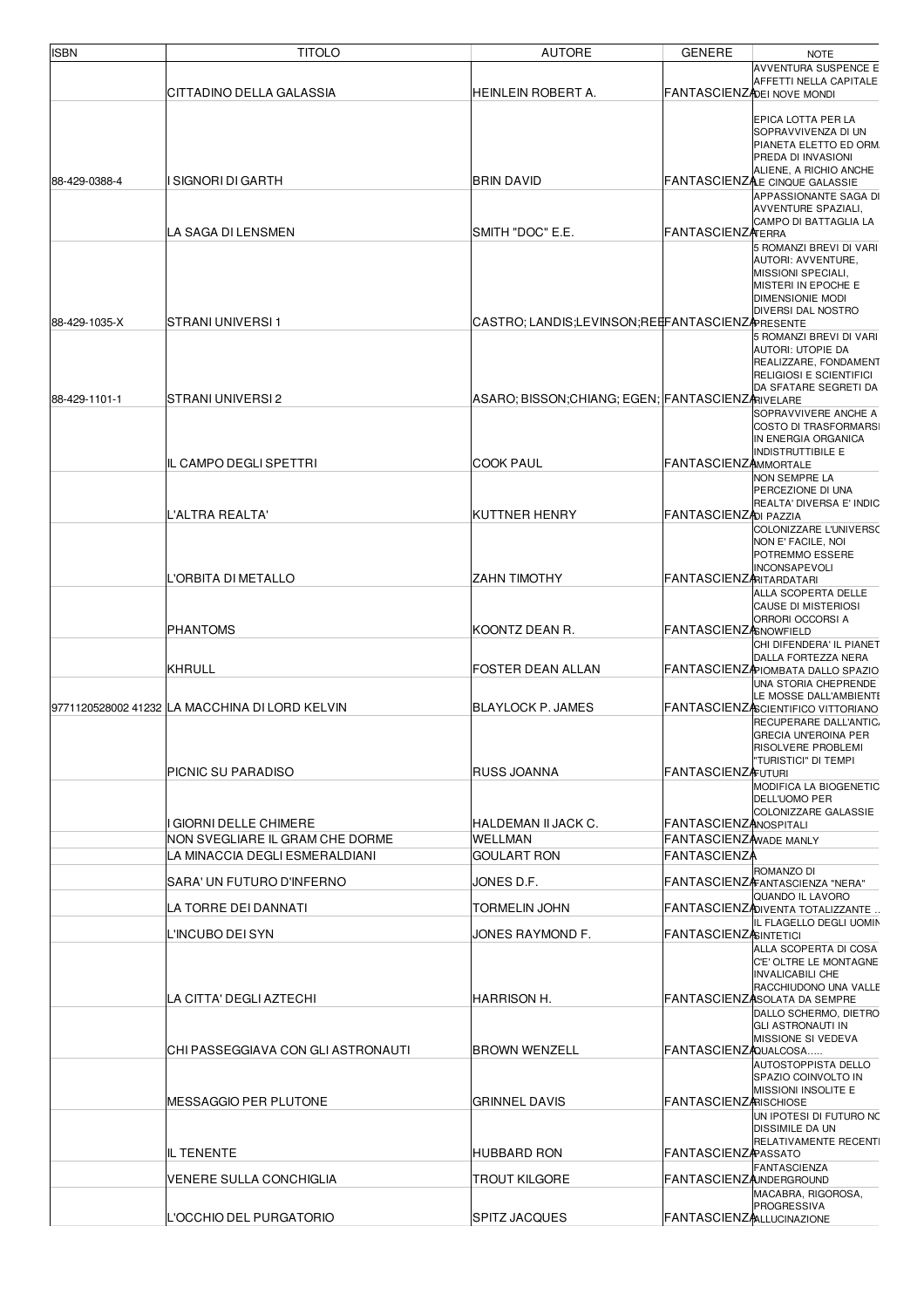|         | L'ALTRA FACCIA DI MISTER KIEL<br>9771120496004 50219 DA UN ALTRO MONDO | <b>HOLLY HUNTER J.</b><br><b>H.P. LOVECRAFT</b> | <b>FANTASCIENZAMMAGINAZIONE</b> | 17 VITTIME, UN'ALTRA<br>SPECIE DI ABITATORI<br>TERRESTRI AIUTA A<br>FANTASCIENZARISOLVERE IL CASO<br>UN UOMO CHE SOGNA UN<br><b>PASSATO</b><br>LONTANISSIMO UN<br>PERFETTO ITINERARIO<br><b>NELLA FANTASIA ECCITAT</b><br>E PARADOSSALMENTE<br><b>RAZIONALE DI UN GRANDE</b><br>DELLA MODERNA<br>LETTERATURA DI |
|---------|------------------------------------------------------------------------|-------------------------------------------------|---------------------------------|-----------------------------------------------------------------------------------------------------------------------------------------------------------------------------------------------------------------------------------------------------------------------------------------------------------------|
|         |                                                                        |                                                 |                                 | IN UN FUTURO NON                                                                                                                                                                                                                                                                                                |
|         | <b>IL VERDE MILLENNIO</b>                                              | <b>FRITZ LEBER</b>                              |                                 | PARTICOLARMENTE ROSE<br>NE TETRO CI SONO PIU'O<br>MENO TUTTI I PROBLEMI<br>CHE E' LECITO ASPETTAR<br>DA UN'EPOCA AMORALE,<br><b>CRUDELE E CONFLITTUALI</b><br>CHE PER DIVERSI ASPETT<br>FANTASCIENZARICORDA LA NOSTRA                                                                                           |
|         |                                                                        |                                                 |                                 | DEFINITO DA MOLTI, CON<br>ENTUSIASMO, IL PIU'<br><b>GRANDE ROMANZO DI</b><br><b>FANTASCIENZA MAI</b><br>SCRITTO. LA STORIA EPIC                                                                                                                                                                                 |
|         | ANNI SENZA FINE                                                        | CLIFFORD D. SIMAK                               | FANTASCIENZADELL'UMANITA'       | <b>DEGLI ULTIMI GIORNI</b>                                                                                                                                                                                                                                                                                      |
| 28949/6 | <b>IL PIANETA MALEDETTO</b>                                            | <b>ERIC F. RUSSELL</b>                          | <b>FANTASCIENZAORO</b>          | GLI UOMINI CON LE STELL<br><b>NEGLI OCCHI ESISTONO D</b><br><b>SEMPRE E JOHN</b><br>ARMSTRONG E' UNO DI                                                                                                                                                                                                         |
|         |                                                                        |                                                 |                                 | UN UFFICIALE DI CARRIER<br>NON DISCUTE GLI ORDINI                                                                                                                                                                                                                                                               |
|         |                                                                        |                                                 |                                 | MA SE SI TRATTA DI UN<br>VETERANO, DI UN UOMO<br><b>MOLTO CAPACE, MOLTO</b><br><b>FIDATO E MOLTO</b><br>INTELLIGENTE PUO'<br><b>CAPITARGLI DI RICEVERE</b><br>ORDINI RISERVATI DEL<br>TUTTO DIVERSI. IL GIOCO<br>OCCULTO DELLE CORREN                                                                           |
| 28243/4 | MINACCIA DAGLI HUKK                                                    | KEITH LAUMER                                    | <b>FANTASCIENZAPOLITICHE</b>    | IL PRIMO ROMANZO DI                                                                                                                                                                                                                                                                                             |
| 24827-8 | VENERE SULLA CONCHIGLIA                                                | PHILIP J FARMER                                 | <b>FANTASCIENZAFANTASCIENZA</b> | COLUI CHE INTRODUSSE II<br>VERO SESSO IN<br>NEANCHE LA                                                                                                                                                                                                                                                          |
| 14509.4 | <b>GOMORRA E DINTORNI</b>                                              | THOMAS M. DISCH                                 | <b>FANTASCIENZAFINIMONDI</b>    | <b>FANTASCIENZA PUO'</b><br>RIVALEGGIARE CON LA<br><b>BIBBIA NEL DIPINGERE</b><br>CROLLI, CATASTROFI E                                                                                                                                                                                                          |
|         |                                                                        |                                                 |                                 | QUESTO ROMANZO CHE<br>INAUGURO' LA COLLANA D<br>URANIA NEL 1952 PONE<br><b>ESPLICITAMENTE IL</b><br><b>PROBLEMA DEL RAPPORT</b><br>TRA FANTASIA E REALTA'                                                                                                                                                       |
|         | 14508 LE SABBIE DI MARTE                                               | <b>ARTHUR C. CLARKE</b>                         | <b>FANTASCIENZASCIENTIFICA</b>  | NEL 2013 L'UMANITA' HA                                                                                                                                                                                                                                                                                          |
|         |                                                                        |                                                 |                                 | <b>SCONGIURATO</b><br>L'OLOCAUSTO NUCLEARE                                                                                                                                                                                                                                                                      |
|         | L'ORA DEL PASSAGGIO                                                    | ROBERT SILVERBERG                               | FANTASCIENZAMA                  |                                                                                                                                                                                                                                                                                                                 |
|         | ALLA RICERCA DI LINCOLN                                                | <b>WILSON TUCKER</b>                            |                                 | BENJAMIN STEWARD FA<br>PARTE DEL GRUPPO DELL<br>FANTASCIENZARICERCHE TEMPORALI<br>E' UNA STORIA                                                                                                                                                                                                                 |
|         | IL DORSAI PERDUTO                                                      | GORDON R. DICKSON                               |                                 | PARTICOLARE, LA STORIA<br>FANTASCIENZADI UN DORSAI PACIFISTA                                                                                                                                                                                                                                                    |
|         | CREATORI DI PARADISI                                                   | <b>FRANK HERBERT</b>                            | <b>FANTASCIENZADUNE</b>         | UN ROMANZO INTRICATO I<br><b>AVVINCENTE DELL'AUTORI</b><br>DEL CELEBRE CICLO DI                                                                                                                                                                                                                                 |
|         | EFFETTO TEMPO<br>L'ULTIMA STELLA                                       | JOHN BRUNNER<br><b>FREDERIK POHL</b>            | <b>FANTASCIENZACLASSICA</b>     | UN CONVINCENTE<br>RITRATTO DELLA<br>DIPLOMAZIA DEL FUTURO:<br><b>FANTASCIENZA</b><br>NELL'ECCEZIONE PIU'<br>LE UNICHE PARTICELLE<br>CAPACI DI SUPERARE LA<br>VELOCITA' DELLA LUCE<br>FANTASCIENZASONO I TACHIONI                                                                                                |
|         |                                                                        |                                                 |                                 | IN QUESTO ROMANZA<br>L'AUTORE AFFRONTA IL                                                                                                                                                                                                                                                                       |
|         | LA SPIAGGIA DEI PITONI<br>TERRA DI MEZZO                               | <b>FREDERIK POHL</b><br>ALAN DEAN FOSTER        |                                 | FANTASCIENZA EMA DEGLI INDEMONIATI<br>UN MONDO DOVE<br>FANTASCIENZA ECOLOGIA E' IMPAZZITA                                                                                                                                                                                                                       |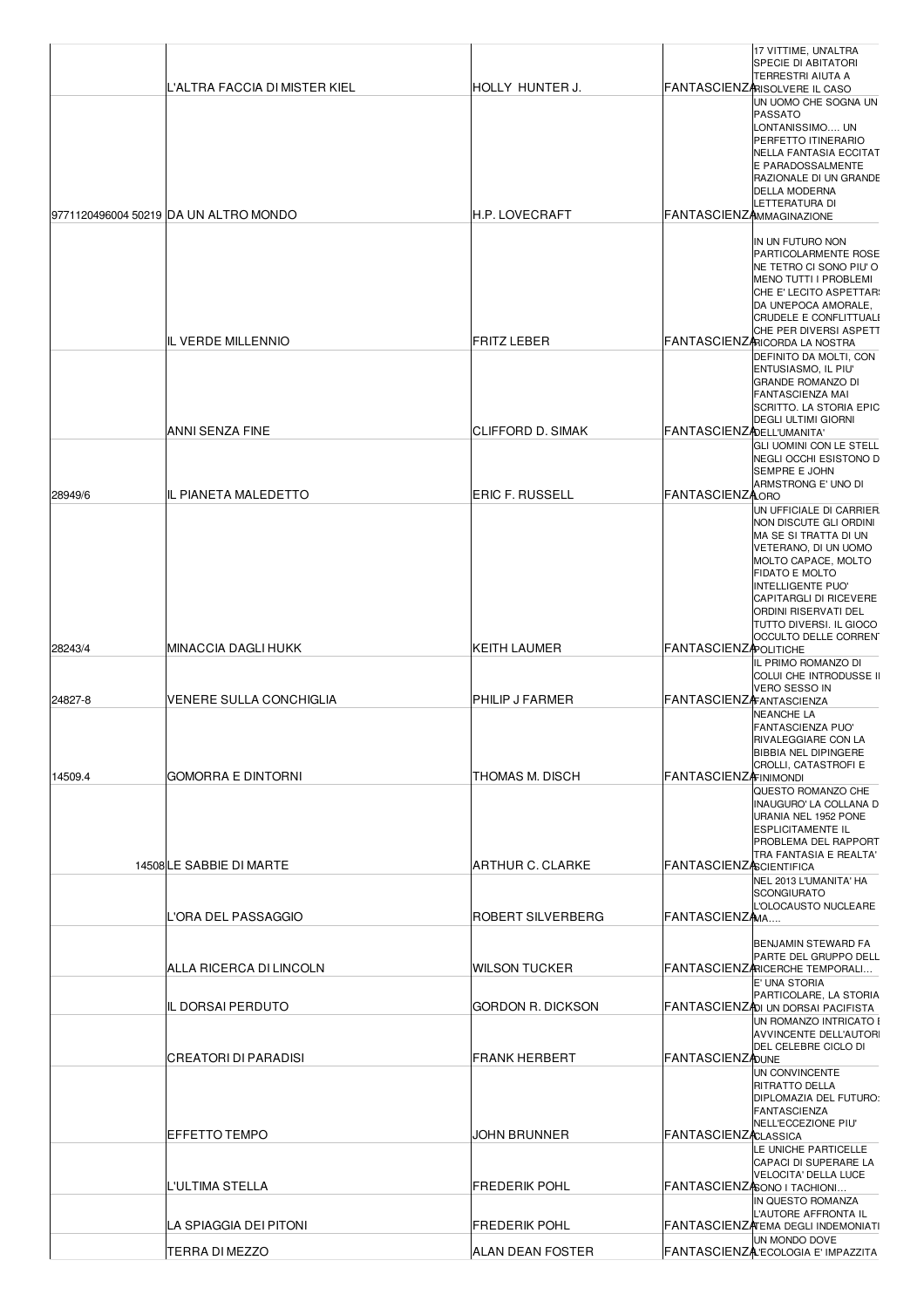|                                   | LA CONQUISTA DEL CAOS                         | JOHN BRUNNER                         | <b>FANTASCIENZAMISTERO</b>                   | LA STORIA DELLA<br>SPEDIZIONE CHE VIENE<br><b>ORGANIZZATA PER</b><br>RISOLVERE IL SECOLARE                                                                                                                   |
|-----------------------------------|-----------------------------------------------|--------------------------------------|----------------------------------------------|--------------------------------------------------------------------------------------------------------------------------------------------------------------------------------------------------------------|
|                                   |                                               |                                      |                                              | ROMANZO TEMPORALE<br>CHE DESCRIVE LA STORIA<br>DI UN PROGETTO<br><b>SCIENTIFICO MIRANTE A</b><br><b>COSTRUIRE LA MACCHINA</b>                                                                                |
|                                   | CRONONAUTI<br>IL SEGNO DEL LUPO               | DAVID G. COMPTON<br>POHL E KORNBLUTH | FANTASCIENZADEL TEMPO<br><b>FANTASCIENZA</b> |                                                                                                                                                                                                              |
|                                   | COMPLOTTO SPAZIALE                            | <b>LLOYD BIGGLE JUNIOR</b>           | <b>FANTASCIENZA:ECCEZIONE</b>                | IN UN UNIVERSO DOVE<br><b>ABBONDANO</b><br>SOPRATTUTTO I PIANETI<br>INABITATI, IL PIANETA<br>LANGRI RAPPRESENTA                                                                                              |
|                                   | NEGROMANTE                                    | GORDON R. DICKSON                    | <b>FANTASCIENZADISSOCIAZIONI</b>             | UN FITTO AMBIGUO<br>INTRIGO DI ADESIONI E<br>BRANOFF IV SCOPRE A<br>POCO A POCO CHE LA SU<br>MISSIONE CONSISTE<br>NELLO SCOPRIRE IL                                                                          |
|                                   | IGLI OLZ DI BRANOFF IV                        | LLOYD BIGGLE JUNIOR                  |                                              | FANTASCIENZASEGRETO DEGLI OLZ                                                                                                                                                                                |
|                                   | TATTICA DELL'ERRORE                           | <b>GORDON R. DICKSON</b>             |                                              | <b>SFRUTTARE GLI ERRORI</b><br>DELL'AVVERSARIO. E' UNA<br>STORIA DIU AZIONE<br>SPAZIALE CHE NON LASCI<br>FANTASCIENZAJN ATTIMO DI RESPIRO<br>LA PATTUGLIA DEL TEMPO<br>HA IL COMPITO DI VIGILAF              |
|                                   | 9771123329002 60014 LO SCUDO DEL TEMPO        | POUL ANDERSON                        |                                              | SUL PRESENTE, SUL<br>FANTASCIENZA ASSATO E SUL FUTURO                                                                                                                                                        |
|                                   |                                               |                                      |                                              | SCOPO DELL'ESPERIMENT<br><b>ERA IMBRIGLIARE LE</b><br><b>COLOSSALI ENERGIE</b><br><b>DELLA GRAVITAZIONE</b>                                                                                                  |
|                                   | 9771123329002 50012 L'ANELLO DI CARONTE       | ROGER MACBRIDE ALLEN                 | <b>FANTASCIENZAUNIVERSALE</b>                | LA GALASSIA POPOLATA I                                                                                                                                                                                       |
|                                   | 9771123329002 50009 IL GRANDE FUIME DEL CIELO | GREGORY BENFORD                      | FANTASCIENZAMILIONI DI SOLI                  | <b>DA QUANDO</b><br>L'UMANITA'COMBATTE GLI<br>CHTORR NON HA MAI                                                                                                                                              |
|                                   | 9771123329002 50007 L'ANNO DEL MASSACRO       | <b>DAVID GERROLD</b>                 | FANTASCIENZACOSI' CRITICO                    | CONOSCIUTO UN MOMENT                                                                                                                                                                                         |
| 9771123329002 50003 L'ALTERNATIVA |                                               | <b>MICHAEL BISHOP</b>                | FANTASCIENZAMORTO?                           | PHILIP K. DICK E' PROPRIC<br>20 AFFASCINANTI<br><b>INVENZIONI DI GRANDI</b>                                                                                                                                  |
|                                   | 9771123076005 80016 LE TRAPPOLE DELL'IGNOTO   | DAVID G. HARTWELL                    |                                              | <b>SCRITTORI NEL MEGLIO</b><br>FANTASCIENZADELLA FANTASCIENZA                                                                                                                                                |
|                                   | <b>17 AURORE COSMICHE</b>                     | G. S. TITOV                          |                                              | ALLA VITTORIA NELLA<br>PACIFICA EMULAZIONE<br>FANTASCIENZACON IL CAPITALISMO                                                                                                                                 |
| 88-04-41181-3                     | IX FILES LA FORESTA DEGLI ORRORI              | LES MARTIN                           |                                              | FANTASCIENZAL RISVEGLIO DELLE LARV                                                                                                                                                                           |
|                                   | LE MASCHERE DEL TEMPO                         | ROBERT SILVERBERG                    |                                              | IL 25 DICEMBRE 1998 AL<br>CENTRO DI PIAZZA DI<br>SPAGNA A ROMA COMPAF<br>DAL NULLA UN UOMO<br>FANTASCIENZACOPLETAMENTE NUDO                                                                                  |
| 88-344-0487-4                     | LA SCONFITTA DI ASHAR                         | ANGUS WELLS                          |                                              | TAWS IL MESSAGGERO E'<br><b>STATO FINALMENTE</b><br>SCONFITTO. ORA I TRE<br>REAMI CONOSCONO<br><b>FANTASCIENZAFINALMENTE LA PACE</b><br>UN GRANDE CLASSICO<br><b>DELLA FANTASCIENZA</b><br>MODERNA IN CUI SI |
| 88-04-39424-2                     | LA CADUTA DI HYPERION                         | <b>DAN SIMMONS</b>                   | <b>FANTASCIENZACYBERSPAZIO</b>               | <b>FONDONO AVVENTUA</b><br>CLASSICA E I TEMI PIU'<br><b>INQUIETANTI DEL</b><br><b>UNA</b><br><b>FORMIDABILEAVVENTURA</b>                                                                                     |
| 88-04-37614-7                     | HYPERION                                      | <b>DAN SIMMONS</b>                   | <b>FANTASCIENZADELLA FANTASIA</b>            | <b>NEL TEMPO E NELLO</b><br>SPAZIO FINO ALLE ULTIME<br><b>FRONTIERE DEL TEMPO E</b><br>PATRICK E' PRONTO A<br>TRASFORMARSI IN UNA                                                                            |
| 88-502-0158-3                     | L'UOMO D'ACCIAIO                              | DALE BROWN                           | <b>FANTASCIENZAGUERRA</b>                    | LETALE MACCHINA DA                                                                                                                                                                                           |
| 21937-8                           | <b>COSMOLINEA B-1</b>                         | <b>FREDRIC BROWN</b>                 |                                              | PRIMO DEI DUE LIBRI DI<br>FANTASCIENZAFANTASCIENZA CLASSICA                                                                                                                                                  |
| 23399-9                           | <b>COSMOLINEA B-2</b>                         | <b>FREDRIC BROWN</b>                 |                                              | SECONDO DEI DUE LIBRI I<br><b>FANTASCIENZAFANTASCIENZA CLASSICA</b>                                                                                                                                          |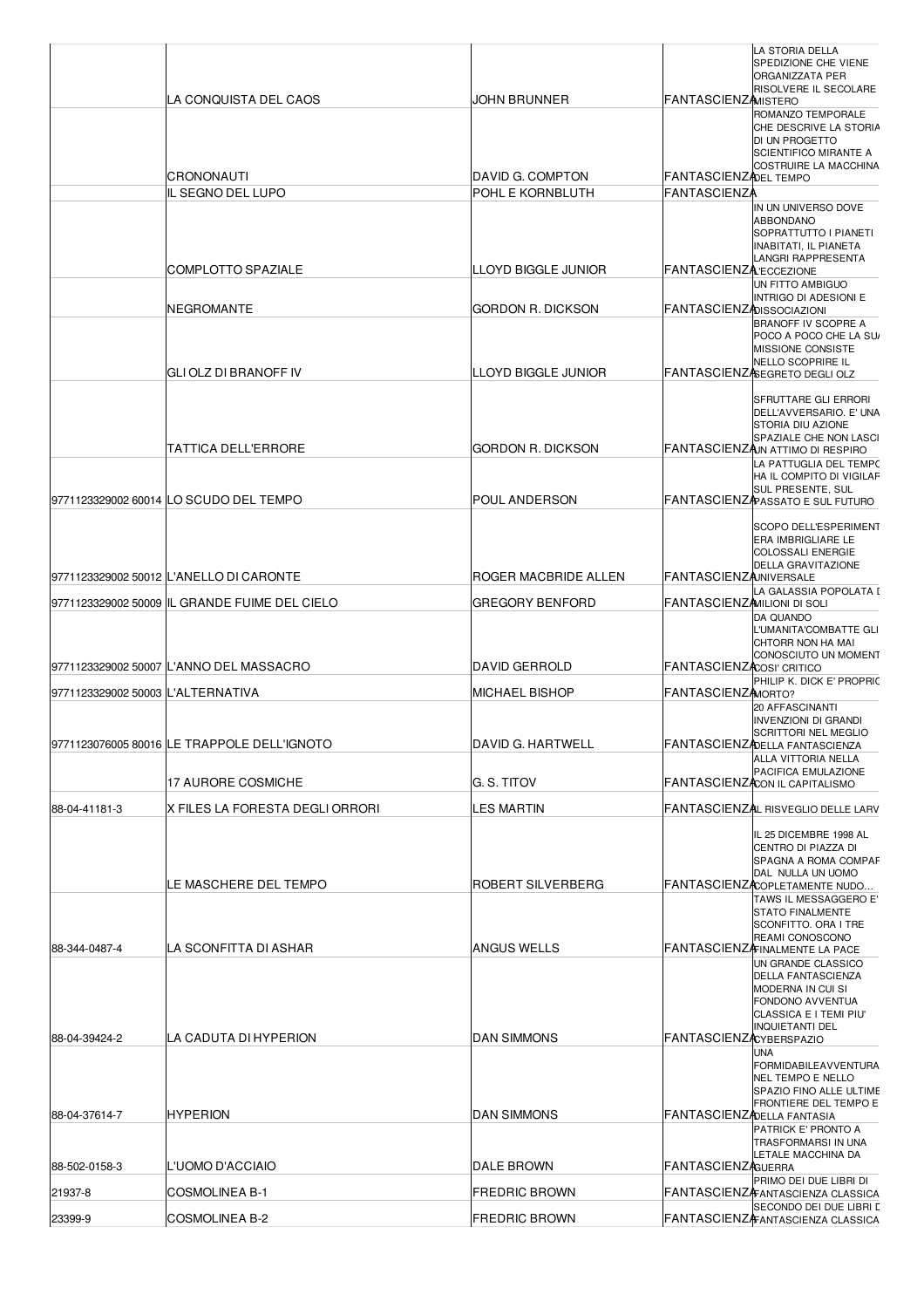|                                   | LA POTENZA DELLE TENEBRE                                                   | JACK WILLIAMSON                    | <b>FANTASCIENZAMANO</b>          | LA FORZA CHE SI TROVA<br>NEL FONDO DELL'ANIMO                                                                                                                                                                                                                             |
|-----------------------------------|----------------------------------------------------------------------------|------------------------------------|----------------------------------|---------------------------------------------------------------------------------------------------------------------------------------------------------------------------------------------------------------------------------------------------------------------------|
|                                   | S.O.S. DA TRE MONDI                                                        | <b>MURRAY LEINSTER</b>             |                                  | TERRIBILI EPIDEMIE,<br><b>SCONVOLGIMENTI</b><br>ECOLOGICI, DIVISIONI<br>XENOFOBE TRA MONDI DI<br><b>FANTASCIENZACOSTELLAZIONI LONTANE</b>                                                                                                                                 |
|                                   |                                                                            |                                    |                                  | ALLE SOGLIE DEL DUEMIL<br>L'IMPROVVISA COMPARSA<br>DI UN GIGANTESCO<br>ASTEROIDE IN ORBITA<br><b>INTORNO ALLA TERRA</b><br><b>GETTA SCOMPIGLIO TRA</b>                                                                                                                    |
| 88-429-1039-2                     | EON LA PORTA SULL'INFINITO                                                 | GREG BEAR                          | FANTASCIENZAGLI SCIENZIATI       | UNA STORIA BRILLANTE,<br>AVVINCENTE, UN                                                                                                                                                                                                                                   |
| 88-347-0408-8<br>28002 SO         | IIL TRAMONTO DEGLI DEI<br>PREMI HUGO 1976 - 1983                           | <b>MARY GENTLE</b><br>AUTORI VARI  |                                  | CAPOLAVORO DELLA<br>FANTASCIENZ FANTASY MODERNA<br>FANTASCIENZARACCOLTA 76 - 83 DE                                                                                                                                                                                        |
|                                   | CONGRESSO DI FUTUROLOGIA - I VIAGGI DEL PILOTA TANISLAW LEMM               |                                    | FANTASCIENZAGENERE UMANO         | DUE OPERE DEL GRANDE<br>SCRITTORE POLACCO CHE<br><b>USA LA PROPRIE</b><br><b>CONOSCENZE</b><br><b>SCIENTIFICHE PER</b><br><b>COMPRENDERE E</b><br>RAPPRESENTARE I DRAMI<br>E LE AMBIGUITA'MDEL<br>TUTTO COMINCIA QUANDC<br>UN ESPERTO DI<br><b>INGEGNERIA REALIZZA UN</b> |
| 88-429-0903-3                     | KILLER ONLINE                                                              | ROBERT J. SAWYER                   |                                  | <b>CORAGGIOSO</b><br><b>ESPERIMENTO PER</b><br>VERIFICARE LE SUE                                                                                                                                                                                                          |
|                                   |                                                                            | <b>EOIN COLFER</b>                 |                                  | FANTASCIENZA EORIE SULL'IMMORTALIT<br>UN NUOVO TRAVOLGENTE                                                                                                                                                                                                                |
| 88-04-53495-8                     | I PREDATORI BLU                                                            |                                    | <b>FANTASCIENZATECNOTHRILLER</b> | PADRE DELLA FICTION                                                                                                                                                                                                                                                       |
| 88-17-67075-8                     | 3001 ODISSEA FINALE                                                        | <b>ARTHUR C. CLARKE</b>            |                                  | <b>SCIENTIFICA SI</b><br>RIPROMETTE DI SPIEGARI<br>FANTASCIENZA MISTERI DELL'UNIVERSO<br>IL FAVOLOSO PROGETTO                                                                                                                                                             |
| 3045.2                            | MINOTAURO                                                                  | STEPHEN COONTS                     |                                  | TOP SECRET DI UN AEREC<br>FANTASCIENZAMILITARE INVISIBILE<br>IL ROMANZO PIU'<br>AVVINCENTE, LA SPY<br><b>STORY PIU'</b>                                                                                                                                                   |
| 88-1767533-4                      | <b>SHAN</b>                                                                | ERIC VAN LUSTBADER                 | <b>SPIONAGGIO</b>                | APPASSIONANTE<br><b>DELL'AUTORE</b>                                                                                                                                                                                                                                       |
| 88-4291117-8                      | 152496HYPERION<br>PREMI HUGO 1995 - 1998                                   | <b>DAN SIMMONS</b><br>AUTORI VARI  | <b>FANTASCIENZ</b>               | FANTASCIENZARACCOLTA 95 - 98 DE                                                                                                                                                                                                                                           |
| 88-304-2347-5                     | <b>VENTO NERO</b>                                                          | CLIVE CUSSLER DIRK CUSSLER GIALLO  |                                  | AMMIRAGLIO IN PENSIONE<br>SI RITIRA NELLE FILIPPINE<br>PER CONTROLLARE STRAI<br>FENOMENI SOTTOMARINI                                                                                                                                                                      |
|                                   |                                                                            |                                    |                                  | MISTERIOSO INQUIETENTI<br><b>MESSAGGIO CHE</b>                                                                                                                                                                                                                            |
| 88-17-67274-2                     | 2061 ODISSEA TRE                                                           | ARTHUR C. CLARKE                   |                                  | FANTASCIENZARAGGIUNGE LA TERRA<br>RACCONTI AMBIENTATI IN                                                                                                                                                                                                                  |
|                                   | ZOTHIQUE L'ULTIMO CONTINENTE DELLA TERRA                                   | <b>CLARK ASHTON SMITH</b>          |                                  | FANTASCIENZAJN FUTURO REMOTISSIMO<br>CLONARE I GENI DI DIO E'                                                                                                                                                                                                             |
|                                   | LA STIRPE DEL MIRACOLO                                                     | <b>MICHAEL CORDY</b>               | FANTASCIENZAPOSSIBILE?           | UN SATELLITE CINESE R12<br>CHE CAMBIA APPARENZA                                                                                                                                                                                                                           |
| 21463-5                           | ALLARME ROSSO 12                                                           | GOTH LOUIS A.                      | <b>FANTASCIENZANVICINANDOSI</b>  | SULLO SCHERMO RADAR                                                                                                                                                                                                                                                       |
|                                   |                                                                            |                                    |                                  | IN UNA GALASSIA AI<br>CONFINI DELL'UNIVERSO<br>UNA SPEDIZIONE CERCA I<br>SCOPRIRE NUOVI MONDI E<br>CULTURE,<br><b>IMPROVVISAMENTE</b><br>QUALCUNO COMINCIA AD                                                                                                             |
|                                   | 9771721642008 70051  I CREATORI DI MOSTRI<br>COLUI CHE SUSSURRAVA NEL BUIO | ROBERTA RAMBELLI<br>H.P. LOVECRAFT | <b>FANTASCIENZAMPAZZIRE</b>      | FANTASCIENZARACCOLTA DI RACCONTI                                                                                                                                                                                                                                          |
|                                   |                                                                            |                                    |                                  | UN PIANETA DOVE UNA<br><b>VOLTA OGNI SETTE ANNI</b><br><b>AVVENGONO STRANI</b>                                                                                                                                                                                            |
| 9771721642008 70052 NOTTE DI LUCE |                                                                            | <b>FARMER PHILIP J.</b>            |                                  | FANTASCIENZA ENOMENI FISICO MENTAL<br>SCANDAGLIO DI QUEI                                                                                                                                                                                                                  |
| 88-8183-044-2                     | RACCONTI DI FANTASCIENZA                                                   | EDGAR ALLAN POE                    | <b>FANTASCIENZADILA'</b>         | TERRITORI TRA MONDO<br>TERRENO E CIO' CHE E' AL<br>i veri guerrieri di                                                                                                                                                                                                    |
| 88-347-0599-8                     | ANTICO SANGUE                                                              | <b>DIANE CAREY</b>                 | <b>FANTASCIENZADELL'ONORE</b>    | KLINGON L'OCCASIONE PII<br>SACRA E' IL GIORNO                                                                                                                                                                                                                             |
| 1123835-6 80357                   | <b>CRYPTO</b>                                                              | DAN BROWN                          | TRILLER                          | QUALCUNO E' RIUSCITO A<br>INGANNARE IL SUPER<br><b>COMPUTER</b>                                                                                                                                                                                                           |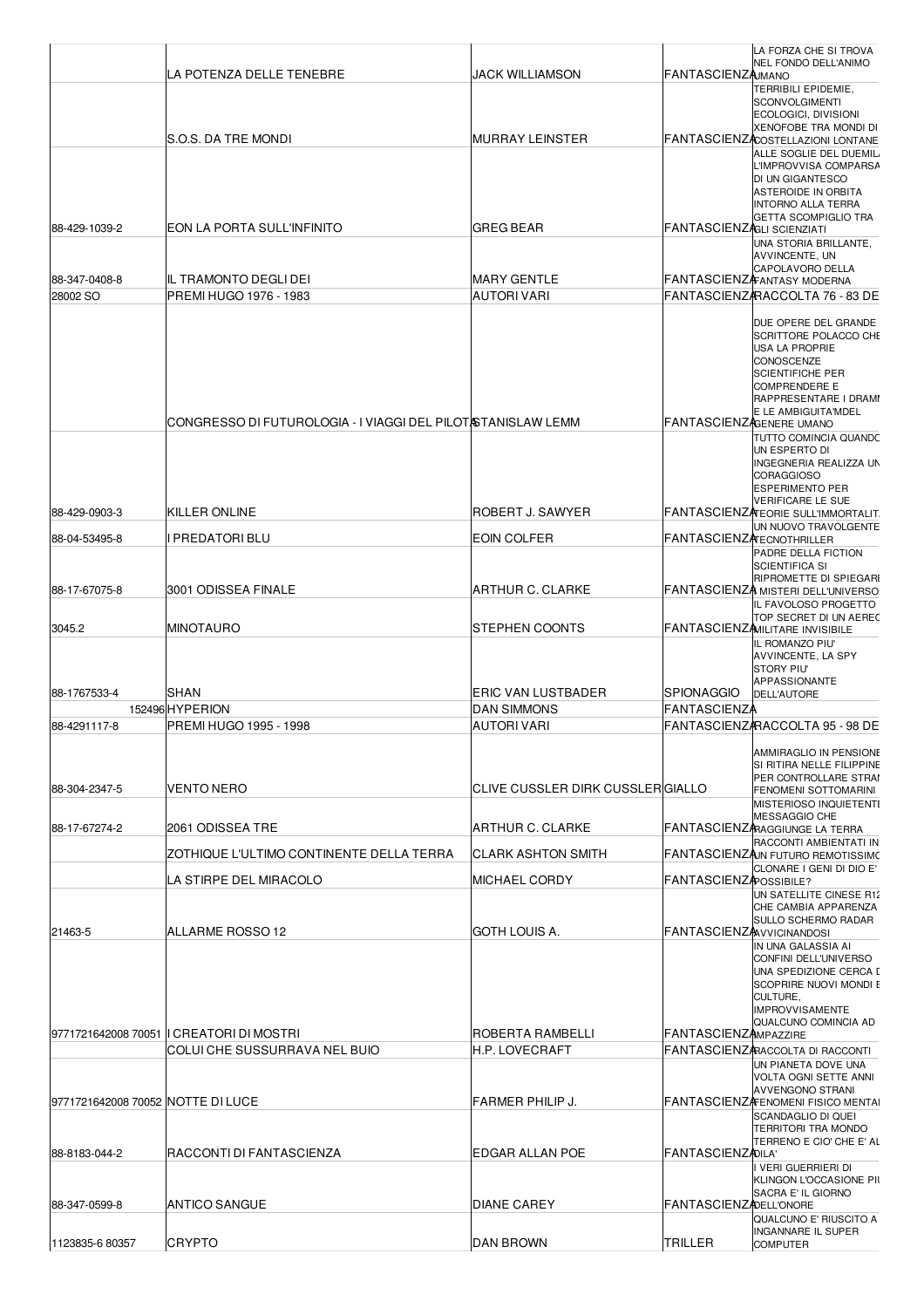| 978-88-04-40301-2<br>978-88-04-41150-5 | IIL CROLLO DELLA GALASSIA CENTRALE<br>I ROBOT E L'IMPERO                     | <b>ASIMOV ISAAC</b><br><b>ASIMOV ISAAC</b>                                     |                                  | L'IMMENSO IMPERO<br>GALATTICO E' SCOSSO DA<br>FANTASCIENZASUSSULTI DELL'AGONIA<br>LA GALASSIA E' GIUNTA AI<br>FANTASCIENZAJNA SVOLTA CRUCIALE                                                                                 |
|----------------------------------------|------------------------------------------------------------------------------|--------------------------------------------------------------------------------|----------------------------------|-------------------------------------------------------------------------------------------------------------------------------------------------------------------------------------------------------------------------------|
| 88-04-40304-7                          | ABISSI D'ACCIAIO                                                             | <b>ASIMOV ISAAC</b>                                                            |                                  | <b>NEW YORK E'</b><br>IRRICONOSCIBILE NINETE<br>FANTASCIENZAPIU' TORRI E GRATTACIELI                                                                                                                                          |
| 88-04-36120-4                          | <b>INEMESIS</b>                                                              | <b>ASIMOV ISAAC</b>                                                            | <b>FANTASCIENZANEMESIS</b>       | IN UNA PARTE REMOTA DI<br>CIELO C'E' UNA STELLA<br>GEMELLA DEL SOLE:                                                                                                                                                          |
|                                        |                                                                              |                                                                                |                                  | TUTTO INIZIA IN UNA<br><b>TRANQUILLA SERA</b>                                                                                                                                                                                 |
|                                        | ITUTTI I VOSTRI INCUBI                                                       | <b>ASIMOV ISAAC</b>                                                            | HORROR                           | <b>INVERNALE</b>                                                                                                                                                                                                              |
|                                        | TESTI E NOTE                                                                 | <b>ASIMOV ISAAC</b>                                                            |                                  | FANTASCIENZARACCOLTA DELL'AUTORE<br>ESEMPIO DI CRUDELTA'                                                                                                                                                                      |
|                                        | L'ALTRA FACCIA DELLA SPIRALE                                                 | <b>ASIMOV ISAAC</b>                                                            | <b>FANTASCIENZANARRATIVA</b>     | ESEMPIO DI CRUDELTA'                                                                                                                                                                                                          |
|                                        | L'ALTRA FACCIA DELLA SPIRALE                                                 | <b>ASIMOV ISAAC</b>                                                            | <b>FANTASCIENZANARRATIVA</b>     |                                                                                                                                                                                                                               |
|                                        | CRONACHE DELLA GALASSIA                                                      | <b>ASIMOV ISAAC</b>                                                            | <b>FANTASCIENZAFANTASCIENZA</b>  | CRONACHE DI<br>L'IMMENSO IMPERO                                                                                                                                                                                               |
|                                        | lIL CROLLO DELLA GALASSIA CENTRALE                                           | ASIMOV ISAAC                                                                   |                                  | GALATTICO E' SCOSSO DA<br>FANTASCIENZASUSSULTI DELL'AGONIA                                                                                                                                                                    |
|                                        | PARIA DEI CIELI                                                              | <b>ASIMOV ISAAC</b>                                                            |                                  | SIAMO NELL'ANNO 827<br>FANTASCIENZADELL'ERA GALATTICA                                                                                                                                                                         |
| 18530-6                                | IANTOLOGIA SCOLASTICA                                                        | <b>ASIMOV ISAAC</b>                                                            | <b>FANTASCIENZA</b> FANTASCIENZA | 15 RACCONTI DI                                                                                                                                                                                                                |
|                                        | IL RISVEGLIO DELL'ABISSO* I TRASFIGURATI*IL GIORNO DEI<br><b>TRIFIDI</b>     | JOHN WYNDHAM                                                                   |                                  | ANTOLOGIA DI ROMANZI<br><b>FANTASCIENZAFANTASCIENTIFICI</b>                                                                                                                                                                   |
|                                        | <b>EROI SU COMMISSIONE</b>                                                   | <b>MURRAY LEINSTER</b>                                                         |                                  | RIDICOLI EXTRATERRESTI                                                                                                                                                                                                        |
|                                        | SFERE DI FIAMMA                                                              | ROBERT A. HEINLEIN                                                             | FANTASCIENZA                     | FANTASCIENZA: MONDI IMPOSSIBILI                                                                                                                                                                                               |
|                                        | THE COSMIC RAPE                                                              | THEODORE STURGEON                                                              |                                  | <b>FANTASCIENZATESTO IN LINGUA INGLESI</b>                                                                                                                                                                                    |
|                                        | LA MORTE DI MEGALOPOLI                                                       | R. VACCA                                                                       | <b>FANTASCIENZA</b>              |                                                                                                                                                                                                                               |
| 63-2843-1                              | LA FANTASCIENZA E LA SIG.RA BROWN                                            | URSULA K. LE GUIN                                                              | <b>FANTASCIENZA</b>              |                                                                                                                                                                                                                               |
|                                        | 9771120 496004 01287LA MACCHINA DELLA REALTA'                                | WILLIAM GIBSON - BRUCE STERLFANTASCIENZADELLA REALTA'                          |                                  | PRIMA VENNE LA<br>MACCHINA A VAPORE POI<br>VENNE LA MACCHINA                                                                                                                                                                  |
| 88-04-43806-1                          | TUTTI I DENTI DEL MOSTRO SONO PERFETTI                                       | <b>VALERIO EVANGELISTI</b>                                                     | <b>FANTASCIENZANTOLOGIA</b>      |                                                                                                                                                                                                                               |
|                                        | 13426 IL VAMPIRO DEL MARE                                                    | <b>CHARLES ERIC MAINE</b>                                                      | FANTASCIENZADELLE SCIENZA        | DAL FONDO DEGLI OCEAN<br><b>L'AGGHIACCIANTE</b><br>RISPOSTA ALLA SFIDA                                                                                                                                                        |
|                                        | 12306 IL PIANETA SCONOSCIUTO<br>9771123 076005 00026 AVVENTURE NELL'IGNOTO   | PETER KOLOSIMO<br>ROBERT SILVERBERG                                            | <b>FANTASCIENZACOME SI CREDE</b> | TRA LE STELLE E LA TERF<br>CORRE UNA STRADA CHE<br>NON è POI TANTO OCCULT<br>I MIGLIORI RACCONTI DEL<br>MISTERO SCELTI DALLA<br>ASSOCIAZIONE SCRITTOR<br>FANTASCIENZAFANTASY AMERICANA<br>UNA STRADA MALEDIZION               |
|                                        | ALL'OMBRA DI TYCHO<br>9771123 076005 60007 AVVENTURE NELLO SPAZIO            | CLIFFORD D. SIMAK<br>JAMES WITHE - DAVID GERROLDFANTASCIENZATRE ROMANZI DI TRE | FANTASCIENZADELLA LUNA           | SEMBRA INCOMBERE SUL<br><b>GRANDE CRATERE DI</b><br>TYCHO, IMPERVIA REGION<br>L'INVASIONE DELLA TERRA                                                                                                                         |
| 19771120 528002 91360lGLI ANNI ALIENI  |                                                                              | ROBERT SILVERBERG                                                              | FANTASCIENZACOMINCIA COSì        |                                                                                                                                                                                                                               |
|                                        | 12 RACCONTI DI FANTASCIENZA                                                  | <b>AUTORI VARI</b>                                                             | <b>FANTASCIENZA</b>              |                                                                                                                                                                                                                               |
|                                        | 12 RACCONTI DI FANTASCIENZA<br>9771120 528002 01398LE ESCRESCENZE DELLA LUNA | <b>AUTORI VARI</b><br>ROBERT BLOCK                                             | <b>FANTASCIENZA</b>              | <b>MOLTI TESTI</b><br>ANTOLOGIZZATI PER LA<br>PRIMA VOLTA, MODERNE I<br>FANTASCIENZACLASSICHE OSSESSIONI<br>I GUARDIANI SONO UN<br>POPOLO UMANO<br><b>INCAUTAMENTE ALLEATI</b><br>AD UNA RAZZA ALIENA<br>OSTILE ALLA LEGA DEI |
|                                        | 9771120 528019 01388LE POTENZE DELLO SPAZIO                                  | ROGER MACBRIDE ALLEN                                                           | <b>FANTASCIENZAPIANETI</b>       |                                                                                                                                                                                                                               |
|                                        | IL MEGLIO DELLA FANTASCIENZA                                                 | <b>AUTORI VARI</b>                                                             | <b>FANTASCIENZAMONDO</b>         | FRANCO ENNA RACCOGLIE<br>I CAPOLAVORI DEGLI<br>AUTORI PIU' LETTI AL                                                                                                                                                           |
|                                        |                                                                              |                                                                                |                                  | ANTOLOGIA DI STORIE<br><b>FANTASTICHE E</b>                                                                                                                                                                                   |
|                                        | MILLE E UNA LUNA                                                             | PAOLA FRANCIOLI E LIA VOLPATFANTASCIENZA ANTASCIENTIFICHE                      |                                  |                                                                                                                                                                                                                               |
|                                        | ILA GANG DELLE COMETE                                                        | ROBESON K.                                                                     | FANTASCIENZADOC SAVAGE           | CHIAMA AZIONE<br>MOVIMENTO COLPI DI<br>SCENA NON POTRA' NON<br>DIVENTARE UN PATITO DI<br>18 RACCONTI DI                                                                                                                       |
|                                        | <b>PROGETTO UOMO</b>                                                         | BALLARD BRADBURY KNIGHT WFANTASCIENZ ODIA LA FANTASCIENZA                      |                                  | <b>FANTASCIENZA PER CHI</b>                                                                                                                                                                                                   |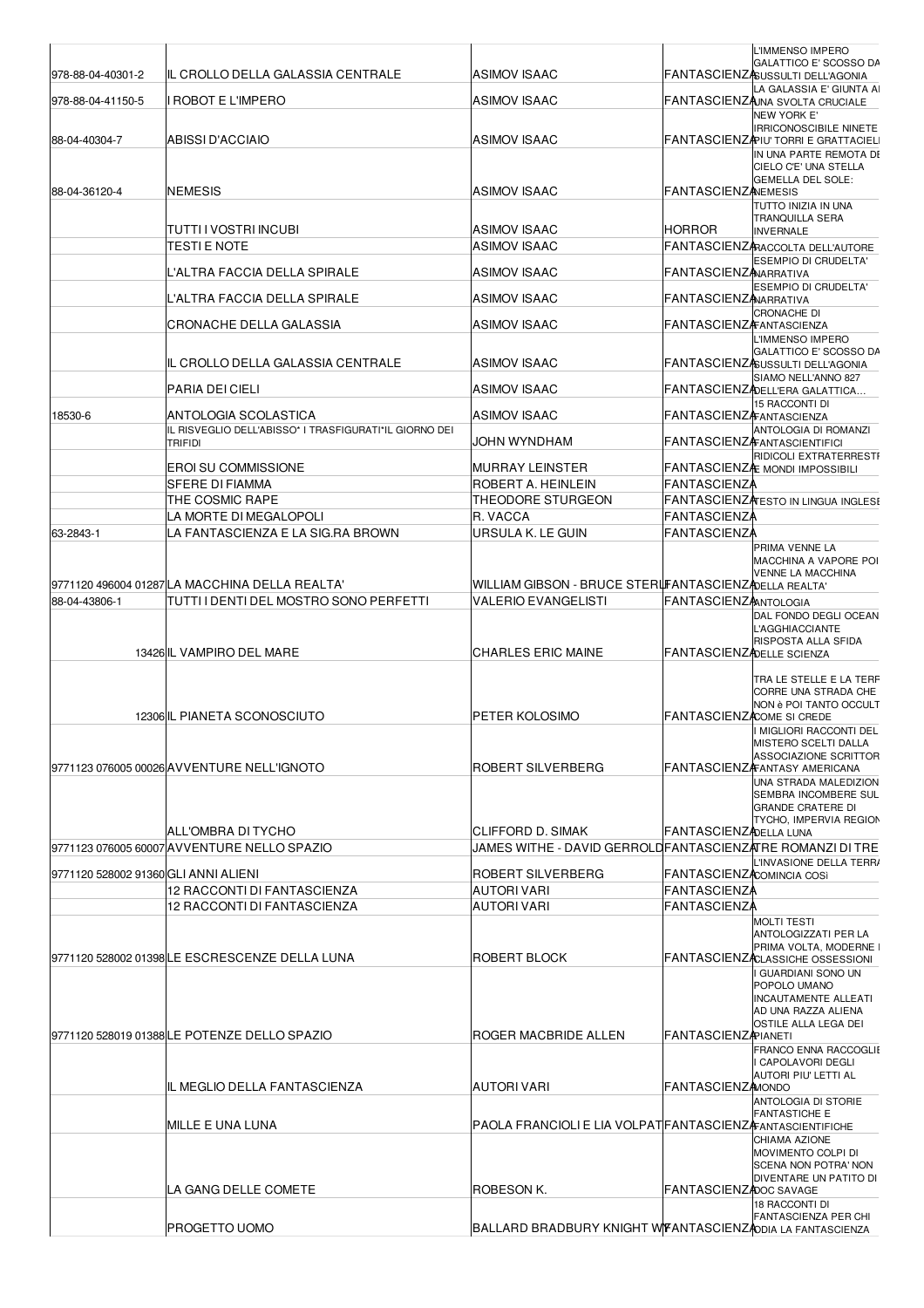| 11764 92241       | ANDROMEDA                     | MICHAEL CRICHTON                                 | <b>FANTASCIENZAUTTI</b>  | UN SATELLITE SENZA<br>EQUIPAGGIO ATTERRA NE<br>PRESSI DI UN VILLAGGIO<br><b>DELL'ARIZONA</b><br>CONTAMINANDO TUTTO E                                                                                                                                                            |
|-------------------|-------------------------------|--------------------------------------------------|--------------------------|---------------------------------------------------------------------------------------------------------------------------------------------------------------------------------------------------------------------------------------------------------------------------------|
|                   | IL VENTO DEL SOLE             | DONALD A. WOLLHEIM - TERRY OFANTASCIENZANTOLOGIA |                          |                                                                                                                                                                                                                                                                                 |
|                   | MEDUSA                        | ARTHUR C. CLARKE                                 | FANTASCIENZ DELLO SPAZIO | AFFASCINANTE TRILOGIA<br><b>COMPLETAMENTO E</b><br><b>SUPERAMENTO</b><br>DELL'ESPLORAZIONE                                                                                                                                                                                      |
| 88-8183-254-2     | NON - A 3                     | IALFRED E. VAN VOGT                              |                          | <b>NEL SISTEMA SOLARE</b><br>L'ISTITUTO DI SEMANTICA<br><b>GENERALE HA CREATO IL</b><br>FANTASCIENZASISTEMA NON - A                                                                                                                                                             |
|                   |                               |                                                  |                          | <b>RALPH ROBERTS E' UN</b>                                                                                                                                                                                                                                                      |
| 88-8274-195-8     | <b>INSOMNIA</b>               | STEPHEN KING                                     | HORROR                   | UOMO DISTRUTTO, DA ME<br>NON RIESCE A DORMIRE                                                                                                                                                                                                                                   |
| 88-200-0175-6     | LA ZONA MORTA                 | <b>STEPHEN KING</b>                              | <b>THRILLER</b>          | JOHNNY VINCE UNA<br><b>GROSSA SOMMA</b><br><b>GIOCANDO ALLA RUOTA</b><br>DELLA FORTUNA, SEMBRA<br>QUASI CHE CONOSCA IN<br>ANTICIPO I NUMERI CHE<br>USCIRANNO<br>JOHNNY VINCE UNA<br><b>GROSSA SOMMA</b><br>GIOCANDO ALLA RUOTA<br>DELLA FORTUNA, SEMBRA<br>QUASI CHE CONOSCA IN |
| 88-7824-376-0     | LA ZONA MORTA                 | STEPHEN KING                                     | THRILLER                 | ANTICIPO I NUMERI CHE<br>USCIRANNO<br><b>MISTERIOSE E</b><br><b>INSPIEGABILI MORTI</b><br>SCONVOLGONO LA VITA D                                                                                                                                                                 |
| 0024490-5         | <b>CHRISTINE</b>              | STEPHEN KING                                     | THRILLER                 | <b>UNA TRANQUILLA</b><br>CITTADINA<br>ANNIE NON PUO'<br>PERDONARE A PAUL DI<br><b>AVERE SOPPRESSO NEL</b>                                                                                                                                                                       |
| 88-200-0768-1     | MISERY                        | STEPHEN KING                                     | HORROR                   | <b>SUO ULTIMO ROMANZO</b><br>MISERY<br><b>QUARTETTO DI RACCONTI</b>                                                                                                                                                                                                             |
| 88-200-0665-0     | STAND BY ME                   | STEPHEN KING                                     | Horror                   | PICCOLO CAPOLAVORO DI<br><b>HORROR</b>                                                                                                                                                                                                                                          |
| 0023842-8         | CUJO                          | STEPHEN KING                                     | THRILLER                 | E'L'INIZIO DI UNA TORRIDA<br>ESTATE A CASTLE ROCK<br>STORIA AGGHIACCIANTE I<br>UNA RAGAZZA E DEL SUO                                                                                                                                                                            |
|                   | 413161 CARRIE                 | STEPHEN KING                                     | HORROR                   | STRAORDINARIO POTERE<br>UN SERIAL THRILLER CHE<br>COMINCIA IN UN BRACCIO<br>DELLA MORTE E SCAVA<br>PER CALARSI NEI Più<br><b>ORRENDI SEGRETI DEL</b>                                                                                                                            |
| 88-86845-05-7     | IL MIGLIO VERDE               | STEPHEN KING                                     | <b>THRILLER</b>          | <b>CUORE</b><br>STORIA AGGHIACCIANTE I                                                                                                                                                                                                                                          |
| 1125-4041 90029   | CARRIE                        | <b>STEPHEN KING</b>                              | HORROR                   | UNA RAGAZZA E DEL SUO<br>STRAORDINARIO POTERE                                                                                                                                                                                                                                   |
| 11238356-40286    | <b>INSOMNIA</b>               | STEPHEN KING                                     | Horror                   | <b>RALPH ROBERTS E' UN</b><br>UOMO DISTRUTTO, DA ME<br>NON RIESCE A DORMIRE                                                                                                                                                                                                     |
| 10528.8           | <b>INSOMNIA</b>               | STEPHEN KING                                     | Horror                   | RALPH ROBERTS E' UN<br>UOMO DISTRUTTO, DA ME<br>NON RIESCE A DORMIRE<br>72 ORE DI PURA<br><b>SUSPANCE: QUESTO</b><br>L'ARCO DI TEMPO IN CUI S<br>SNODA IL THRILLER IN UN                                                                                                        |
| 88-462-0147-7     | IL COLLEZIONISTA DI OSSA      | STEPHEN KING                                     | THRILLER                 | RITMO INCALZANTE DI<br>COLPI DI SCENA                                                                                                                                                                                                                                           |
| 88-04-50806-X     | <b>MUCCHIO D'OSSA</b>         | <b>STEPHEN KING</b>                              | THRILLER                 | <b>STORIA D'AMORE</b><br>STREGATA E INQUIETANTI                                                                                                                                                                                                                                 |
| 88-04-46422-4     | L'ORRORE SECONDO STEPHEN KING | STEPHEN KING                                     | Horror                   | DA QUESTO ROMANZO<br><b>EMERGE LO STEPHEN KIN</b><br>PENSIERO SULL'ORRORE,<br>LA SCRITTURA, IL CINEMA<br>LA ROUTINE QUOTIDIANA I<br>LA FAMIGLIA<br>UN CAPOLAVORO DEL RE                                                                                                         |
| 978-88-6061-131-4 | CELL                          | STEPHEN KING                                     | THRILLER                 | DOVE LA FANTASIA E LA<br><b>RIFLESSIONE SUI FALSI</b><br>MITI DEL NOSTRO TEMPO<br>DANNO VITA A UNA STORI.<br><b>TERRIBILMENTE</b><br><b>PLAUSIBILE</b>                                                                                                                          |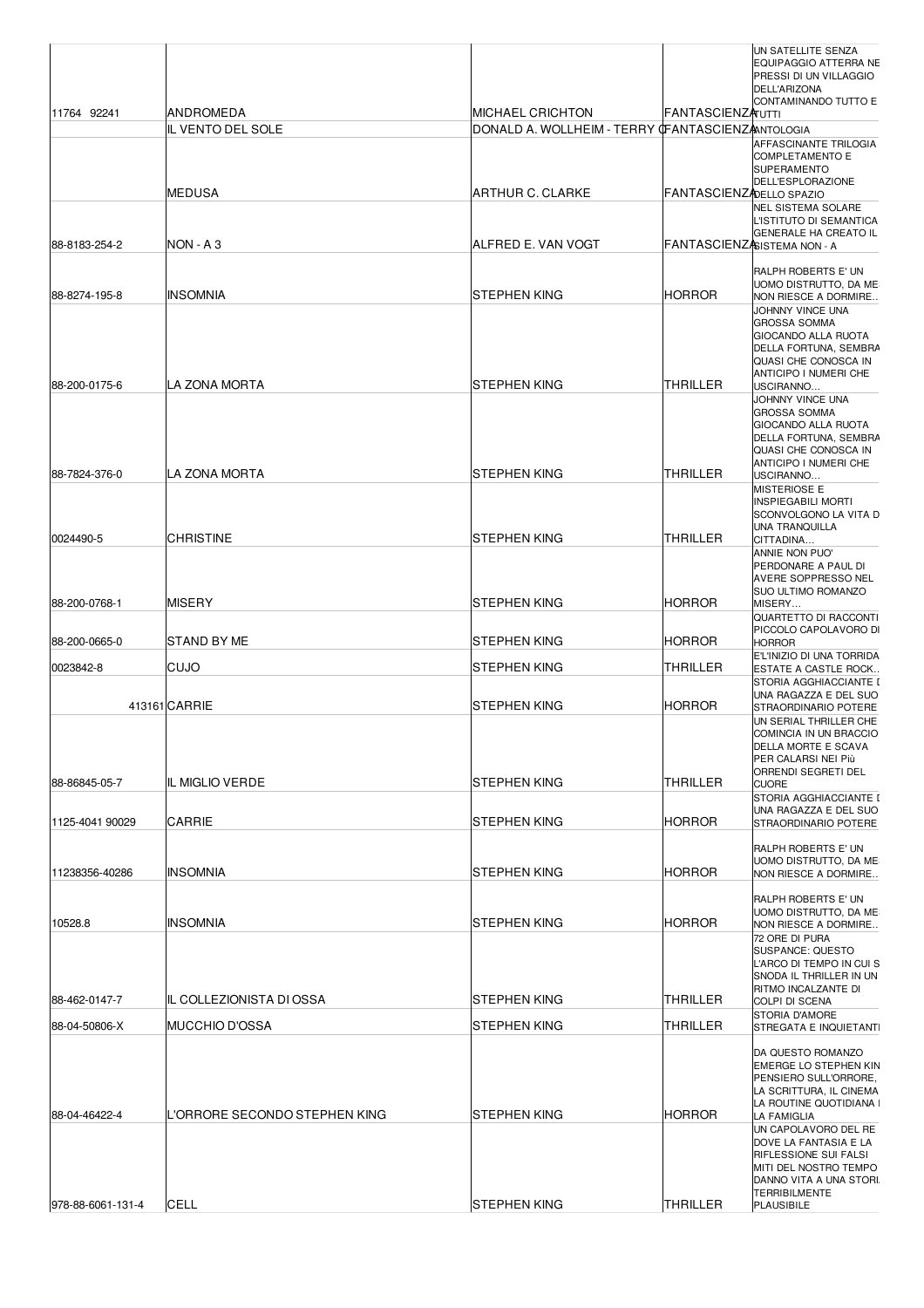|               |             |                                  |                                    |                 | IN QUESTO ROMANZO<br>L'AUTORE SCRIVE CON LA<br>MAESTRIA DI DIPINGERE I                                                                              |
|---------------|-------------|----------------------------------|------------------------------------|-----------------|-----------------------------------------------------------------------------------------------------------------------------------------------------|
|               |             |                                  |                                    |                 | CLIMA DELLA PROVINCIA<br>AMERICANA NELLA SUA<br><b>IMMEDIATEZZA CRUDA E</b>                                                                         |
|               |             | 143164 USCITA PER L'INFERNO      | STEPHEN KING                       | <b>HORROR</b>   | VIVA<br>OVVERO IL CIMITERO<br><b>DEGLI ANIMALI</b><br><b>ERRONEAMENTE SCRITTC</b>                                                                   |
|               |             | 47183 PET SEMATARY               | STEPHEN KING                       | <b>HORROR</b>   | DALLA MANO DI UN<br><b>BAMBINO</b><br>BILLY HALLECK VIVE IN<br><b>UNA CITTADINA</b>                                                                 |
|               |             | 101519L'OCCHIO DEL MALE          | STEPHEN KING                       | <b>HORROR</b>   | AMERICANA CON MOGLIE<br>FIGLI<br><b>FAMOSSISSIMO PER LE</b>                                                                                         |
|               |             |                                  |                                    |                 | SUE DISCESE AGLI INFERI<br>IN QUEL MONDO<br>SOTTERRANEO DOVE<br><b>ESPLODONO MERAVIGLIE</b>                                                         |
|               |             | 21824 A VOLTE RITORNANO          | STEPHEN KING                       | <b>HORROR</b>   | <b>ORRORI</b><br>UNO STRANO OGGETTO<br>METALLICO E' SEPOLTO<br>NELLA FORESTA DA                                                                     |
| 88-200-0903-X |             | LE CREATURE DEL BUIO             | STEPHEN KING                       | <b>HORROR</b>   | MILIONI DI ANNI<br>TRA SOGNO E REALTA'<br>ORRORE E SRADICAMENT                                                                                      |
|               |             | 714519L'ACCHIAPPASOGNI           | STEPHEN KING                       | <b>HORROR</b>   | DEL MALE KING AFFONDA<br>IL COLTELLO DELLA SUA<br>PROSA FINO ALL'ULTIMA<br><b>PAGINA</b>                                                            |
|               |             |                                  |                                    |                 | STORIA D'AMORE                                                                                                                                      |
| 12153.3       |             | IMUCCHIO D'OSSA                  | STEPHEN KING                       | THRILLER        | STREGATA E INQUIETANTI<br>UN CAPOLAVORO DEL RE<br>DOVE LA FANTASIA E LA<br>RIFLESSIONE SUI FALSI<br>MITI DEL NOSTRO TEMPO<br>DANNO VITA A UNA STORI |
|               | 753491 CELL |                                  | STEPHEN KING                       | THRILLER        | <b>TERRIBILMENTE</b><br><b>PLAUSIBILE</b><br>PASSATA LA MEZZANOTTI                                                                                  |
| 2844.9        |             | IQUATTRO DOPO MEZZANOTTE         | STEPHEN KING                       | THRILLER        | QUALCOSA SUCCEDE AL<br>TEMPO<br>A FRENCH LANDING C'E'                                                                                               |
|               |             | 720003 LA CASA DEL BUIO          | STEPHEN KING E PETER STRAUBHRILLER |                 | UN'ENORME CASA NERA<br>TUTTA NERA DALLE<br>FONDAMENTA AL TETTO<br>UN SERIAL THRILLER CHE<br>COMINCIA IN UN BRACCIO<br>DELLA MORTE E SCAVA           |
| 11654.1       |             | IL MIGLIO VERDE                  | STEPHEN KING                       | <b>THRILLER</b> | PER CALARSI NEI Più<br>ORRENDI SEGRETI DEL<br><b>CUORE</b>                                                                                          |
|               |             | 726703 BUICK 8                   | STEPHEN KING                       | THRILLER        | C'ERA UNA VOLTA UN'AUT(<br>SBUCATA DAL NULLA                                                                                                        |
| 88-200-0705-3 |             | IΙT                              | STEPHEN KING                       | <b>HORROR</b>   | 1958 E' ALLORA CHE<br>QUESTA STORIA<br><b>INCOMINCIA, PRIMO</b><br><b>GIORNO DI VACANZE</b><br><b>ESTIVE</b>                                        |
| 2844.9        |             | QUATTRO DOPO MEZZANOTTE          | STEPHEN KING                       | THRILLER        | PASSATA LA MEZZANOTTI<br>QUALCOSA SUCCEDE AL<br>TEMPO                                                                                               |
|               |             | 178095 OSSESSIONE                | STEPHEN KING                       | THRILLER        | COSA SI CELA SOTTO<br>L'APPARENTE NORMALITA                                                                                                         |
| 88-00-0249-3  |             | <b>L'INCENDIARIA</b>             | STEPHEN KING                       | THRILLER        | LA STORIA DI UNA BAMBIN<br>DAI POTERI PARANORMAL                                                                                                    |
|               |             | 401935L'OMBRA DELLO SCORPIONE    | STEPHEN KING                       | THRILLER        | UNA CHEVROLET CHE<br>PORTA ALLA MORTE<br>MODERNO VASDO DI<br><b>PANDORA</b>                                                                         |
| 28886-0       |             | LA LUNGA MARCIA E L'UOMO IN FUGA | STEPHEN KING                       | THRILLER        | UNA LUNGA MARATONA E'<br>UNA GARA CON LA MORTE<br>CACCIA ALL'UOMO                                                                                   |
| 27199-9       |             | UN LETTO DI LEONI                | <b>KEN FOLLET</b>                  | THRILLER        | DUE UOMINI ED UNA DONN<br>PRESI IN UN INTRIGO<br><b>MORTALE</b><br>DUE UOMINI ED UNA DONN                                                           |
| 88-04-32690-5 |             | UN LETTO DI LEONI                | <b>KEN FOLLET</b>                  | THRILLER        | PRESI IN UN INTRIGO<br><b>MORTALE</b><br>DUE UOMINI ED UNA DONN                                                                                     |
| 27199-9       |             | UN LETTO DI LEONI                | KEN FOLLET                         | THRILLER        | PRESI IN UN INTRIGO<br><b>MORTALE</b>                                                                                                               |
| 88-04-37467-5 |             | IUNA FORTUNA PERICOLOSA          | KEN FOLLET                         | THRILLER        | UNA DINASTIA DI<br><b>BANCHIOERI CONSUMATA</b><br>DAL VELENO<br>DELL'AMBIZIONE<br>ERA STATA LA NOTTE PIU                                            |
| 88-04-34017-7 |             | <b>ALTA FINANZA</b>              | <b>KEN FOLLET</b>                  | <b>THRILLER</b> | FORTUNATA DELLA VITA L<br>TIM FITZPETERSON                                                                                                          |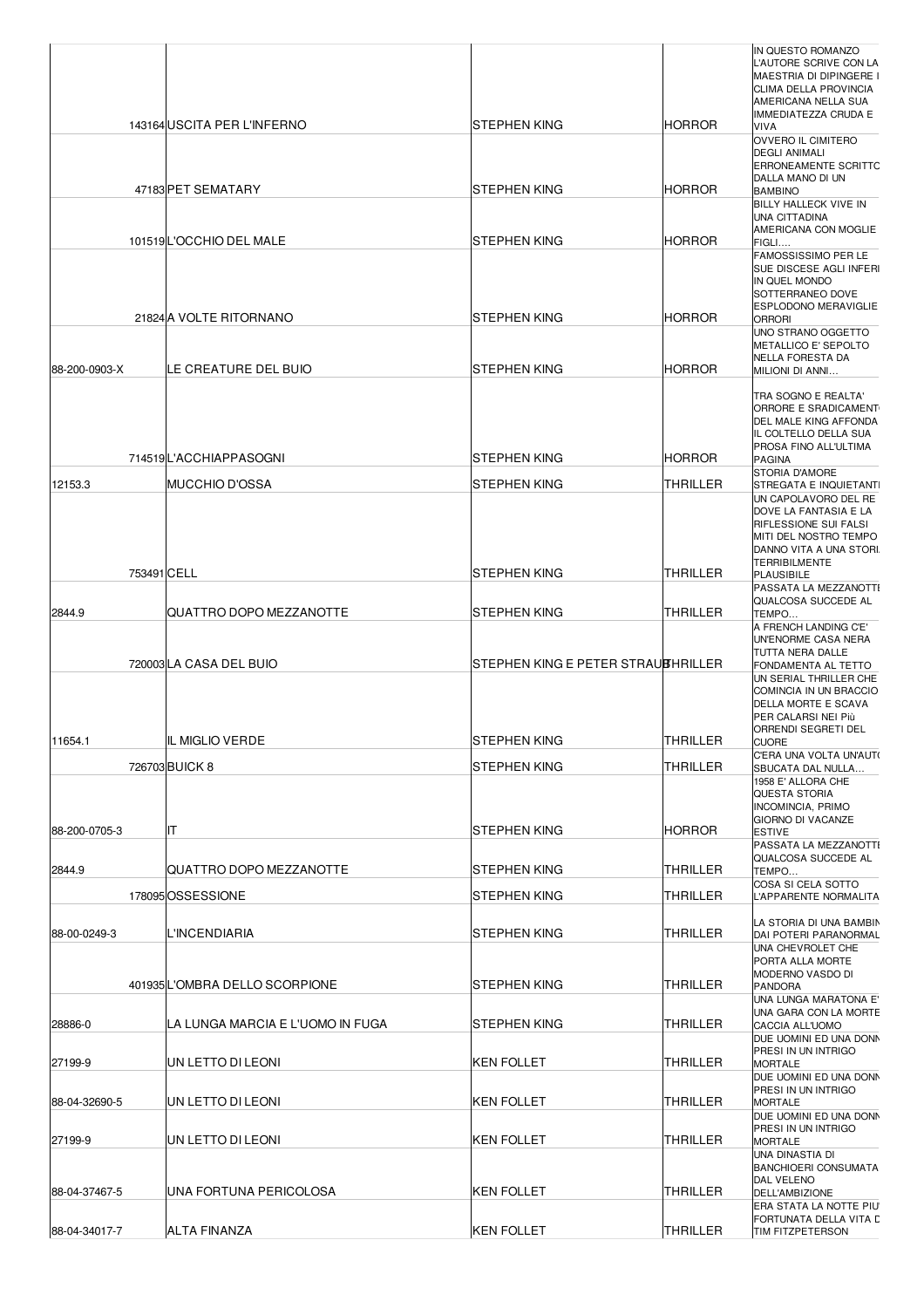| 88-04-34017-7     | <b>ALTA FINANZA</b>         | IKEN FOLLET              | THRILLER           | ERA STATA LA NOTTE PIU<br>FORTUNATA DELLA VITA D<br>TIM FITZPETERSON                                            |
|-------------------|-----------------------------|--------------------------|--------------------|-----------------------------------------------------------------------------------------------------------------|
| 0021096-3         | LA CRUNA DELL'AGO           | <b>KEN FOLLET</b>        | <b>THRILLER</b>    | SI TRATTAVA DI UNA<br>MESSINSCENA COLOSSAL                                                                      |
| 88-04-25952-9     | LA CRUNA DELL'AGO           | <b>KEN FOLLET</b>        | <b>THRILLER</b>    | SI TRATTAVA DI UNA<br>MESSINSCENA COLOSSAL                                                                      |
| 88-04-25931-0     | <b>TRIPLO</b>               | <b>KEN FOLLET</b>        | THRILLER           | CONTRO IL PROTAGONIST                                                                                           |
|                   |                             |                          |                    | UN TRIPLO AVVERSARIO<br>UNA TELA DIPINTA SOTTO<br>L'EFFETTO DELL'HASCISC                                        |
| 88-04-33449-5     | ILO SCANDALO MODIGLIANI     | <b>KEN FOLLET</b>        | <b>THRILLER</b>    | SCATENA UN'INSOLITA<br>CACCIA AL TESORO                                                                         |
| 0024782-5         | L'UOMO DI PIETROBURGO       | <b>KEN FOLLET</b>        | <b>THRILLER</b>    | LONDRA 1914 UN UOMO<br>SOLO VENUTO DA                                                                           |
|                   |                             |                          |                    | UNA GIOVANE SCIENZIAT/<br>STA SVOLGENDO UNA<br><b>RICERCA SUL</b><br><b>COMPORTAMENTO TRA</b>                   |
| 88-04-43615-8     | IIL TERZO GEMELLO           | <b>KEN FOLLET</b>        | ITHRILLER          | <b>GEMELLI</b>                                                                                                  |
| 88-04-23751-1     | <b>IL CODICE REBECCA</b>    | <b>KEN FOLLET</b>        | THRILLER           | IL NS. AGENTE AL CAIRO E<br>IL GRANDE EROE DI TUTTI                                                             |
| 23698-4           | SULLE ALI DELLE AQUILE      | <b>KEN FOLLET</b>        | <b>THRILLER</b>    | <b>CLANDESTINO IN UN PAES</b><br>OSTILE PER FA EVADERE<br>DUE AMERICANI<br>CLANDESTINO IN UN PAES               |
| 23698-4           | SULLE ALI DELLE AQUILE      | <b>KEN FOLLET</b>        | <b>THRILLER</b>    | OSTILE PER FA EVADERE<br>DUE AMERICANI                                                                          |
|                   |                             |                          |                    | PRIEST MINACCERA' LO<br>STATO DELLA CALIFORNIA                                                                  |
| 88-04-44441-X     | IIL MARTELLO DELL'EDEN      | <b>KEN FOLLET</b>        | <b>THRILLER</b>    | PROVOCANDO UN<br>TERREMOTO                                                                                      |
|                   | 766121 MONDO SENZA FINE     | KEN FOLLET               | ITHRILLER          | <b>4 BAMBINI SI</b><br>ALLONTANANO DI<br>NASCOSTO IL GIORNO DI<br><b>OGNISSANTI</b>                             |
|                   |                             |                          |                    | REALISMO E AUTENTICITA<br>SI UNISCONO IN UNA                                                                    |
|                   |                             |                          |                    | TRAMA CONDOTTA SUL<br>FILO DI UN RITMO                                                                          |
| 88-462-0169-8     | <b>RAINBOW SIX</b>          | TOM CLANCY               | ITHRILLER          | <b>SPASMODICO</b><br>NUOVO NEMICO PRONTO /                                                                      |
|                   |                             |                          |                    | COLPIRE UN DEBITO CHE<br>HA COME PREZZO IL                                                                      |
| 88-17-67287-4     | <b>DEBITO D'ONORE</b>       | TOM CLANCY               | <b>THRILLER</b>    | <b>TERRORE</b><br>IL COLONNELLO RUSSO<br>NOME IN CODICE<br>CARDINALE E' IL SUPER                                |
| 88-17-67278-5     | IL CARDINALE DEL CREMLINO   | TOM CLANCY               | <b>ISPIONAGGIO</b> | AGENTE AMERICANO AL<br><b>CREMLINO</b>                                                                          |
|                   | PERICOLO IMMINENTE          | TOM CLANCY               | <b>SPIONAGGIO</b>  | UN PROFESSIONISTA CHE<br>PRESE L'ULTIMO AEREO<br>UN ENNESIMO                                                    |
| 03087.4           | IPAURA SENZA LIMITE         | TOM CLANCY               | <b>SPIONAGGIO</b>  | AGGHIACCIANTE FATTO D<br>SANGUE SCONVOLGE<br><b>GERUSALEMME</b><br>LA CACCIA AL LUPO<br><b>MANNARO ACCUSATO</b> |
|                   | 199323L'ULTIMO DISTRETTO    | <b>PATRICIA CORNWELL</b> | <b>THRILLER</b>    | DELL'OMICIDIO DI ALCUNE<br><b>DONNE</b>                                                                         |
| 88-04-43600-X     | CAUSA DI MORTE              | PATRICIA CORNWELL        | THRILLER           | TRACCE E OGGETTI DI<br>REATO PAURA E MORTE<br>TRACCE E OGGETTI DI                                               |
| 88-04-46014-8     | <b>CAUSA DI MORTE</b>       | PATRICIA CORNWELL        | THRILLER           | REATO PAURA E MORTE                                                                                             |
| 978-1-4391-4812-9 | POST MORTEM                 | PATRICIA CORNWELL        | THRILLER           | IN LINGUA INGLESE<br>VENERDI' SEI GIUGNO A                                                                      |
| 88-04-39999-6     | <b>POST MORTEM</b>          | PATRICIA CORNWELL        | <b>THRILLER</b>    | RICHMOND PIOVEVA<br>VENERDI' SEI GIUGNO A                                                                       |
| 88-04-39999-6     | <b>POST MORTEM</b>          | PATRICIA CORNWELL        | THRILLER           | RICHMOND PIOVEVA                                                                                                |
|                   |                             |                          |                    | MENTRE RONNIE JOE<br>WADDELL LA DOTTORESS.<br>DELLA MEDICINA LEGALE                                             |
| 88-04-42333-1     | <b>INSOLITO E CRUDELE</b>   | PATRICIA CORNWELL        | THRILLER           | PREPARA PER ESEGUIRE<br>L'AUTOPSIA<br><b>QUALCUNO STA</b>                                                       |
| 88-04-41999-7     | OGGETTI DI REATO            | PATRICIA CORNWELL        | <b>THRILLER</b>    | PERSEGUITANDO UNA<br><b>SCRITTRICE</b>                                                                          |
| 88-04-37374-1     | <b>OGGETTI DI REATO</b>     | PATRICIA CORNWELL        | THRILLER           | <b>QUALCUNO STA</b><br>PERSEGUITANDO UNA<br><b>SCRITTRICE</b>                                                   |
|                   |                             |                          |                    | UN ROMANZO BEN<br>CONGEGNATO SENZA                                                                              |
| 1123-8356         | IIL CIMITERO DEI SENZA NOME | PATRICIA CORNWELL        | THRILLER           | UN'ATTIMO DI TREGUA<br>LA CACCIA AL LUPO                                                                        |
|                   |                             |                          |                    | MANNARO ACCUSATO<br>DELL'OMICIDIO DI ALCUNE                                                                     |
| 88-04-50075-1     | L'ULTIMO DISTRETTO          | <b>PATRICIA CORNWELL</b> | THRILLER           | <b>DONNE</b>                                                                                                    |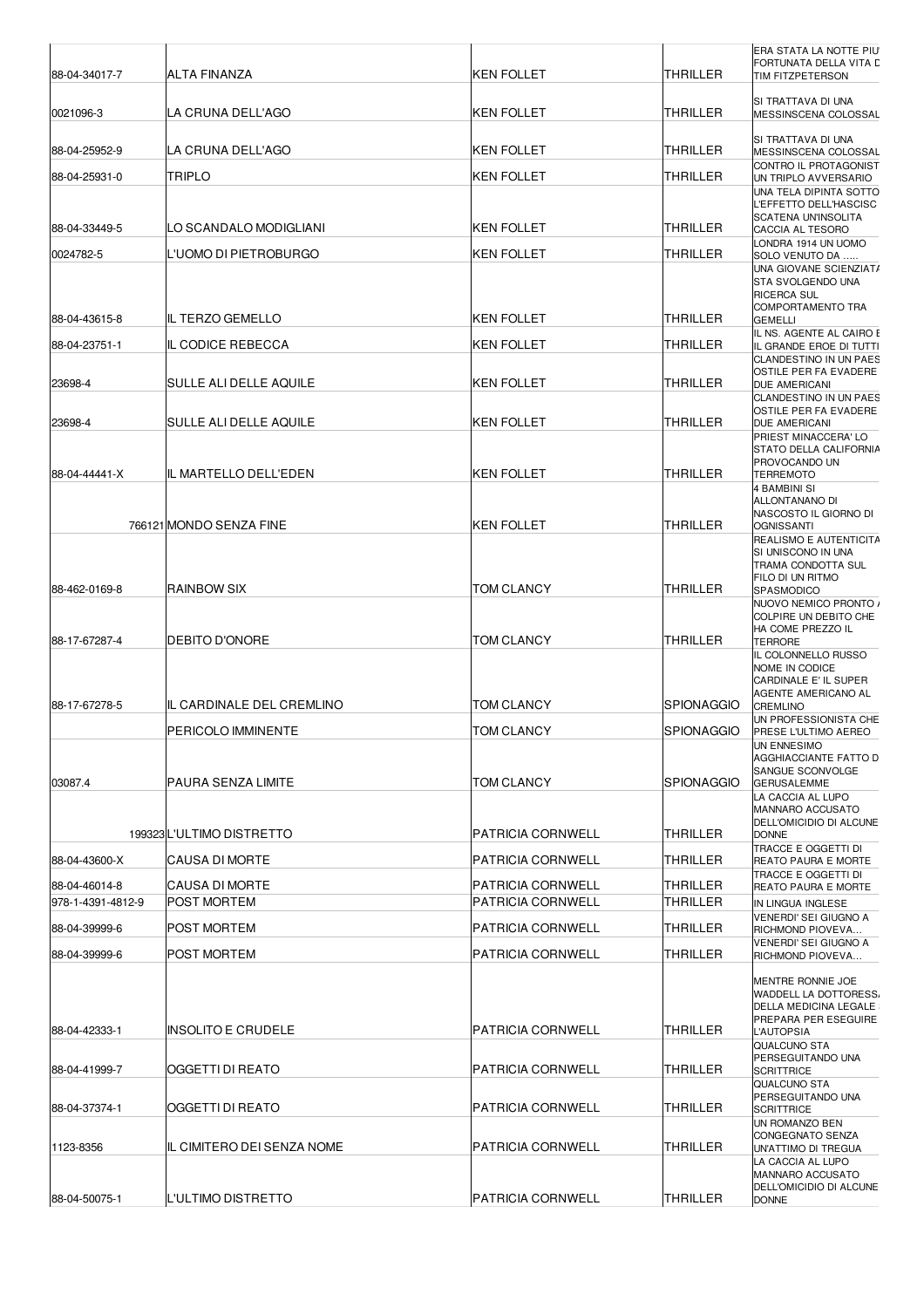|                                    |                                              |                                                |                                | MENTRE RONNIE JOE<br><b>WADDELL LA DOTTORESS.</b>                   |
|------------------------------------|----------------------------------------------|------------------------------------------------|--------------------------------|---------------------------------------------------------------------|
|                                    |                                              |                                                |                                | <b>DELLA MEDICINA LEGALE</b><br>PREPARA PER ESEGUIRE                |
| 88-04-42333-1                      | INSOLITO E CRUDELE                           | PATRICIA CORNWELL                              | THRILLER                       | <b>L'AUTOPSIA</b>                                                   |
| 88-04-42328-5                      | LA FABBRICA DEI CORPI                        | <b>PATRICIA CORNWELL</b>                       | THRILLER                       | EMILY AVEVA 11 ANNI, E'<br>STATA UCCISA                             |
|                                    |                                              |                                                |                                | UN INCENDIO DISTRUGGE<br>LE SCUDERIE DI UNA VILL                    |
|                                    |                                              |                                                |                                | E TRA I CORPI DI 20<br>PUROSANGUE CI SONO I                         |
|                                    |                                              |                                                |                                | <b>RESTI DI UNA GIOVANE</b>                                         |
| 88-04-48135-8                      | <b>PUNTO DI ORIGINE</b>                      | PATRICIA CORNWELL                              | <b>THRILLER</b>                | <b>DONNA</b><br>IN UN CONTAINER                                     |
|                                    |                                              |                                                |                                | <b>PROVENIENTE DA</b><br>ANVERSA VIENE TROVATO                      |
| 88-04-49445-X                      | ICADAVERE NON IDENTIFICATO                   | PATRICIA CORNWELL                              | <b>THRILLER</b>                | IL CADAVERE DI UN UOMO                                              |
|                                    |                                              |                                                |                                | LA VIOLENZA CHE                                                     |
|                                    |                                              |                                                |                                | IMPAZZAVA QUELL'ESTATI<br>IL RONZIO DI VOCI                         |
|                                    |                                              |                                                |                                | MALEVOLE LA POSSIBILIT.<br>DI ESSERE ATTACCATA D/                   |
| 88-04-43339-6                      | IL NIDO DEI CALABRONI                        | <b>PATRICIA CORNWELL</b>                       | <b>THRILLER</b>                | QUALSIASI PUNTO E IN                                                |
|                                    |                                              |                                                |                                | <b>QUALSIASI MOMENTO</b><br>A VOLTE LA VERITA' FA                   |
| 978-88-541-2702-9                  | <b>L'ADEPTO</b>                              | <b>MASSIMO LUGLI</b>                           | <b>THRILLER</b>                | COSI' PAURA CHE NON PU<br><b>ESSERE SCRITTE</b>                     |
|                                    |                                              |                                                |                                | COSA SUCCEDE A UN                                                   |
|                                    |                                              |                                                |                                | <b>AVVOCATO DIFENSORE SI</b><br><b>LA FIDUCIA</b>                   |
|                                    |                                              |                                                |                                | <b>INELL'INNOCENZA DEL SUC</b><br>CLIENTE E' INCRINATA DAI          |
|                                    | 154278 IL DEMONE DELL'AVVOCATO               | ALAN M. DRESHOWITZ                             | <b>GIALLO</b>                  | SOSPETTO?                                                           |
|                                    |                                              |                                                |                                | SIAMO NEL 2078 A CHICAC                                             |
|                                    |                                              |                                                |                                | E L'INCUBO COMINCIA IN<br>UNA MISTERIOSA EPIDEM                     |
| 88-04-40627-5                      | <b>VIRUS</b>                                 | <b>MOLLY BROWN</b>                             | GIALLO                         | <b>INFORMATICA</b><br>L'ESPERIENZA VA PER                           |
|                                    | 40603 ASSASSINIO AL COMITATO CENTRALE        | MANUEL VAZQUEZ MONTALBANIGIALLO                |                                | GRADI                                                               |
|                                    | LA SPIA CHE VENNE DAL FREDDO                 | JOHN LE CARRE'                                 | <b>SPIONAGGIO</b>              | LA PIU' BELLA STORIA DI<br>SPIONAGGIO MAI LETTA                     |
|                                    |                                              |                                                |                                | SAPIENTE INTRECCIO TRA<br><b>STRUGGENTE STORIA</b>                  |
|                                    |                                              |                                                |                                | D'AMORE E THRILLER AL                                               |
| 10614.6                            | SPENCERVILLE                                 | <b>NELSON DEMILLE</b>                          | <b>SPIONAGGIO</b>              | <b>CARDIOPALMA</b>                                                  |
| 15194-4                            | I GIGANTI DI PIETRA                          | DONALD WANDREI                                 |                                | FANTARCHEOLOGIA ANTIC<br>FANTASCIENZAQUANTO L'ARCHEOLOGIA           |
|                                    |                                              |                                                |                                | <b>FAMIGLIE E AMICI</b>                                             |
|                                    |                                              |                                                |                                | NASCONDONO QUALCOSA<br>DI STRANO, FORSE DI                          |
|                                    | 14507 GLI INVASATI                           | <b>JACK FINNEY</b>                             | <b>FANTASCIENZANEMICO</b>      | <b>QUATTRO ROMANZI BREVI</b>                                        |
|                                    | IINVASORI E INVASATI                         | LESTER DEL REY                                 |                                | FANTASCIENZASUL TEMA DEGLI INVASOF<br><b>GLI UOMINI NON NASCONO</b> |
|                                    |                                              |                                                |                                | NECESSARIAMENTE                                                     |
| 88-17-67286-6                      | SENZA RIMORSO                                | TOM CLANCY                                     | THRILLER                       | PERICOLOSI. MA POSSON<br><b>DIVENTARLO</b>                          |
|                                    |                                              |                                                |                                | <b>L'ORGANIZZAZIONE</b><br>MILITARE DI SADDAM, I                    |
|                                    | 148288 IL PUGNO DI DIO                       | <b>FREDERICK FORSYTH</b>                       | <b>THRILLER</b>                | TRAFFICI DIETRO LE                                                  |
|                                    |                                              |                                                |                                | QUINTE DEGLI ALLEATI<br>QUANDO PATRICK                              |
|                                    |                                              |                                                |                                | <b>INCONTRA KAREN RESTA</b><br>COLPITO DAL SUO                      |
|                                    |                                              |                                                |                                | ASPETTO ACQUA E                                                     |
| 88-384-4735-7                      | PIOGGIA NERA                                 | <b>DENNIS LEHANE</b>                           | THRILLER                       | SAPONE, MA SEI MESI<br>DOPO                                         |
| 10900.9                            | IL PELLEGRINO DELL'ODIO                      | <b>ELLIS PETERS</b>                            | <b>HORROR</b>                  | LA MIGLIORE AVVENTURA<br>DI FRATELLO CADFAEL                        |
|                                    |                                              |                                                |                                | TRE RAPITORI, TRE                                                   |
| 1723-5405 40002                    | ORE DI TERRORE                               | <b>GREG ILES</b>                               | THRILLER                       | OSTAGGI, TRE POSTI<br><b>DIVERSI</b>                                |
| 01-0105-2                          | AUDREY ROSE UN CASO DI REINCARNAZIONE        | <b>FRANK DE FELITTA</b>                        | <b>HORROR</b>                  |                                                                     |
| 10367.1                            | AREA DI CONTAGIO<br>166371   VENDICATORI     | RICHARD PRESTON<br>RICHARD BACHMAN             | THRILLER<br><b>HORROR</b>      |                                                                     |
| 88-7983-088-0                      | RACCONTI DEL TERRORE                         | EDGAR ALLAN POE                                | HORROR                         |                                                                     |
|                                    | STARDUST                                     | NEIL GAIMAN                                    | <b>FANTASCIENZA</b>            |                                                                     |
| 88-7983-088-0<br>88-7983-088-0     | RACCONTI DEL TERRORE<br>RACCONTI DEL TERRORE | EDGAR ALLAN POE<br>EDGAR ALLAN POE             | <b>HORROR</b><br><b>HORROR</b> |                                                                     |
|                                    | RACCONTI DEL TERRORE                         | EDGAR ALLAN POE                                | <b>HORROR</b>                  |                                                                     |
| 88-95132-29-7                      | NERO PERUGINO                                | AUTORI VARI                                    | <b>GIALLO</b>                  | <b>QUATTRO PASSI NELLA</b><br>DIMENSIONE DEL GIALLO                 |
|                                    | MODESTY BLAISE E IL GIORNO DELLA TIGRE       | PETER O'DONNELL                                | THRILLER                       |                                                                     |
| 978-88-502-0946-0                  | MORALE E BELLE RAGAZZE                       | ALEXANDER MC CALL SMITH                        | THRILLER                       |                                                                     |
| 978-88-502-1739-7<br>88-17-13636-0 | UN GRUPPO DI ALLEGRE SIGNORE<br><b>XPD</b>   | ALEXANDER MC CALL SMITH<br><b>LEN DEIGHTON</b> | THRILLER<br><b>THRILLER</b>    |                                                                     |
| 88-04-33116-X                      | LA GLORIA DEI PRIZZI                         | RICHARD CONDON                                 | <b>THRILLER</b>                |                                                                     |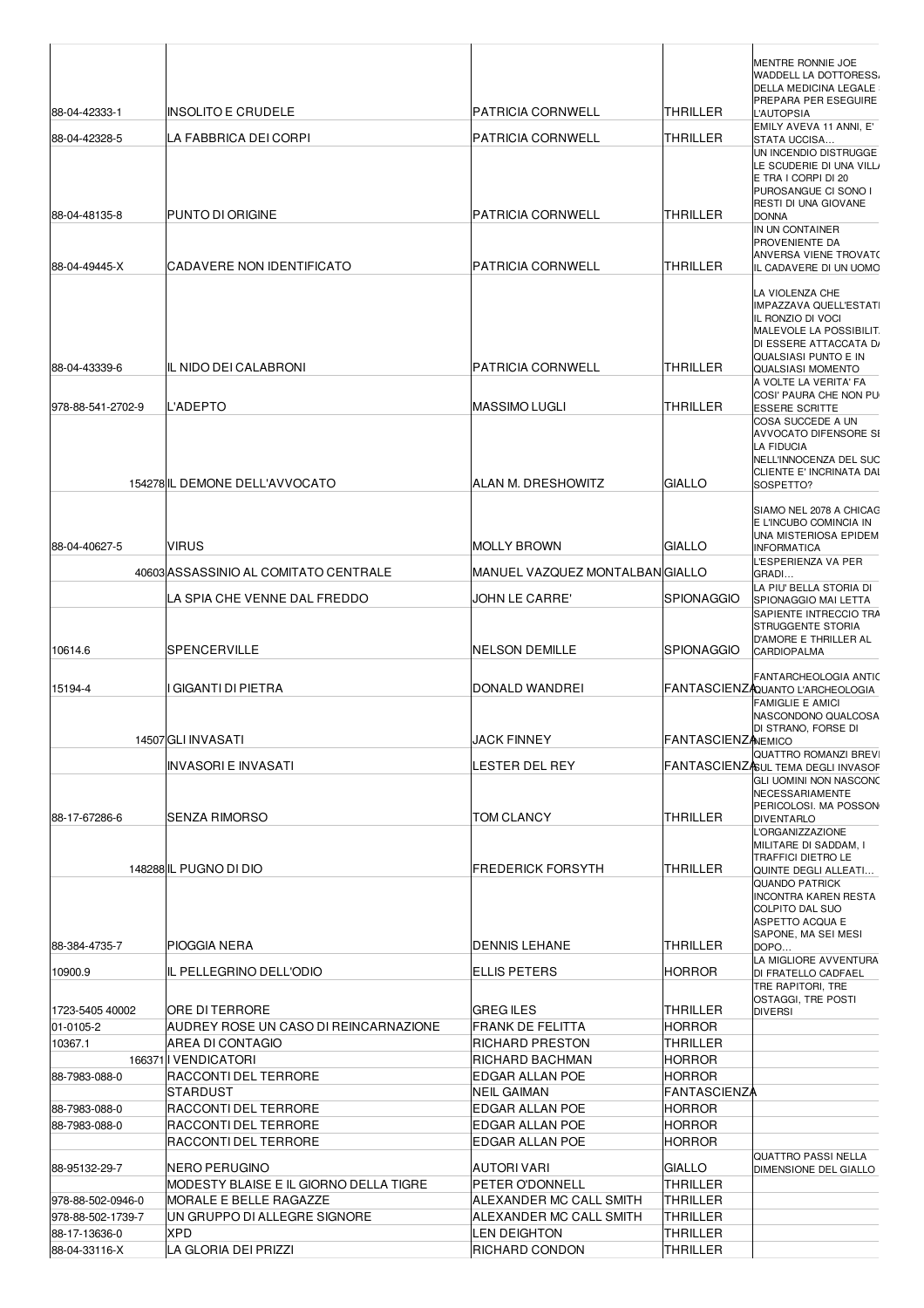| 88-04-35076-8                       | NASO DI CANE                                             | <b>ATTILIO VERALDI</b>             | <b>THRILLER</b>   |
|-------------------------------------|----------------------------------------------------------|------------------------------------|-------------------|
| 88-454-2441-3                       | <b>LEONI DI LUCERNA</b>                                  | <b>BRAD THOR</b>                   | <b>SPIONAGGIO</b> |
| 88-04-33072-4                       | PER IL SANGUE VERSATO                                    | STEFANO DI MARINO                  | THRILLER          |
|                                     | QUATTRO PEZZI DI GIADA                                   | <b>ERIC VAN LUSTBADER</b>          |                   |
| 88-17-11351-4                       |                                                          |                                    | THRILLER          |
| 88-7824-245-4                       | SETTE GIORNI PER IL PRESIDENTE                           | <b>GEFFREY HARCHER</b>             | <b>SPIONAGGIO</b> |
| 8 014366 020154                     | <b>SANGUE INNOCENTE</b>                                  | P.D. JAMES                         | <b>HORROR</b>     |
| 25455-7                             | IL QUARTO PROTOCOLLO                                     | <b>FREDERICK FORSYTH</b>           | THRILLER          |
| 88-04-37098-X                       | <b>IL SIMULATORE</b>                                     | <b>FREDERICK FORSYTH</b>           | THRILLER          |
| 9771123 835008 40294 IL VENDICATORE |                                                          | <b>FREDERICK FORSYTH</b>           | THRILLER          |
|                                     | <b>BRACCATO</b>                                          | <b>DAVID MORRELL</b>               | <b>THRILLER</b>   |
| 0224-6                              | <b>IL VERDETTO</b>                                       | <b>BARRY REED</b>                  | <b>THRILLER</b>   |
|                                     | L'ANNO DEL DRAGO                                         |                                    | <b>THRILLER</b>   |
| 88-7824-213-6                       |                                                          | ROBERT DALEY                       |                   |
| 88-04-34337-0                       | <b>DEDALO</b>                                            | <b>LARRY COLLINS</b>               | <b>THRILLER</b>   |
|                                     | 9 771592 825005-3000 SETTE NOTTI DI SANGUE               | PETER MAY                          | <b>THRILLER</b>   |
| 88-7824-140-7                       | NEMICI                                                   | RICHARD HARRIS                     | THRILLER          |
|                                     | SPORCO BARATTO                                           | ROBERT LUDLUM                      | <b>SPIONAGGIO</b> |
|                                     | L'ULTIMA VERITA'                                         | ROBERT LUDLUM                      | <b>THRILLER</b>   |
| 88-04-35963-3                       | IL LUNGO RITORNO                                         | <b>ELIZABETH GEORGE</b>            | <b>THRILLER</b>   |
| 88-04-35096-2                       | VEDOVE                                                   | ED MC BAIN                         | <b>THRILLER</b>   |
|                                     |                                                          |                                    |                   |
| 88-04-42241-6                       | RE MACCHIATI DI SANGUE                                   | TIM WILLOCKS                       | <b>THRILLER</b>   |
| 88-04-41697-1                       | ARMA NON CONVENZIONALE                                   | RICHARD MARCINKO JOHN WEISTHRILLER |                   |
| 88-486-0316-5                       | IL CIRCOLO DANTE                                         | <b>MATTEW PEARL</b>                | THRILLER          |
| 8 022264 753463                     | LA BIBBIA D'ARGILLA                                      | <b>JULIA NAVARRO</b>               | <b>THRILLER</b>   |
|                                     | LE PORTE DEI TEMPLARI                                    | YAVIER SIERRA                      | THRILLER          |
|                                     | DIETRO LO SPECCHIO                                       | SIDNEY SHELDON                     | <b>THRILLER</b>   |
|                                     | 308171 TAI-PAN                                           | <b>JAMES CLAVELL</b>               | <b>THRILLER</b>   |
|                                     |                                                          |                                    |                   |
| 00244558-8                          | L'OMBRA DEL CALIFFO                                      | <b>WILBUR SMITH</b>                | <b>SPIONAGGIO</b> |
|                                     | NON E' TERRESTRE                                         | PETER KOLOSIMO                     | FANTASCIENZA      |
|                                     | 82032 IL SILENZIO DEGLI INNOCENTI                        | THOMAS HARRIS                      | <b>HORROR</b>     |
| 8.022264 117210                     | MORTE A PLUM ISLAND                                      | <b>NELSON DEMILLE</b>              | THRILLER          |
| 8.022264 182546                     | SITI                                                     | ALESSANDRO BARICCO                 | NARRATIVA         |
| 8.022264 190428                     | IL SILENZIO DEL TESTIMONE                                | RICHARD NORTH PATTERSON            | <b>THRILLER</b>   |
|                                     |                                                          |                                    |                   |
|                                     | DOTTOR JACKYLL E MISTER HYDE                             | ROBERT LOUIS STEVENSON             | <b>GIALLO</b>     |
| 978-88-06-15687-9                   | DOTTOR JACKYLL E MISTER HYDE                             | ROBERT LOUIS STEVENSON             | <b>GIALLO</b>     |
|                                     | <b>MAMMA LUCIA</b>                                       | <b>MARIO CUZO</b>                  | <b>THRILLER</b>   |
| 88-8490-472-2                       | IO UCCIDO                                                | <b>GIORGIO FALETTI</b>             | <b>THRILLER</b>   |
| 88-221-0659-8                       | UNO STUDIO IN GIALLO                                     | CALCERANO FIORI                    | <b>GIALLO</b>     |
| 88-04-38010-1                       | A FUTURA MEMORIA                                         | <b>DIDIER DAENINCKX</b>            | <b>THRILLER</b>   |
|                                     | 7739 IL DIO DEL TRENTASEIESIMO PIANO                     | CARLO FRUTTERO FRANCO LUOGIALLO    |                   |
| 88-04-32774-X                       | <b>CACCIA ALLE MOSCHE</b>                                | ANGELO LONGONI                     | Noir              |
|                                     |                                                          |                                    |                   |
| 88-04-32776-6                       | IL BOCCONIANO                                            | <b>GIUSEPPE MERONI</b>             | <b>NOIR</b>       |
| 88-04-32775-8                       | L'UOMO ESTERNO                                           | <b>SERGIO ALTIERI</b>              | <b>NOIR</b>       |
| 88-04-32773-1                       | FEBBRE                                                   | GAETANO CAPPELLI                   | <b>NOIR</b>       |
| 0027383-9                           | STRISCIA DI CUOIO                                        | ROBERT LUDLUM                      | THRILLER          |
|                                     | 9-771120-508004 6249 IL PRATO DEL DOLORE                 | JANE ADAMS                         |                   |
|                                     |                                                          |                                    |                   |
|                                     |                                                          |                                    | <b>GIALLO</b>     |
|                                     | 9771120 508004 9263 L'ARCO DEI TRADITORI                 | ANNE PERRY                         | <b>GIALLO</b>     |
|                                     | 9 771120 508004 6249 L'ENIGMA DEI COLTELLI               | <b>COLIN DEXTER</b>                | <b>GIALLO</b>     |
|                                     | 9 771122 727007 2003 IN VACANZA CON LE SIGNORINE OMICIDI | AUTRICI VARIE                      | <b>GIALLO</b>     |
|                                     | TRE SORELLE NEI GUAI                                     | REX STOUT                          | <b>GIALLO</b>     |
| 88-8183-935-0                       | OMBRA DEL LUPO                                           | R. AUSTIN FREEMAN                  | <b>GIALLO</b>     |
| 88-8183-708-0                       | IL DELITTO DI MEZZANOTTE                                 | <b>SAX ROHMER</b>                  | <b>GIALLO</b>     |
| 88-8183-655-6                       | L'ENIGMA DELL'OCCHIO DI LUNA                             | JOSEPH S. FLETCHER                 | <b>GIALLO</b>     |
|                                     |                                                          |                                    |                   |
| 88-8183-467-7                       | IL CASSETTO SEGRETO                                      | <b>B. E. STEVENSON</b>             | <b>GIALLO</b>     |
| 88-8183-387-5                       | L'INQUILINO SOSPETTO                                     | <b>R. AUSTIN FREEMAN</b>           | <b>GIALLO</b>     |
| 88-8183-367-0                       | UN SINISTRO PASSO SULLE SCALE                            | ANNA K. GREEN                      | <b>GIALLO</b>     |
| 88-8183-354-9                       | UNA STRANA SCOMPARSA                                     | ANNA K. GREEN                      | <b>GIALLO</b>     |
| 88-8183-352-2                       | LA BELVA                                                 | ALFRED E.W. MASON                  | <b>GIALLO</b>     |
| 88-8183-025-6                       | LA STANZA N. 13                                          | <b>EDGAR WALLACE</b>               | <b>GIALLO</b>     |
| 88-7983-485-1                       | IL PROFUMO DELLA DAMA IN NERO                            | <b>GASTON LEROUX</b>               | <b>GIALLO</b>     |
|                                     |                                                          |                                    |                   |
| 88-7983-334-0                       | L'ARCIERE VERDE                                          | EDGAR WALLACE                      | <b>GIALLO</b>     |
| 88-7983-295-6                       | LA TORRE DI SCARHAVEN                                    | JOSEPH S. FLETCHER                 | <b>GIALLO</b>     |
| 88-7983-251-4                       | IL MISTERO DELLA BABBUCCIA SACRA                         | SAX ROHMER                         | <b>GIALLO</b>     |
| 88-7983-242-5                       | IL MISTERO DEL DIAMANTE GIALLO                           | JOSEPH S. FLETCHER                 | <b>GIALLO</b>     |
| 88-7983-244-1                       | DUE INIZIALI SOLTANTO                                    | ANNA K. GREEN                      | <b>GIALLO</b>     |
| 88-7983-203-4                       | MORTE SUL CASTELLO DI POPPA                              | MARY R. RINEHART                   | <b>GIALLO</b>     |
| 88-7983-150-X                       | IL MISTERO DI MARCHESTER ROYAL                           | JOSEPH S. FLETCHER                 | <b>GIALLO</b>     |
|                                     |                                                          |                                    |                   |
|                                     | I TRENTANOVE SCALINI                                     | JOHN BUCHAN                        | <b>GIALLO</b>     |
|                                     | LO SMERALDO MALEDETTO                                    | <b>EDGAR WALLACE</b>               | <b>GIALLO</b>     |
| 9771120 508004 5242 FURTO D'AUTORE  |                                                          | <b>LEO MALET</b>                   | <b>GIALLO</b>     |
|                                     | FRATELLO CADFAEL E LA BARA D'ARGENTO                     | <b>ELLIS PETERS</b>                | <b>GIALLO</b>     |
|                                     | SARTI ANTONIO: UN DIAVOLO PER CAPELLO                    | LORIANO MACCHIAVELLI               | <b>GIALLO</b>     |
|                                     | IL CASO DELLA TESTA TAGLIATA                             | <b>REX BURNS</b>                   | <b>GIALLO</b>     |
|                                     | CACCIATORE NEL BUIO                                      | <b>ESTELLE THOMPSON</b>            | <b>GIALLO</b>     |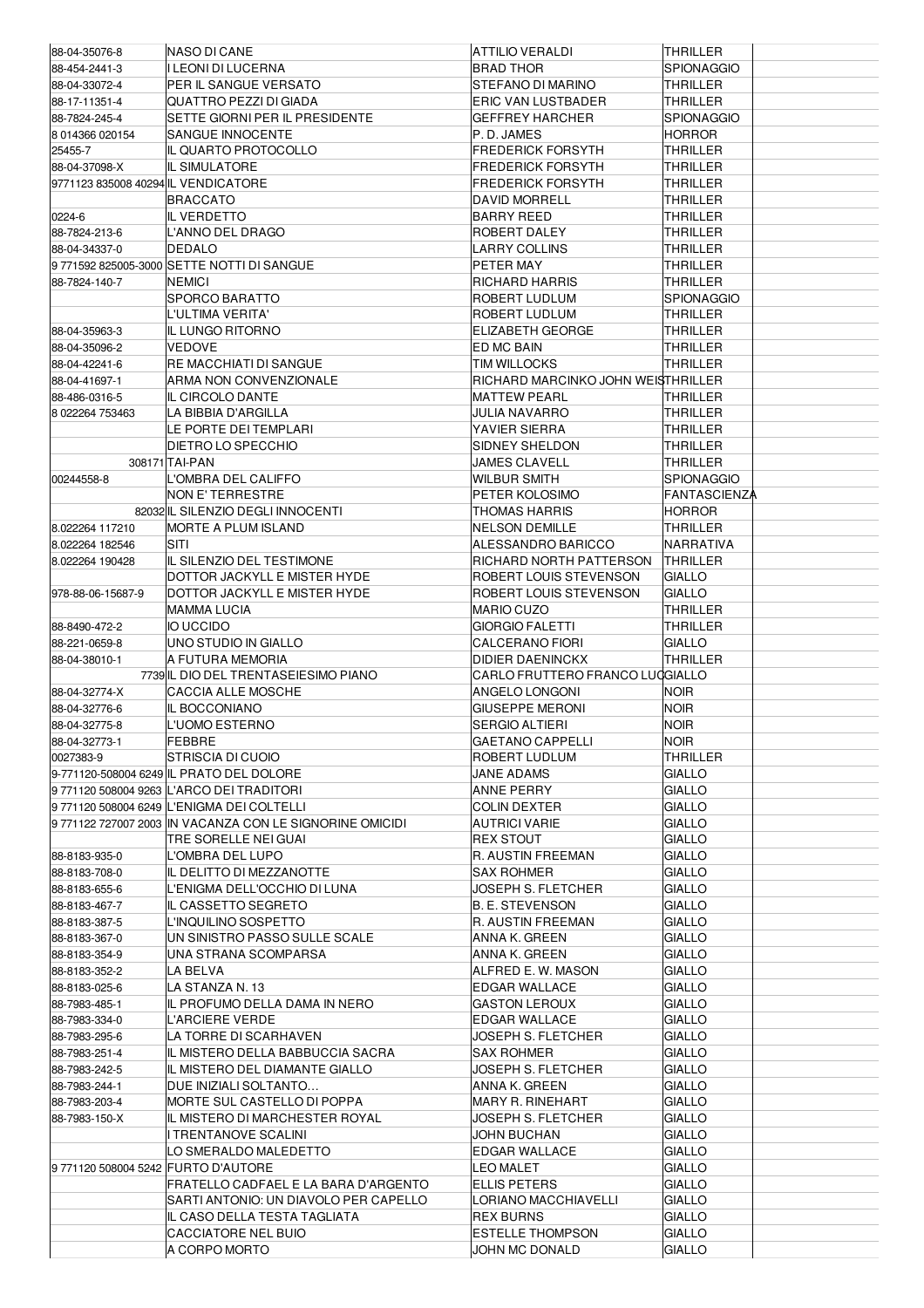|                                      | 8 022264 793568 7935 L'OTTAVA CONFESSIONE                        | JAMES PETTERSON                     | <b>THRILLER</b>   |  |
|--------------------------------------|------------------------------------------------------------------|-------------------------------------|-------------------|--|
| 978-88-566-1392-6                    | L'OMBRA                                                          | CODY MC FADYEN                      | <b>THRILLER</b>   |  |
|                                      |                                                                  |                                     |                   |  |
|                                      | DOV'E' ANNA?                                                     | DIANA CRISPO BIAGIO PROIETTI GIALLO |                   |  |
| 88-04-53716-7                        | LET IT BE                                                        | PAOLO GIUGNI                        | Noir              |  |
| 88-17-86088-3                        | CADAVERI INNOCENTI                                               | KATHY REICHS                        | <b>NOIR</b>       |  |
| 16930-0                              | PRELUDIO AL TERRORE                                              | <b>HELEN MACINNES</b>               | <b>THRILLER</b>   |  |
|                                      | QUESTIONE DI PREZZO                                              | RICHARD PRATHER                     | <b>GIALLO</b>     |  |
|                                      | L'UOMO A ROVESCIO                                                | <b>FRED VARGAS</b>                  | noir              |  |
| 88-06-17266-2                        | SOTTO I VENTI DI NETTUNO                                         | <b>FRED VARGAS</b>                  | <b>NOIR</b>       |  |
| 770390 107900 40520                  | L. A. CONFIDENTIAL                                               | <b>JAMES ELLROY</b>                 | <b>GIALLO</b>     |  |
| 88-04-37063-7                        | L'ONERE DELLA PROVA                                              | <b>SCOTT TUROW</b>                  | THRILLER          |  |
|                                      |                                                                  |                                     |                   |  |
| 88-384-3126-4                        | ANASTASIJA KAMENSKAJA POLIZIA DI MOSCA - L'AMALEXANDRA MARININA  |                                     | THRILLER          |  |
| 88-384-3134-5                        | ANASTASIJA KAMENSKAJA POLIZIA DI MOSCA - IL PAALEXANDRA MARININA |                                     | THRILLER          |  |
|                                      | 161570 ONDA D'URTO                                               | <b>CLIVE CUSSLER</b>                | THRILLER          |  |
| 8022264 720548                       | IL SERPENTE DEI MAYA                                             | <b>CLIVE CUSSLER</b>                | THRILLER          |  |
|                                      | 156802 LA PASSIONE DEL SUO TEMPO                                 | JOHN LE CARRE'                      | SPIONAGGIO        |  |
|                                      | 152603 IL DIRETTORE DI NOTTE                                     | JOHN LE CARRE'                      | <b>SPIONAGGIO</b> |  |
| 88-04-42339-0                        | LA PASSIONE DEL SUO TEMPO                                        | JOHN LE CARRE'                      | <b>SPIONAGGIO</b> |  |
| 88-04-50807-8                        | IL GIARDINIERE TENACE                                            | JOHN LE CARRE'                      | THRILLER          |  |
|                                      |                                                                  |                                     |                   |  |
| 88-04-49346-1                        | IL GIARDINIERE TENACE                                            | JOHN LE CARRE'                      | THRILLER          |  |
| 8 022264 7167038                     | IL GIARDINIERE TENACE                                            | JOHN LE CARRE'                      | THRILLER          |  |
|                                      | GLI INTOCCABILI                                                  | ELLIOT NESS OSCAR FRALEY            | <b>THRILLER</b>   |  |
| 88-04-33414-2                        | LA SPIA PERFETTA                                                 | JOHN LE CARRE'                      | THRILLER          |  |
| 88-04-49647-9                        | IL RESTAURATORE                                                  | DANIEL SILVA                        | <b>THRILLER</b>   |  |
| 88-04-40782-4                        | <b>IL SOCIO</b>                                                  | JOHN GRISHAM                        | THRILLER          |  |
| 88-04-34560-8                        | IL SOCIO                                                         | JOHN GRISHAM                        | <b>THRILLER</b>   |  |
| 88-04-47190-5                        | L'AVVOCATO DI STRADA                                             | <b>JOHN GRISHAM</b>                 | THRILLER          |  |
|                                      |                                                                  |                                     |                   |  |
| 11238356 9 771123 83 IL RE DEI TORTI |                                                                  | JOHN GRISHAM                        | <b>THRILLER</b>   |  |
| 88-04-49216-3                        | I CONFRATELLI                                                    | <b>JOHN GRISHAM</b>                 | THRILLER          |  |
| 8 022264 721486                      | LA CONVOCAZIONE                                                  | JOHN GRISHAM                        | THRILLER          |  |
| 8 022264 749107                      | IL BROKER                                                        | JOHN GRISHAM                        | THRILLER          |  |
| 88-502-102-1                         | L'EROE DI TRAFALGAR                                              | <b>BERNARD CORNWELL</b>             | THRILLER          |  |
|                                      | PERICOLO PUBBLICO - ROBA DA MATTI - E' ARRIVATIDETER CHEYNEY     |                                     | GIALLO            |  |
|                                      | UN BACIO E ADDIO - IL SUDARIO NON HA TASCHE - @HORACE MC COY     |                                     | GIALLO            |  |
|                                      | LA POLT4RONA N. 30-HOLLIWOOD IN SUBBUGLIO-I DIEELLERY QEEN       |                                     | GIALLO            |  |
|                                      | IL DENTE E L'UNGHIA-L'UOMO CHE NON VOLEVA UCBILL BALLINGER       |                                     | GIALLO            |  |
|                                      |                                                                  |                                     |                   |  |
|                                      | TUTTO DA RIFARE-ALL'87 DISTRETTO-NESSUNA VIAED MC BAIN           |                                     | GIALLO            |  |
|                                      | TI UCCIDERO'-TRAGICA NOTTE-IL COLPO GOBBO                        | <b>MICKEY SPILLANE</b>              | <b>GIALLO</b>     |  |
|                                      | 8 022264 764797 7647 FIGLIA DEL SILENZIO                         | KIM EDWARDS                         | <b>GIALLO</b>     |  |
| 88-17-85016-0                        | LA CAPANNA INCANTATA                                             | ROMANO BATTAGLIA                    | <b>ROMANZO</b>    |  |
| 88-04-33191-7                        | <b>CAPIRE IL GATTO</b>                                           | <b>DESMOND MORRIS</b>               | VARIO             |  |
|                                      | 8 022264 719193 7191 LA RELATIVITA' DELL'AMORE                   | JAQUELYIN MITCHARD                  | <b>ROMANZO</b>    |  |
| 52-4018-2                            | <b>TAXIDRIVER</b>                                                | RICHARD ELMAN                       | ROMANZO           |  |
| 0887-0                               | NIENTE RESURREZIONI PER FAVORE                                   | FRED UHLMAN                         | ROMANZO           |  |
|                                      | DICEMBRE E' UN MESE CRUDELE                                      | ELIZABETH GEORGE                    |                   |  |
| 152488                               |                                                                  |                                     |                   |  |
| 88-200-1156-5                        |                                                                  |                                     | <b>ROMANZO</b>    |  |
| 88-200-0766-5                        | IN NOME DELL'ORO NERO                                            | <b>GERALD SEYMOUR</b>               | <b>SPIONAGGIO</b> |  |
| 88-17-67519-9                        | I MULINI A VENTO DEGLI DEI                                       | SIDNEY SHELDON                      | <b>SPIONAGGIO</b> |  |
|                                      | L'ULTIMA VERITA'                                                 | ROBERT LUDLUM                       | THRILLER          |  |
| 88-17-67520-2                        | IL RITORNO DELLO SCIACALLO                                       | ROBERT LUDLUM                       | THRILLER          |  |
| 978-88-6061-171-0                    | IL SEGRETO DELLA TORRE DI LONDRA                                 | C.J. SANSOM                         | THRILLER          |  |
|                                      |                                                                  |                                     |                   |  |
|                                      | MILANO CRIMINALE                                                 | ANDREA ACCORSI - DANIELA FECRONACA  |                   |  |
|                                      | SENZA VIA DI SCAMPO                                              | <b>GEORGE SIMENON</b>               | <b>GIALLO</b>     |  |
|                                      | L'INDUSTRIA DEL CRIMINE                                          | STEPHANE GROUEFF - DOMINIQ GIALLO   |                   |  |
|                                      | LA CRUNA DELL'AGO                                                | <b>KEN FOLLET</b>                   | <b>THRILLER</b>   |  |
| 88-8274-153-2                        | LA NOTTE DEL KILLER                                              | DEAN KOONTZ                         | THRILLER          |  |
| 88-7824-595-X                        | <b>INCUBI</b>                                                    | DEAN KOONTZ                         | HORROR            |  |
| 88-7983-577-7                        | TUTTI I RACCONTI DELL'ORRORE                                     | AMBROSE BIERCE                      | HORROR            |  |
|                                      | NELLA NOTTE UN GRIDO                                             | MARY HIGGINS CLARK                  | THRILLER          |  |
|                                      |                                                                  |                                     |                   |  |
| 88-17-21045-5                        | ATTENTATO ALLA CORTE D'INGHILTERRA                               | TOM CLANCY                          | SPIONAGGIO        |  |
| 88-04-33626-9                        | SFIDA A DETROIT                                                  | <b>ELMORE LEONARD</b>               | THRILLER          |  |
|                                      | VENDETTA                                                         | <b>GEORGE PELECANOS</b>             | THRILLER          |  |
| 0005897-4                            | IL NOSTRO AGENTE ALL'AVANA                                       | GRAHAM GREEEN                       | THRILLER          |  |
| 0019014-0                            | L'ALTERNATIVE DEL DIAVOLO                                        | <b>FREDERICK FORSYTH</b>            | THRILLER          |  |
| 48TEN030                             | RACCONTI D'INCUBO                                                | E.A.POE                             | HORROR            |  |
| 48TEN018                             | I RACCONTI DEL TERRORE                                           | E.A.POE                             | <b>HORROR</b>     |  |
|                                      | 48TE146 8 014366 02 RACCONTI DELL'IMPOSSIBILE                    | E.A.POE                             | THRILLER          |  |
| 48TEN024                             | RACCONTI DEL MISTERO                                             | E.A.POE                             | <b>GIALLO</b>     |  |
|                                      |                                                                  |                                     |                   |  |
| 88-17-15020-7                        | I RACCONTI DEL TERRORE                                           | E.A.POE                             | THRILLER          |  |
| 978-88-502-1355-9                    | IL GIORNO DOPO DOMANI                                            | <b>ALLAN FOLSOM</b>                 | <b>GIALLO</b>     |  |
|                                      | PRESUNTO INNOCENTE                                               | <b>SCOTT TUROW</b>                  | GIALLO            |  |
| 88-200-0991-9                        | MENTRE LA MIA PICCOLA DORME                                      | <b>MARY HIGGINS CLARK</b>           | GIALLO            |  |
| 90432                                | L'ALBERO DELLE MANI                                              | <b>RUTH RENDELL</b>                 | THRILLER          |  |
| 0028939-7                            | IL 5' CAVALIERE                                                  | DOMINIQUE LAPIERRE -LARRY OTHRILLER |                   |  |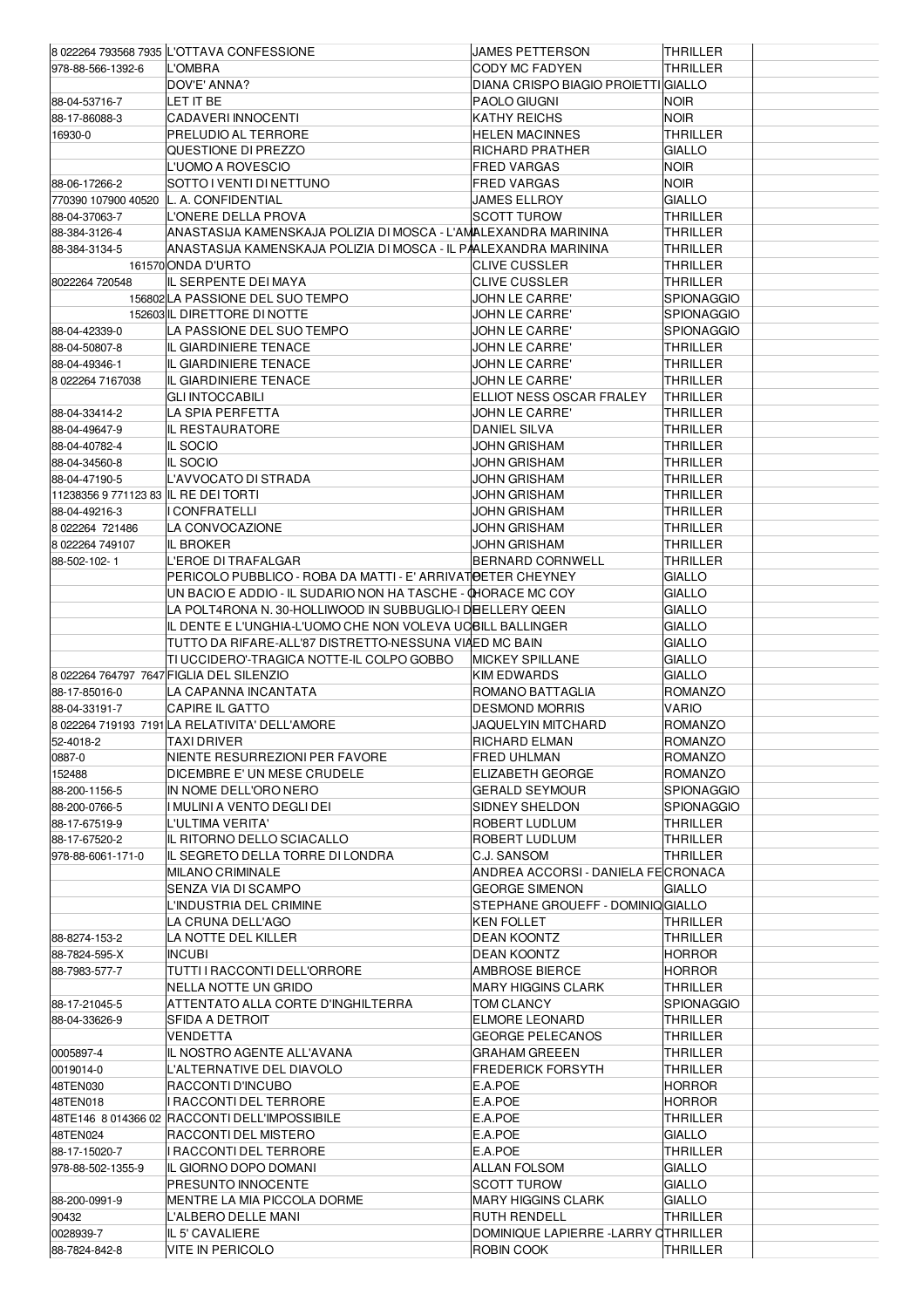| 8-022264-120173                      | <b>FOLLIA</b>                                                | PATRICK MCGRATH                  | THRILLER      |                   |
|--------------------------------------|--------------------------------------------------------------|----------------------------------|---------------|-------------------|
| 8-022264-120425                      | SPETTRI                                                      | <b>ANDREW KLAVAN</b>             | <b>HORROR</b> |                   |
| 8-022264-190411                      | DIETRO LO SPECCHIO                                           | <b>SIDNEY SHELDON</b>            | THRILLER      |                   |
| 8-022264-185608                      | HANNIBAL                                                     | THOMAS HARRIS                    |               |                   |
|                                      |                                                              |                                  | <b>HORROR</b> |                   |
|                                      | <b>SETTE RACCONTI</b>                                        | E.A.POE                          | THRILLER      | IN LINGUA INGLESE |
|                                      | CIRCOLO MATARESE-CONTO ALLA ROVESCIA                         | <b>ROBERT LUDLUM</b>             | THRILLER      |                   |
|                                      | MAIGRET HA UN DUBBIO                                         | <b>GEORGES SIMENON</b>           | GIALLO        |                   |
|                                      | <b>TESTIMONI RETICENTI</b>                                   | <b>GEORGES SIMENON</b>           | GIALLO        |                   |
|                                      | LA CHIUSA N. 1                                               | <b>GEORGES SIMENON</b>           | GIALLO        |                   |
|                                      | 11864 MAIGRET E L'AFFARE STRIP-TEASE                         | <b>GEORGES SIMENON</b>           | GIALLO        |                   |
| 978-88-459-2452-1                    | IL LADRO DI MAIGRET                                          | <b>GEORGES SIMENON</b>           | GIALLO        |                   |
|                                      |                                                              |                                  | GIALLO        |                   |
| 9782253142423                        | MAIGRET A NEW YORK                                           | <b>GEORGES SIMENON</b>           |               |                   |
|                                      | <b>INCUBO</b>                                                | HELEN NIELSEN                    | <b>GIALLO</b> |                   |
|                                      | DONALD LAM, INVESTIGATORE                                    | A. A. FAIR                       | GIALLO        |                   |
| 88-04-41700-5                        | IL PARCO DELLE TESTE TAGLIATE                                | <b>ANNE PERRY</b>                | GIALLO        |                   |
|                                      | 97700098420003093LA MORTE PRENDE IL TE'                      | PATRICIA WENTWORTH               | GIALLO        |                   |
|                                      | PERRY MASON E IL BARBABLU'                                   | <b>ERLE STANLEY GARDNER</b>      | GIALLO        |                   |
|                                      | QUANDO SARO' IMPICCATO                                       | <b>STEVE FISHER</b>              | GIALLO        |                   |
|                                      | PERRY MASON SBAGLIA CLIENTE                                  | <b>ERLE STANLEY GARDNER</b>      | GIALLO        |                   |
|                                      |                                                              |                                  |               |                   |
|                                      | DELITTO ALLA ROVESCIA                                        | <b>ELLERY QUEEN</b>              | GIALLO        |                   |
| 9 771120 508004 1304 DOPPIA INDAGINE |                                                              | <b>MARZIA MUSUMECI</b>           | <b>GIALLO</b> |                   |
| 9 771120 508004 2305 II CONDANNATI   |                                                              | ROBERTO RICCARDI                 | GIALLO        |                   |
| 97700098420009085REBUSPEROTTO        |                                                              | <b>ELIZABETH FERRARS</b>         | GIALLO        |                   |
| 97700098420009084DELITTIDISETA       |                                                              | <b>ANTHONY BERKELEY</b>          | GIALLO        |                   |
|                                      | FURIA OMICIDA                                                | JAMES HADLEY CHASE               | GIALLO        |                   |
|                                      | LA LACRIMA DEL RAGIA'                                        | LEONARD ST. CLAIR                | GIALLO        |                   |
|                                      |                                                              |                                  |               |                   |
|                                      | <b>SAPORE DI FIELE</b>                                       | <b>DORIS MILES DISNEY</b>        | GIALLO        |                   |
|                                      | IL SEGRETO DI EVA                                            | LAURIE R. KING                   | GIALLO        |                   |
|                                      | ALL'OMBRA DEL DELITTO                                        | EDGAR WALLACE                    | GIALLO        |                   |
|                                      | 17764 ALL'OMBRA DEL DELITTO                                  | EDGAR WALLACE                    | GIALLO        |                   |
| 88-8183-248-8                        | IL GIUSTIZIERE                                               | <b>EDGAR WALLACE</b>             | GIALLO        |                   |
|                                      | IL SIGNORE DELLA CITY                                        | EDGAR WALLACE                    | GIALLO        |                   |
|                                      | IL FIUME DI STELLE                                           | <b>EDGAR WALLACE</b>             | <b>GIALLO</b> |                   |
|                                      |                                                              |                                  |               |                   |
|                                      | ANGEL ESQUIRE                                                | <b>EDGAR WALLACE</b>             | GIALLO        |                   |
|                                      | <b>GUNNER</b>                                                | <b>EDGAR WALLACE</b>             | GIALLO        |                   |
|                                      | IL SEGRETO DEL PASSATO                                       | <b>EDGAR WALLACE</b>             | GIALLO        |                   |
| 28398-6                              | L'ONNIPOTENTE                                                | <b>IRVING WALLACE</b>            | <b>GIALLO</b> |                   |
|                                      |                                                              |                                  |               |                   |
|                                      | 9 771122 727007 3003 UNA TRANQUILLA VACANZA DI PAURA         | ELLERY QUEEN HILLARY WAUGHGIALLO |               |                   |
|                                      |                                                              |                                  |               |                   |
|                                      | 9771120 508004 8258 LE DUE MORTI DI BARNEY SLABAUGH          | <b>CORNELL WOOLRICH</b>          | <b>GIALLO</b> |                   |
| 88-8183-563-0                        | QUELL'APPARTAMENTO AL N. 14                                  | <b>B. E. STEVENSON</b>           | <b>GIALLO</b> |                   |
|                                      | SIPARIO NERO                                                 | <b>CORNELL WOOLRICH</b>          | GIALLO        |                   |
|                                      | <b>INTRIGO ALL'IPPODROMO</b>                                 | <b>EDGAR WALLACE</b>             | <b>GIALLO</b> |                   |
|                                      | 9771120 508004 6248 LA TOMBA D'ACQUA                         | <b>DEBORAH CROMBIE</b>           | GIALLO        |                   |
| 97700098420005108 ATROCE DUBBIO      |                                                              | ELIZABETH FERRARS                | <b>GIALLO</b> |                   |
| 88-04-43043-5                        | LA DAMA DEL KASHMIR                                          | FRANCISCO GONZALEZ LEDESMGIALLO  |               |                   |
|                                      |                                                              |                                  |               |                   |
| 9 771120 508004 0266 DANZA FUNEBRE   |                                                              | ROBERT WESTBROOK                 | <b>GIALLO</b> |                   |
|                                      | 9771120 508004 9265 RITRATTO DI MORTE                        | <b>CHARLES ATKINS</b>            | GIALLO        |                   |
|                                      | LA NOTTE E NIENTE ALTRO                                      | <b>BILL PRONZINI</b>             | GIALLO        |                   |
|                                      | 9 771120 52890 52890 IL PALAZZO DEL DIAVOLO                  | <b>MASSIMO PIETROSELLI</b>       | GIALLO        |                   |
|                                      | 9771120 508004 9298 DEXTER IL DEVOTO                         | JEFF LINDSAY                     | GIALLO        |                   |
|                                      | 9771120 508004 3282 IL PASSO DEL SERPENTE                    | STEPHEN BOOTH                    | GIALLO        |                   |
|                                      | 9 771120 508004 2279 LA STELLA D'ORIENTE                     | <b>EVAN MARSHALL</b>             | GIALLO        |                   |
|                                      | 9 771120 508004 2277 LA DONNA SULLA LUNA                     | GIULIO LEONI                     | GIALLO        |                   |
|                                      |                                                              |                                  |               |                   |
| 9 771120 508301 2001 TUTTO O NULLA   |                                                              | GIAMPAOLO SIMI                   | GIALLO        |                   |
| 0021839-6                            | TRAPPOLA PER TOPI                                            | AGATHA CHRISTIE                  | GIALLO        |                   |
| 978-88-7684-995-4                    | ORO, INCENSO E POLVERE                                       | VALERIO VARESI                   | GIALLO        |                   |
|                                      | INVERNO SPIA 1985 - TRE ROMANZI COMPLETI                     | <b>GERARD DE VILLIERS</b>        | GIALLO        |                   |
|                                      | 9771123 079006 8003 ANIME NERE - 18 STORIE                   | AUTORI VARI                      | <b>GIALLO</b> |                   |
|                                      | 9 771123 079006 0001 ITALIA ODIA - 8 VOLTI DEL NOIR ITALIANO | AUTORI VARI                      | <b>GIALLO</b> |                   |
|                                      | 9771120 508004 0269 DELITTI NELLA CATTEDRALE                 | <b>COLIN DEXTER</b>              | GIALLO        |                   |
|                                      |                                                              | GEORGETTE HEYER                  |               |                   |
|                                      | 97700098420000188CORPO CONTUNDENTE                           |                                  | GIALLO        |                   |
| 97700098420000188 LA CASA            |                                                              | JOHN DICKSON CARR                | GIALLO        |                   |
|                                      | 9 770009 842000 1089 CROCIERA TRAGICA                        | <b>RUFUS KING</b>                | GIALLO        |                   |
|                                      | 9 770009 842000 1089 IL FANTE DI QUADRI                      | <b>ANTHONY BOUCHER</b>           | GIALLO        |                   |
|                                      | 9 770009 842000 9122 UN'OMBRA SULLA SPIAGGIA                 | ED MC BAIN                       | GIALLO        |                   |
|                                      | 9 770009 842000 7117 BRUTTI SCHERZI PER L'81 ° DISTRETTO     | ED MC BAIN                       | GIALLO        |                   |
|                                      | 9 770009 842369 3096 IL GRAFFIO DELLA GATTA                  | <b>REX STOUT</b>                 | GIALLO        |                   |
|                                      | 9 771120 508011 3281 IL GIORNO DEL TRADIMENTO                | HENRY PORTER                     | GIALLO        |                   |
|                                      |                                                              |                                  |               |                   |
| 9771120 508004 7293 CASTIGO          |                                                              | JILLIANE HOFFMAN                 | GIALLO        |                   |
| 0028933-0                            | AEROPORTO                                                    | ARTHUR HAILEY                    | GIALLO        |                   |
| 0024544-9                            | NELLA NOTTE UN GRIDO                                         | MARY HIGGINS CLARK               | <b>GIALLO</b> |                   |
|                                      | 12011 SULLA PELLE DI LUI                                     | <b>FRANCIS CLIFFORD</b>          | GIALLO        |                   |
|                                      | NEL SEGNO DEL MISTERO - 14 RACCONTI                          | <b>AUTORI VARI</b>               | <b>GIALLO</b> |                   |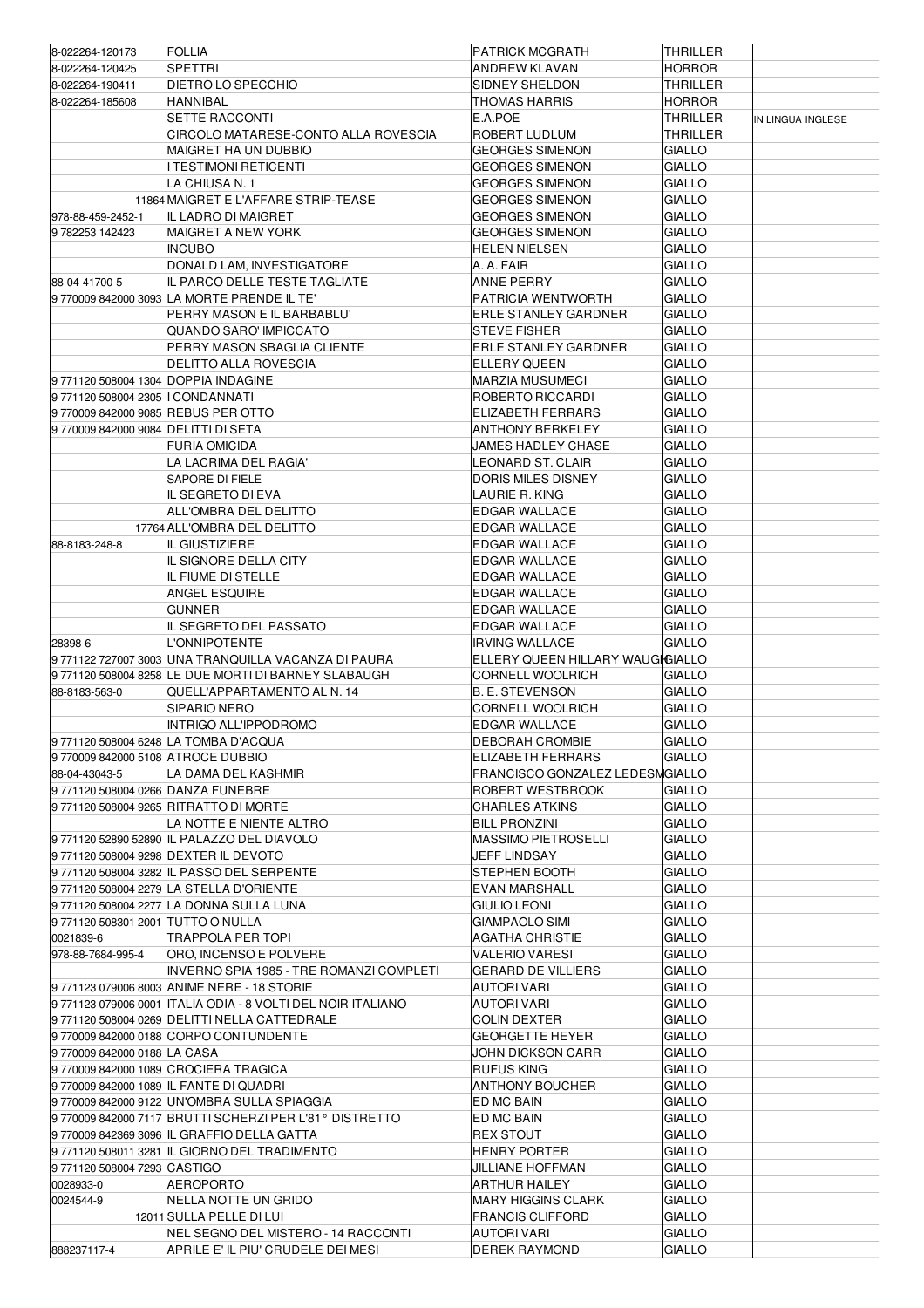| 978-88-502-0795-4 | IL'UOMO CHE VISSE UN GIORNO           | HAKAN NESSER                        | GIALLO          |  |
|-------------------|---------------------------------------|-------------------------------------|-----------------|--|
| 1824-4580         | <b>LIBERTY BAR</b>                    | <b>GEORGES SIMENON</b>              | <b>GIALLO</b>   |  |
|                   |                                       |                                     |                 |  |
| 978-88-459-2673-0 | I FANTASMI DEL CAPPELLANO             | <b>GEORGES SIMENON</b>              | GIALLO          |  |
| 1723-5391         | IL CAVALIERE ASSASSINATO              | <b>CANDACE ROBB</b>                 | GIALLO          |  |
| 88-7818-246-X     | IL CORVO DELL'ABBAZIA                 | ELLIS PETERS                        | GIALLO          |  |
| 88-502-0024-2     | LE CONFESSIONI DI FRATELLO HALVIN     | <b>ELLIS PETERS</b>                 | <b>GIALLO</b>   |  |
| 1722-666X         | IIL SEGRETO DELLA CAPPELLA            | <b>CANDACE ROBB</b>                 | GIALLO          |  |
| 1723-591          | LA DONNA DEL FIUME                    | CANDACE ROBB                        | GIALLO          |  |
| 1723-5391         | LA DONNA DEL FIUME                    | CANDACE ROBB                        | GIALLO          |  |
| 1593-7569         | IL BORGO INSANGUINATO                 | <b>CANDACE ROBB</b>                 | <b>GIALLO</b>   |  |
| 1593-7569         | LA RELIQUIA RUBATA                    | <b>CANDACE ROBB</b>                 | GIALLO          |  |
| 1722-666X         | LA ROSA DEL FARMACISTA                | <b>CANDACE ROBB</b>                 | GIALLO          |  |
| 88-17-67064-2     | <b>KSHIRA</b>                         | <b>ERIC VAN LUSTBADER</b>           | <b>THRILLER</b> |  |
|                   | 40157L'ARCICORRUTTORE                 | <b>MORRIS WEST</b>                  | GIALLO          |  |
|                   |                                       |                                     |                 |  |
| 88-304-1320-8     | LE TRIADI                             | NICK TOSHES                         | <b>GIALLO</b>   |  |
| 88-04-37110-2     | VESPRI                                | ED MC BAIN                          | THRILLER        |  |
| 88-7818-435-7     | IL DEMONE INCARNATO                   | ANNE RICE                           | THRILLER        |  |
| 88-17-67777-9     | <b>DIPENDENZA FATALE</b>              | JOHANNES MARIO SIMMEL               | GIALLO          |  |
| 88-304-0873-5     | UN TOCCO DA MAESTRO                   | <b>MORRIS WEST</b>                  | <b>GIALLO</b>   |  |
|                   | 400804 L'AGENTE SEGRTO                | JOSEPH CONRAD                       | <b>GIALLO</b>   |  |
| 1722-666X         | ANGELI NERI                           | <b>GEORGE PELECANOS</b>             | THRILLER        |  |
|                   | UTENTE SCONOSCIUTO                    | MICHAEL CONNELLY                    | THRILLER        |  |
| 88-384-4147-2     | <b>DEBITO DI SANGUE</b>               | MICHAEL CONNELLY                    | THRILLER        |  |
| 978-88-06-20473-0 | <b>SEZIONE SUICIDI</b>                | ANTONIN VARENNE                     | THRILLER        |  |
| 11762-2           | UNA DONNA NON DIMENTICA               | SIDNEY SHELDON                      | THRILLER        |  |
| 11533-7           | PUNTO CRITICO                         | MICHAEL CHRICTON                    | <b>GIALLO</b>   |  |
|                   | LA PRIMA INCHIESTA DI MAIGRET         | <b>GEORGE SIMENON</b>               | <b>GIALLO</b>   |  |
|                   |                                       |                                     |                 |  |
| 1123835-6         | IL COLORE DEL SOLE                    | ANDREA CAMILLERI                    | GIALLO          |  |
|                   | IL BIRRAIO DI PRESTON                 | ANDREA CAMILLERI                    | GIALLO          |  |
|                   | MORTE IN UNA DOMENICA DI PIOGGIA      | JOHAN AIKEN                         | <b>THRILLER</b> |  |
| 88-7824-173-3     | LA SETTA                              | RAMSEY CAMPBELL                     | THRILLER        |  |
| 88-7824-487-2     | <b>ESCA FATALE</b>                    | LAWRENCE SANDERS                    | GIALLO          |  |
|                   | 21473 SAS: MASSACRO A PALAZZO         | GERARD DE VILLIERS                  | THRILLER        |  |
|                   | IL BUIO OLTRE LA SIEPE                | HARPER LEE                          | <b>THRILLER</b> |  |
|                   | <b>ARIA CHIUSA</b>                    | <b>EVAN HUNTER</b>                  | GIALLO          |  |
|                   | <b>DARLING</b>                        | <b>FREDERIC RAPHAEL</b>             | GIALLO          |  |
|                   | I FIGLI DI MAMMA SANTISSIMA           | ORESTE DEL BUONO                    | GIALLO          |  |
|                   | CAPOLAVORI DEL BRIVIDO E DEL MISTERO  | RACCOLTA AUTORI VARI                | GIALLO          |  |
| 88-17-11349-2     | GIOCO A BERLINO                       | LEN DEIGHTON                        | <b>GIALLO</b>   |  |
| 88-17-11349-2     | GIOCO A BERLINO                       | LEN DEIGHTON                        | GIALLO          |  |
|                   |                                       |                                     |                 |  |
| 17246-0           | <b>INVERNO GIALLO 79-80</b>           | <b>HELLERY QEEN</b>                 | <b>GIALLO</b>   |  |
|                   |                                       | <b>ROBERT HARRIS</b>                |                 |  |
| 1123-8356         | ARCHANGEL                             |                                     | <b>THRILLER</b> |  |
| 978-88-462-0891-0 | QUANDO IL ROSSO E' NERO               | QIU XIAOLONG                        | THRILLER        |  |
| 978-88-462-0873-6 | PIRAMIDE                              | <b>HENNING MANKELL</b>              | THRILLER        |  |
| 1591-6847         | PERDUTA                               | MICHAEL ROBOTAM                     | THRILLER        |  |
| 22-40-50-88       | IL GIORNO DOPO DOMANI                 | ALLAN FOLSOM                        | THRILLER        |  |
| 1591-6847         | E LIBERACI DAL PADRE                  | ELISABETH GEORGE                    | THRILLER        |  |
| 1591-6847         | IIL PESO DELLA COLPA                  | JULIE PARSONS                       | THRILLER        |  |
| 1591-6847         | IL PESO DELLA COLPA                   | JULIE PARSONS                       | THRILLER        |  |
| 1591-6847         | PER COSA SI UCCIDE                    | <b>GIANNI BIONDILLO</b>             | THRILLER        |  |
| 88-462-0351-8     | I CANI DI RIGA                        | HENNING MANKELL                     | THRILLER        |  |
| 1591-6847         | LA MIGLIOR VENDETTA                   | ELISABETH GEORGE                    | <b>THRILLER</b> |  |
| 1591-6847         | LA STANZA DELI ORRORI                 | DOUGLAS PRESTON - LINCOLN CTHRILLER |                 |  |
| 88-462-0310-0     | LA STANZA DELI ORRORI                 | DOUGLAS PRESTON - LINCOLN CTHRILLER |                 |  |
| 88-462-0294-5     | IL TRATTAMENTO                        | MO HYDER                            | THRILLER        |  |
| 1591-6847         |                                       | <b>BRED MELTZER</b>                 | <b>THRILLER</b> |  |
|                   | IL PRIMO CONSIGLIERE                  |                                     |                 |  |
| 1591-6847         | LA SEDIA VUOTA                        | JEFFREY DEAVER                      | THRILLER        |  |
| 88-462-0233-3     | MOUNT DRAGON                          | DOUGLAS PRESTON - LINCOLN CTHRILLER |                 |  |
| 8100-2335         | LO SCHELETRO CHE BALLA                | JEFFREY DEAVER                      | THRILLER        |  |
| 978-88-462-1026-5 | ANATOMIA DI UN'INDAGINE               | LEIF G. W. PERSSON                  | THRILLER        |  |
|                   | 81330 PICATRIX LA SCALA PER L'INFERNO | <b>VALERIO EVANGELISTI</b>          | THRILLER        |  |
| 1591-8653         | IL SIGNORE DEL FALVO                  | VALERIA MONTALDI                    | GIALLO          |  |
| 88-04-45305-2     | LO STRANGOLATORE                      | MANUEL VAZQUEZ MONTALBAN THRILLER   |                 |  |
| 1723-5391         | LA CASA DI SABBIA E NEBBIA            | ANDRE DUBUS III                     | THRILLER        |  |
| 88-384-6321-2     | SUSAN - A FACCIA IN GIU' - NELLA NEVE | CAROL O'CONNEL                      | THRILLER        |  |
|                   | <b>INCUBO</b>                         | WES CRAVEN                          | THRILLER        |  |
| 1592-825-X        | DEBITO DI SANGUE                      | MICHAEL CONNELLY                    | THRILLER        |  |
| 1723-5391         | LA VOCE VENIVA DAL FIUME              | TIM GRIGGS                          | THRILLER        |  |
| 88-384-7806-6     | DESERTO DI PAURA                      | <b>HUBERT CORBIN</b>                | THRILLER        |  |
| 1593-7569         | VENDETTA                              | <b>GEORGE PELECANOS</b>             | THRILLER        |  |
| 8 022264 182546   | CITY                                  | ALESSANDRO BARICCO                  | ROMANZO         |  |
|                   | <b>L'ATZECO</b>                       | GARY JENNINGS                       | ROMANZO         |  |
|                   | 10524 LA VERITA' PERDUTA              | <b>BRUNO TACCONI</b>                | ROMANZO         |  |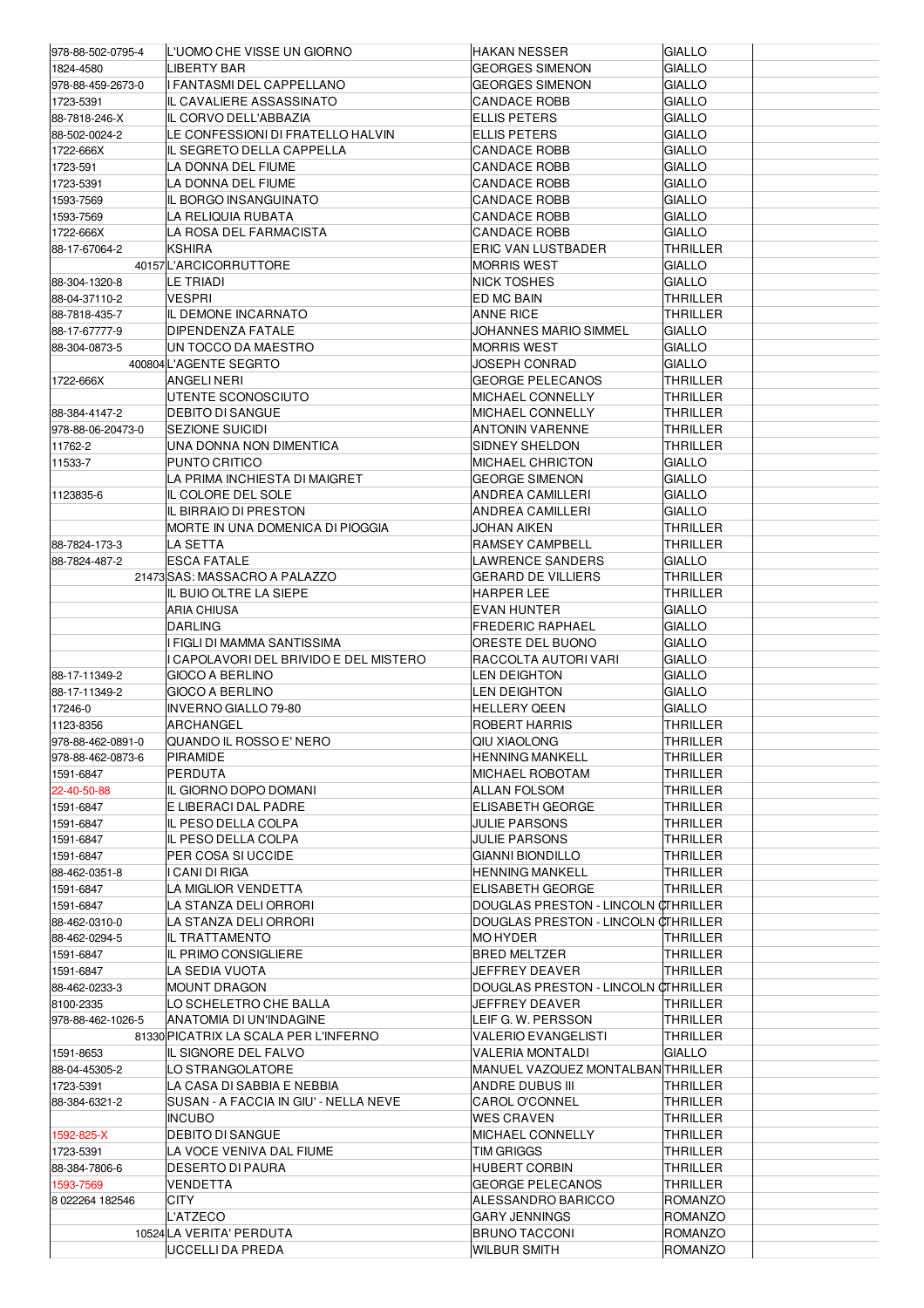| 88-7819-751-3                 | ISTIRPE DI UOMINI                                                                    | <b>WILBUR SMITH</b>         | <b>ROMANZO</b>    |  |
|-------------------------------|--------------------------------------------------------------------------------------|-----------------------------|-------------------|--|
| 88-7819-523-5                 | IL CANTO DELL'ELEFANTE                                                               | <b>WILBUR SMITH</b>         | <b>ROMANZO</b>    |  |
| 978-88-384-8723-1             | LA PRINCIPESSA SCHIAVA                                                               | JACQUELINE PASCARL          | <b>ROMANZO</b>    |  |
| 8 022264 779777               | <b>SOLO PER I MIEI FIGLI</b>                                                         | <b>JACQUELINE PASCARL</b>   | <b>ROMANZO</b>    |  |
|                               | 114538 IL PANE NUDO                                                                  | <b>MOHAMED CHOUKRI</b>      | <b>ROMANZO</b>    |  |
| 88-17-67011-1                 | I GUARDIANI DELL'APOCALISSE                                                          | ROBERT LUDLUM               | THRILLER          |  |
|                               | 8 022264 121170 1211 INSIEME CON I LUPI                                              | NICHOLAS EVANS              | <b>ROMANZO</b>    |  |
|                               | 8 022264 739825 7398 LA MISTERIOSA FIAMMA DELLA REGINA LOANA                         | UMBERTO ECO                 | <b>ROMANZO</b>    |  |
| 2698.9                        | JOSHUA UNA PARABOLA PER I NOSTRI TEMPI                                               | JOSEPH F. GIRZONE           | <b>ROMANZO</b>    |  |
|                               | L'ENZIMA MATUSALEMME                                                                 | <b>FRED MUSTARD STEWART</b> | <b>ROMANZO</b>    |  |
|                               | LE AVVENTURE DI NERO WOLFE                                                           | <b>REX STOUT</b>            | <b>GIALLO</b>     |  |
| 3679.8                        | COSE DI COSA NOSTRA                                                                  | <b>GIOVANNI FALCONE</b>     | NARRATIVA         |  |
|                               | LASCIA CHE ACCADA                                                                    | <b>PAUL BOWLES</b>          | <b>ROMANZO</b>    |  |
|                               | LA DANZA DEGLI ATZECHI                                                               | DONALD E. WESTLAKE          | <b>GIALLO</b>     |  |
|                               | <b>CRUCIVERBA PER UN CODICE</b>                                                      | <b>HERBERT RESNICOW</b>     | <b>GIALLO</b>     |  |
|                               | UN UOMO ALLO SBARAGLIO                                                               | <b>WALTER WAGER</b>         | <b>GIALLO</b>     |  |
|                               | IL PRESIDENTE E' MORTO                                                               | KENNETH ROYCE               | <b>GIALLO</b>     |  |
|                               | L'INGANNO                                                                            | E. HOWARD HUNT              | <b>GIALLO</b>     |  |
|                               | <b>VOCI NEL VENTO</b>                                                                | <b>EVELYN ANTHONY</b>       | <b>GIALLO</b>     |  |
|                               | CONSEGNA SPECIALE                                                                    | <b>JAMES LEASOR</b>         | <b>GIALLO</b>     |  |
|                               | L'ANELLO MANCANTE                                                                    | <b>KENNETH ROYCE</b>        | <b>GIALLO</b>     |  |
|                               | IL CONTAGIO UNIVERSALE                                                               | <b>ELLESTON TREVOR</b>      | <b>GIALLO</b>     |  |
|                               | SPIA D'INVERNO                                                                       | MICHAEL BARAK               | <b>GIALLO</b>     |  |
|                               | IL NEMICO E' IL TEMPO                                                                | <b>EVELYN ANTHONY</b>       | <b>GIALLO</b>     |  |
|                               | TARGET SCUOLA OMICIDI                                                                | <b>STEPHEN HUNTER</b>       | <b>GIALLO</b>     |  |
|                               | IL KILLER DI QUILLER                                                                 | <b>ADAM HALL</b>            | <b>GIALLO</b>     |  |
|                               | 9771120 525001 0141 BOMBE SU BELGRADO                                                | <b>GERARD DE VILLIERS</b>   | <b>GIALLO</b>     |  |
|                               | 9771973 663363 9001 MISSIONE A SARAJEVO                                              | <b>GERARD DE VILLIERS</b>   | <b>GIALLO</b>     |  |
|                               | 9771120 525360 2147 UNDICI SETTEMBRE                                                 | <b>GERARD DE VILLIERS</b>   | <b>GIALLO</b>     |  |
|                               | 9771973 663363 0002 AVVENTURA A PARAMARIBO                                           | <b>GERARD DE VILLIERS</b>   | <b>GIALLO</b>     |  |
|                               | 9771973 663363 8000 IL VOLO 007 NON RISPONDE                                         | <b>GERARD DE VILLIERS</b>   | <b>GIALLO</b>     |  |
|                               | 9771973 663363 9001 PANICO NELLO ZAIRE                                               | <b>GERARD DE VILLIERS</b>   | <b>GIALLO</b>     |  |
|                               | 9771973 663363 9002 AL QAEDA ALL'ATTACCO - PARTE SECONDA                             | <b>GERARD DE VILLIERS</b>   | <b>GIALLO</b>     |  |
|                               | 9771120 525360 4149 TERRORE A ISTANBUL                                               | <b>GERARD DE VILLIERS</b>   | <b>GIALLO</b>     |  |
|                               | 9771873 663363 9001 ROULETTE CAMBOGIANA                                              | <b>GERARD DE VILLIERS</b>   | <b>GIALLO</b>     |  |
| 9771120 525360 7153 DOSSIER K |                                                                                      | <b>GERARD DE VILLIERS</b>   | <b>GIALLO</b>     |  |
|                               | 9771973 663363 8000 LIBANO ROSSO SANGUE                                              | <b>GERARD DE VILLIERS</b>   | <b>GIALLO</b>     |  |
|                               | DELITTO AL PENTAGONO                                                                 | MARGARET TRUMAN             | <b>SPIONAGGIO</b> |  |
|                               | SOPRAVVIVERE ALLA NOTTE                                                              | STEFANO DI MARINO           | <b>SPIONAGGIO</b> |  |
|                               | 9771120 525001 4126 OPERAZIONE RAGNO                                                 | MIRO BARCELLONA             | <b>SPIONAGGIO</b> |  |
|                               | IL VEROE IL FALSO                                                                    | <b>CAROLYN HOUGAN</b>       | <b>SPIONAGGIO</b> |  |
|                               | QUILLER MISSIONE BAMBOO                                                              | ADAM HALL                   | <b>SPIONAGGIO</b> |  |
|                               | OPERAZIONE SETANTA                                                                   | JOSEPH MAC ANTHONY          | SPIONAGGIO        |  |
|                               | COMPAGNO CHARLIE                                                                     | <b>BRIAN FREEMANTLE</b>     | <b>SPIONAGGIO</b> |  |
|                               | ALTO TRADIMENTO                                                                      | <b>JOHN TRENHAILE</b>       | <b>SPIONAGGIO</b> |  |
|                               | IL DOPPIO INGANNO                                                                    | PALMA HARCOURT              | <b>SPIONAGGIO</b> |  |
|                               | 9771120 525360 7152 IL PROFESSIONISTA GANGLAND                                       | STEPHEN GUNN                | <b>GIALLO</b>     |  |
|                               | 9 771123 077002 9001 ILO SCONOSCIUTO DI LENINGRADO - INCUBO IN COLOERARD DE VILLIERS |                             | <b>GIALLO</b>     |  |
|                               | 9771120 525001 9138 IL FLAGELLO DI BAGHDAD                                           | GERARD DE VILLIERS          | GIALLO            |  |
| 88-04-42246-7                 | VOGLIO LA TESTA DI COYOTE                                                            | <b>GERARD DE VILLIERS</b>   | <b>GIALLO</b>     |  |
|                               | <b>FUORI DEL BRANCO</b>                                                              | <b>GEOFFREY HOUSEHOLD</b>   | <b>SPIONAGGIO</b> |  |
|                               | UN DRAGO DA PECHINO                                                                  | JAMES EASTWOOD              | <b>SPIONAGGIO</b> |  |
|                               | DOVE SONO I BAMBINI?                                                                 | <b>MARY HIGGINS CLARK</b>   | <b>GIALLO</b>     |  |
| 0022896-5                     | FANTASMA IN MARE                                                                     | CARTER DICKSON              | <b>GIALLO</b>     |  |
| 0017614-9                     | ASSASSINO SULL'ORIENT EXPRESS                                                        | AGATHA CHRISTIE             | <b>GIALLO</b>     |  |
| 0018661-9                     | TRAGEDIA IN TRE ATTI                                                                 | AGATHA CHRISTIE             | <b>GIALLO</b>     |  |
| 0016991-2                     | LA SERIE INFERNALE                                                                   | AGATHA CHRISTIE             | <b>GIALLO</b>     |  |
| 0016209-9                     | POIROT E I QUATTRO                                                                   | AGATHA CHRISTIE             | GIALLO            |  |
| 0018646-0                     | IL TERRORE VIENE PER POSTA                                                           | AGATHA CHRISTIE             | <b>GIALLO</b>     |  |
| 0028396-0                     | UN DELITTO AVRA' LUOGO                                                               | AGATHA CHRISTIE             | <b>GIALLO</b>     |  |
| 0028417-4                     | DOPO LE ESEQUIE                                                                      | AGATHA CHRISTIE             | <b>GIALLO</b>     |  |
| 0021390-0                     | PARKER PYNE INDAGA                                                                   | AGATHA CHRISTIE             | <b>GIALLO</b>     |  |
| 88-389-2292-6                 | UN TRANQUILLO PAESE DI ROMAGNA                                                       | CARLO FLAMIGNI              | THRILLER          |  |
| 8 02264 725804                | UN FILO DI FUMO                                                                      | ANDREA CAMILLERI            | <b>GIALLO</b>     |  |
|                               | 9771124 537000 8008 LA CACCIATRICE DI DRAGHI                                         | <b>MICHELE HAUF</b>         | <b>ROMANZO</b>    |  |
|                               | 8 022264 762755 7627 IL SEGRETO DI ORTELIA                                           | ANDREA VITALI               | <b>GIALLO</b>     |  |
| 8 022264 754231               | IL PROCURATORE                                                                       | ANDREA VITALI               | <b>ROMANZO</b>    |  |
|                               | 9 770009 842000 4100 IL MONDO DOPO LA NOTTE                                          | <b>CHARLES TODD</b>         | <b>GIALLO</b>     |  |
|                               | 97700098420002091 LA BELLA ADDORMENTATA                                              | <b>ROSS MACDONALD</b>       | <b>GIALLO</b>     |  |
|                               | 9771122 727007 8005   GATTI DEL CRIMINE                                              | LILIAN JACKSON BRAUN        | GIALLO            |  |
|                               | 97711227270078001 LE SIGNORINE OMICIDI                                               | AUTORI VARI                 | <b>GIALLO</b>     |  |
|                               | L'ASSASSINO HA LASCIATO LA FIRMA                                                     | ED MC BAIN                  | <b>GIALLO</b>     |  |
|                               | UN PAIO DI SCARPE                                                                    | ELLERY QUEEN                | <b>GIALLO</b>     |  |
|                               | PERRY MASON E LA CIVETTA PRUDENTE                                                    | <b>ERLE STANLEY GARDNER</b> | <b>GIALLO</b>     |  |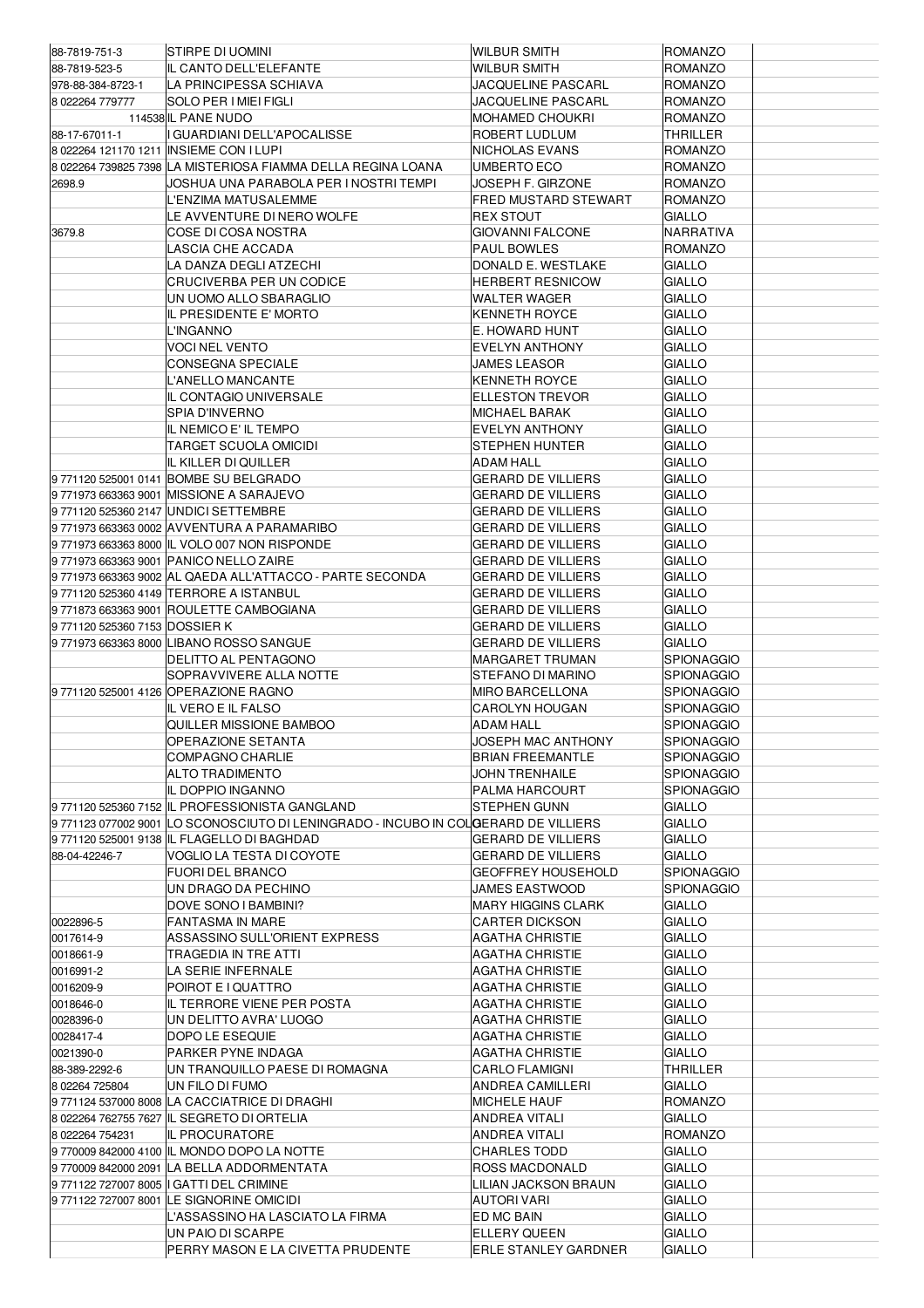|                              | GIOCA AL BUIO L'87° DISTRETTO                           | ED MC BAIN                                    | <b>GIALLO</b>           |  |
|------------------------------|---------------------------------------------------------|-----------------------------------------------|-------------------------|--|
|                              | PERRY MASON E LA COMPLICE IMPAURITA                     | <b>ERLE STANLEY GARDNER</b>                   | <b>GIALLO</b>           |  |
|                              | L'HAI VOLUTO TU                                         | JAMES HADLEY CHASE                            | <b>GIALLO</b>           |  |
|                              | 9771120 508004 6244 LO SCHELETRO DEL MONASTERO          | PAUL HARDING                                  | GIALLO                  |  |
|                              | 9771120 508004 6244 LO SCHELETRO DEL MONASTERO          | PAUL HARDING                                  | <b>GIALLO</b>           |  |
| 9771120 508004 5242 MISFATTI |                                                         | ED MC BAIN                                    | <b>GIALLO</b>           |  |
|                              | UN BACIO DI FUOCO                                       | <b>MASAKO TOGAWA</b>                          | <b>GIALLO</b>           |  |
|                              | DELITTO DA COPIONE                                      | <b>HENRY SLESAR</b>                           | GIALLO                  |  |
|                              | LA PAGA DEL DELITTO                                     | A. W. GRAY                                    | <b>GIALLO</b>           |  |
|                              | WYCLIFFE E I QUATTRO FANTI                              | W. J. BURLEY                                  | <b>GIALLO</b>           |  |
|                              | CHE SUCCEDE A PORT CITY?                                | <b>MAX COLLINS</b>                            | <b>GIALLO</b>           |  |
|                              | MORTE DI UN CORVO                                       | URSULA CURTISS                                | GIALLO                  |  |
|                              | E' SCOMPARSA UNA STELLA                                 | <b>HUGH PENTECOST</b>                         | <b>GIALLO</b>           |  |
|                              | PRIMI GIORNI D'AUTUNNO                                  | ROBERT B. PARKER                              | <b>GIALLO</b>           |  |
|                              | REFLEX                                                  | <b>DICK FRANCIS</b>                           | <b>GIALLO</b>           |  |
|                              | UNICO INDIZIO UN ANELLO DI FUMO                         | <b>DEREK MARLOWE</b>                          | GIALLO                  |  |
|                              | PETER STYLES: DELITTO SU MISURA                         | <b>HUDSON PHILIPS</b>                         | <b>GIALLO</b>           |  |
|                              | LA MORTE ATTRAVERSO LO SPECCHIO<br>LA PORTA DELLA MORTE | <b>RICHARD FORREST</b><br><b>ELLIS PETERS</b> | GIALLO<br><b>GIALLO</b> |  |
|                              | CHISSA' DOVE                                            | AARON MARC STEIN                              |                         |  |
|                              | L'OMBRA DELL'OMICIDA                                    | <b>PHILIP MACDONALD</b>                       | GIALLO<br><b>GIALLO</b> |  |
|                              | MEGLIO EREDE CHE MORTO                                  | <b>MICHAEL INNES</b>                          | <b>GIALLO</b>           |  |
|                              | CERCATEMI DOMANI, SARO' MORTO                           | <b>MARGARET MILLAR</b>                        | <b>GIALLO</b>           |  |
|                              | L'INTERMEDIARIO                                         | <b>OLIVER BLEECK</b>                          | GIALLO                  |  |
|                              | UN DELITTO IN OGNI PORTO                                | M. H. HOLCROFT                                | <b>GIALLO</b>           |  |
|                              | CHRISTIE OPARA: L'ARCHIVIO NEL CERVELLO                 | DOROTHY UHNAK                                 | <b>GIALLO</b>           |  |
|                              | MIKE SHAYNE E IL TOTO-MORTE                             | <b>BRETT HALLIDAY</b>                         | <b>GIALLO</b>           |  |
|                              | <b>QUATTRO GIUSTI</b>                                   | <b>EDGAR WALLACE</b>                          | GIALLO                  |  |
| 88-541-0107-9                | L'ENIGMA DELL'ALFIERE                                   | S.S. VAN DINE                                 | GIALLO                  |  |
| 88-541-0112-5                | IL DELITTO DI MEZZANOTTE                                | <b>SAX ROHMER</b>                             | <b>GIALLO</b>           |  |
| 88-541-0116-8                | LE AVVENTURE DI SHERLOCK HOLMES                         | A. CONAN DOYLE                                | <b>GIALLO</b>           |  |
| 88-541-0111-7                | LA SCALA A CHIOCCIOLA                                   | <b>MARY R. RINEHART</b>                       | <b>GIALLO</b>           |  |
| 88-541-0110-9                | <b>TRENTANOVE SCALINI</b>                               | JOHN BUCHAN                                   | GIALLO                  |  |
| 88-541-0109-5                | CHARLIE CHAN E IL PAPPAGALLO CINESE                     | E. DERR BIGGERS                               | <b>GIALLO</b>           |  |
| 88-541-0108-7                | L'ABATE NERO                                            | <b>EDGAR WALLACE</b>                          | <b>GIALLO</b>           |  |
| 88-541-0107-9                | L'ENIGMA DELL'ALFIERE                                   | S.S. VAN DINE                                 | <b>GIALLO</b>           |  |
|                              | DIMENSIONE SAMARCANDA                                   | DAVID WISE                                    | GIALLO                  |  |
|                              |                                                         |                                               |                         |  |
|                              | C'E' UNA TALPA NEL SIS                                  | DONALD SEAMAN                                 | <b>GIALLO</b>           |  |
|                              | UNA PIOGGIA DI DOLLARI                                  | <b>GREGORY MC DONALD</b>                      | <b>GIALLO</b>           |  |
|                              | L'ESPERIMENTO ZUKOVKA                                   | NATHAN GOTTLIEB                               | <b>GIALLO</b>           |  |
|                              | <b>FUOCO SOTTOZERO</b>                                  | NICO MASTORAKIS BARNABY COGIALLO              |                         |  |
|                              | IL SERPENTE PIUMATO                                     | <b>EVELYN ANTHONY</b>                         | <b>GIALLO</b>           |  |
|                              | CONQUISTADOR                                            | WILLIAM P. KENNEDY                            | <b>GIALLO</b>           |  |
|                              | A VOLO DI FALCO                                         | ANDREA SANTINI                                | <b>GIALLO</b>           |  |
|                              | RAID A CHAMDO                                           | JOHN MILLER                                   | <b>GIALLO</b>           |  |
|                              | LA CITTA' CHE NON DORME                                 | WALTER WAGER                                  | <b>GIALLO</b>           |  |
|                              | VICOLO CIECO                                            | TONY KENRICK                                  | GIALLO                  |  |
|                              | KILLER IN PROVETTA                                      | JOHN MACCABEE                                 | GIALLO                  |  |
|                              | ORIONE: TERMINAL DI SPIE                                | NICOLAS LUARD                                 | GIALLO                  |  |
|                              | ATTERRAGGIO SUL FILO SPINATO                            | <b>FRANK J. KENMORE</b>                       | GIALLO                  |  |
|                              | GIOCO DI SPECCHI                                        | TED ALLBEURY                                  | GIALLO                  |  |
|                              | C'E' DEL MARCIO IN SCANDINAVIA                          | <b>COLIN FORBES</b>                           | <b>GIALLO</b>           |  |
|                              | DALL'OMBRA UNA SPIA                                     | TED ALLBEURY                                  | GIALLO                  |  |
|                              | LA COMPAGNIA DEI SANTI                                  | EVELYN ANTHONY                                | GIALLO                  |  |
|                              | IL CODICE BUSHIDO                                       | ROBERT ST LOUIS                               | GIALLO                  |  |
|                              | I PEGGIORI SE NE VANNO                                  | EVELYN ANTHONY                                | <b>GIALLO</b>           |  |
|                              | QUEL MAGNIFICO WYATT                                    | <b>DAVID GETHIN</b>                           | <b>GIALLO</b>           |  |
|                              | XYY SPIA                                                | KENNETH ROYCE                                 | GIALLO                  |  |
|                              | <b>GRANDE SLALOM</b>                                    | <b>RICK SPENCER</b>                           | GIALLO                  |  |
|                              | QUESTIONE DI TEMPO                                      | ROBERT A. LISTON                              | <b>GIALLO</b>           |  |
|                              | UNA SPIA NEL CERVELLO                                   | TED ALLBEURY                                  | <b>GIALLO</b>           |  |
|                              | LA LUNGA FUGA                                           | LOUIS L'AMOUR                                 | GIALLO                  |  |
|                              | IL RESPIRO DEL DRAGO                                    | <b>FRANCK SMITH</b>                           | GIALLO                  |  |
|                              | IL 20 GENNAIO                                           | TED ALLBEURY                                  | <b>GIALLO</b>           |  |
|                              | PIU' SEGRETO DEL SEGRETO                                | DAN STREIB                                    | <b>GIALLO</b>           |  |
|                              | SINGAPORE: MA COME FANNO I MARINAI                      | REMO GUERRINI                                 | GIALLO                  |  |
|                              | SAYONARA, CHARLIE MUFFIN                                | <b>BRIAN FREEMANTLE</b>                       | GIALLO                  |  |
|                              | <b>GIROTONDO DI SPIE</b>                                | <b>BRIAN FREEMANTLE</b>                       | GIALLO                  |  |
|                              | CHE FREDDA, QUESTA GUERRA                               | <b>DAVID BRIERLEY</b>                         | <b>GIALLO</b>           |  |
|                              | NOBEL DELL'ODIO                                         | <b>BRIAN FREEMANTLE</b>                       | GIALLO                  |  |
|                              | UN ODORE DI MANDORLE AMARE                              | JEAN BOMMART                                  | <b>GIALLO</b>           |  |
|                              | MORTE BIANCA PER NICK CARTER<br>IL TOCCO DELLA MEDUSA   | <b>NICK CARTER</b><br><b>MARVIN ALBERT</b>    | GIALLO<br><b>GIALLO</b> |  |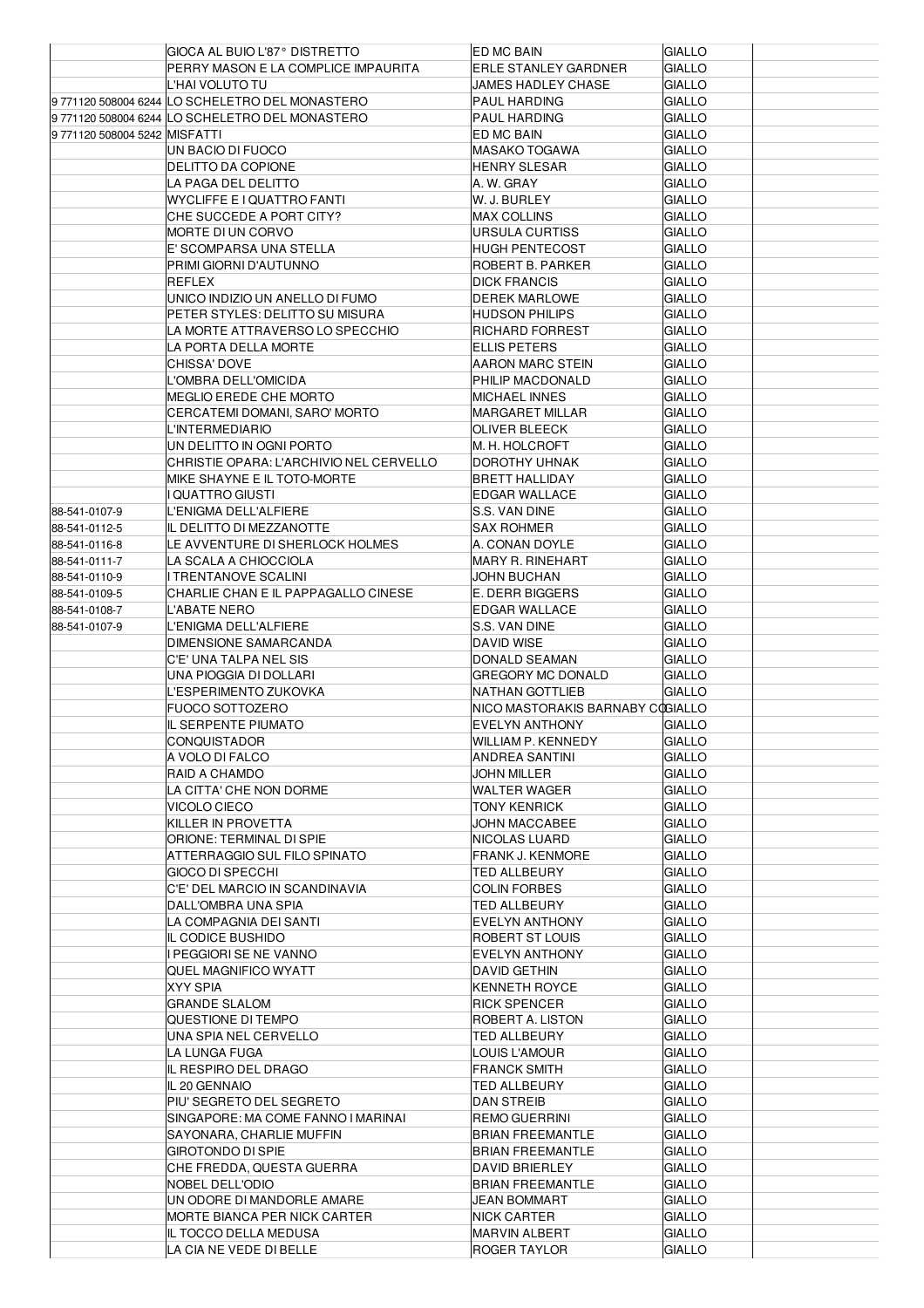| 10660.9                             | <b>CINQUE ROMANZI</b>                                                                | AGATHA CHRISTIE                   | <b>GIALLO</b>                  |  |
|-------------------------------------|--------------------------------------------------------------------------------------|-----------------------------------|--------------------------------|--|
| 88-04-39735-7                       | POIROT E LA STRAGE DEGLI INNOCENTI                                                   | AGATHA CHRISTIE                   | <b>GIALLO</b>                  |  |
| 88-04-41562-2                       | <b>FERMATE IL BOIA</b>                                                               | AGATHA CHRISTIE                   | <b>GIALLO</b>                  |  |
| 0028826-6                           | <b>DELITTO IN CIELO</b>                                                              | <b>AGATHA CHRISTIE</b>            | <b>GIALLO</b>                  |  |
| 97718257880391000 FERMATE IL BOIA   |                                                                                      | AGATHA CHRISTIE                   | <b>GIALLO</b>                  |  |
|                                     | <b>DIECI PICCOLI INDIANI</b>                                                         | <b>AGATHA CHRISTIE</b>            | <b>GIALLO</b>                  |  |
| 978-88-84-52079-5                   | SENTO I POLLICI CHE PRUDONO                                                          | AGATHA CHRISTIE                   | <b>GIALLO</b>                  |  |
| 88-04-50850-7                       | QUATTRO CASI PER HERCULE POIROT                                                      | AGATHA CHRISTIE                   | <b>GIALLO</b>                  |  |
|                                     | POITOR E IL MISTERO DI STYLES COURT                                                  | AGATHA CHRISTIE                   | <b>GIALLO</b>                  |  |
|                                     | <b>DIECI PICCOLI INDIANI</b>                                                         | <b>AGATHA CHRISTIE</b>            | <b>GIALLO</b>                  |  |
| 0017637-0                           | LA MORTE NEL VILLAGGIO                                                               | <b>AGATHA CHRISTIE</b>            | <b>GIALLO</b>                  |  |
|                                     | ALLA DERIVA                                                                          | AGATHA CHRISTIE                   | <b>GIALLO</b>                  |  |
|                                     | POLVERE NEGLI OCCHI                                                                  | AGATHA CHRISTIE                   | <b>GIALLO</b>                  |  |
|                                     | <b>BUON COMPLEANNO AGATHA CHRISTIE</b>                                               | <b>CAROLYN G. HART</b>            | <b>GIALLO</b>                  |  |
| 88-8183-129-5                       | IL CORRIERE SCOMPARSO                                                                | E. P. OPPENHEIM                   | <b>GIALLO</b>                  |  |
|                                     | LA MOGLIE CHE SAPEVA TROPPO                                                          | JON A. JACKSON                    | <b>GIALLO</b>                  |  |
|                                     | PERRY MASON E LE ZAMPE DI VELLUTO                                                    | <b>ERLE STANLEY GARDNER</b>       | <b>GIALLO</b>                  |  |
|                                     | MOLTO ROSA, ANZI NERO                                                                | HARRY CARMICHAEL                  | <b>GIALLO</b>                  |  |
|                                     | LA VIA DEL RHEINGOLD                                                                 | <b>ARTHUR MAILING</b>             | <b>GIALLO</b>                  |  |
|                                     | LA MORTE CORRE SUL FILO                                                              | RALPH MC INERNY                   | <b>GIALLO</b>                  |  |
| 88-8183-617-3                       | VENTI MILIONI DI DOLLARI                                                             | EDGAR WALLACE                     | <b>GIALLO</b>                  |  |
| 88-8183-678-5                       | LA STELLA DI MEZZANOTTE                                                              | <b>B. E. STEVENSON</b>            | <b>GIALLO</b>                  |  |
| 88-7983-269-7                       | FLETCH E LA VEDOVA BRADLEY<br><b>TRENTANOVE SCALINI</b>                              | <b>GREGORY MC DONALD</b>          | <b>GIALLO</b>                  |  |
| 88-7983-535-1                       | L'OCCHIO DI GIADA                                                                    | JOHN BUCHAN<br><b>FERGUS HUME</b> | <b>GIALLO</b><br><b>GIALLO</b> |  |
|                                     | IL PERICOLO SENZA NOME                                                               |                                   | <b>GIALLO</b>                  |  |
| 88-04-42248-3                       | LA CHIAMATA                                                                          | AGATHA CHRISTIE<br>PETER LOVESEY  | <b>GIALLO</b>                  |  |
|                                     | <b>FINE AMARA</b>                                                                    | <b>REX STOUT</b>                  | <b>GIALLO</b>                  |  |
|                                     | 977-1120-508004-8259 IL TRENO DEL MISTERO                                            | <b>KYOTARO NISHIMURA</b>          | <b>GIALLO</b>                  |  |
|                                     | NERO WOLFE SOTTO IL TORCHIO                                                          | <b>REX STOUT</b>                  | <b>GIALLO</b>                  |  |
|                                     | LA TRACCIA DEL SERPENTE                                                              | <b>REX STOUT</b>                  | <b>GIALLO</b>                  |  |
|                                     | POIROT NON SBAGLIA                                                                   | AGATHA CHRISTIE                   | <b>GIALLO</b>                  |  |
|                                     | TESTIMONE D'ACCUSA E ALTRE STORIE                                                    | <b>AGATHA CHRISTIE</b>            | <b>GIALLO</b>                  |  |
|                                     | LA RAGAZZA DROGATA                                                                   | JOHN MC PARTLAND                  | <b>ROMANZO</b>                 |  |
|                                     | <b>FUGA NEL BUIO</b>                                                                 | <b>GIL BREWER</b>                 | <b>ROMANZO</b>                 |  |
|                                     | TORNA A LETTO                                                                        | <b>CHARLES WILLIAMS</b>           | <b>ROMANZO</b>                 |  |
|                                     | LA RAGAZZA DROGATA                                                                   | JOHN MC PARTLAND                  | <b>ROMANZO</b>                 |  |
|                                     | HA PAURA DI SI                                                                       | STEPHEN MARLOWE                   | <b>ROMANZO</b>                 |  |
|                                     | <b>BELLA DA MORIRE</b>                                                               | ROBERT O. SABER                   | <b>ROMANZO</b>                 |  |
|                                     | LA BUCA PROFONDA                                                                     | <b>VERNOR DOCKSON</b>             | <b>ROMANZO</b>                 |  |
|                                     | PIU' LUNGO DELLA GAMBA                                                               | <b>OVID DEMARIS</b>               | <b>ROMANZO</b>                 |  |
|                                     | SATANA E' UNA DONNA                                                                  | GIL BREWER                        | <b>ROMANZO</b>                 |  |
|                                     | IL TRENTUN FEBBRAIO                                                                  | <b>JULIAN SIMONS</b>              | ROMANZO                        |  |
|                                     | DAMMI SPAGO                                                                          | <b>HENRY KANE</b>                 | <b>ROMANZO</b>                 |  |
|                                     | L'AMANTE DEL DIAVOLO                                                                 | TED THOMEI                        | <b>ROMANZO</b>                 |  |
|                                     | IL PIRATA DELL'ARIA                                                                  | DAVID HARPER                      | <b>GIALLO</b>                  |  |
|                                     | LA MORTE E LA VITA DI LISA F.                                                        | <b>COLLIN WILLCOCKS</b>           | <b>GIALLO</b>                  |  |
| 88-04-32808-8                       | IL DELITTO DELLA TERZA LUNA                                                          | THOMAS HARRIS                     | <b>GIALLO</b>                  |  |
|                                     | BERLINO LINEA DI TERRORE                                                             | <b>JEAN BRUCE</b>                 | <b>THRILLER</b>                |  |
|                                     | 17871 UN SOSIA PER MORIRE - IL PRINCIPIO DEL DOMINO BERTON ROUECHE' - ADAM KENGIALLO |                                   |                                |  |
|                                     | <b>VENERE PRIVATA</b>                                                                | GIORGIO SCERBANENCO               | <b>GIALLO</b>                  |  |
| 88-04-36134-4                       | UNA NOTTE DI LUNA PER L'ISPETTORE DALGLIESH P. D. JAMES                              |                                   | <b>GIALLO</b>                  |  |
| 977-1124-35-3006-300 SENZA RESPIRO  |                                                                                      | BRENDA NOVAK                      | <b>GIALLO</b>                  |  |
|                                     | CACCIATORE DI UOMINI E ALTRI RACCONTI                                                | C.H. GUENTER                      | THRILLER                       |  |
|                                     | 40137 IL SERPENTE NELLA TORRE                                                        | GARY HART - W. COHEN              | <b>GIALLO</b>                  |  |
| 88-04-43066-4                       | I MISTERI DI BLACKSTONE - IL GIORNO DEL RISCATTOOHN SAUL                             |                                   | THRILLER                       |  |
|                                     | UNA VITA DI TROPPO                                                                   | ELIZABETH FERRARS                 | <b>GIALLO</b>                  |  |
|                                     | NOTTE DI CACCIA AD HARLEM                                                            | <b>WALLY FERRIS</b>               | <b>GIALLO</b>                  |  |
|                                     | 9771722 491001 6025 IL CERCHIO SI CHIUDE                                             | TOM EGELAND                       | <b>GIALLO</b>                  |  |
| 97711238353675031 AMICI ASSOLUTI    |                                                                                      | JOHN LE CARRE'                    | <b>SPIONAGGIO</b>              |  |
|                                     | UN MESE CON MONTALBANO                                                               | ANDREA CAMILLERI                  | <b>GIALLO</b>                  |  |
| 8 014366 020420                     | IL CLIENTE                                                                           | JOHN GRISHAM                      | THRILLER                       |  |
|                                     | 9 771592 825012 3000 SUSAN - A FACCIA IN GIU' - NELLA NEVE                           | CAROL O'CONNEL                    | THRILLER                       |  |
| 9771723 540005 7001 NON MI UCCIDERE |                                                                                      | CHIARA PALAZZOLO                  | <b>HORROR</b>                  |  |
| 97711238350088011 GORKY PARK        |                                                                                      | <b>MARTIN CRUZ SMITH</b>          | THRILLER                       |  |
| 9771723 539009 5000 IL POETA        |                                                                                      | MICHAEL CONNELLY                  | THRILLER                       |  |
|                                     | CHI CE L'HA CON ME                                                                   | EVELYN PIPER                      | THRILLER                       |  |
|                                     | SCORCIATOIA PER IL PATIBOLO                                                          | ALFRED HITCHCOCK                  | <b>GIALLO</b>                  |  |
| 88-04-37028-9                       | LO SPECCHIO DELLE SPIE                                                               | <b>JOHN LE CARRE'</b>             | <b>SPIONAGGIO</b>              |  |
|                                     | HO RUBATO 16.000.000 DI DOLLARI                                                      | H. EMERSON WILSON                 | <b>GIALLO</b>                  |  |
|                                     | 172247 PIETR IL LETTONE                                                              | <b>GEORGES SIMENON</b>            | <b>GIALLO</b>                  |  |
| 88-04-41383-2                       | IL SENSO DI SMILLA PER LA NEVE                                                       | PETER HOEG                        | <b>GIALLO</b>                  |  |
| 88-7824-810-X                       | SATANA                                                                               | JAMES HERBERT                     | <b>HORROR</b>                  |  |
| 88-7818-771-2                       | SPETTRI                                                                              | <b>ANDREW KLAVAN</b>              | THRILLER                       |  |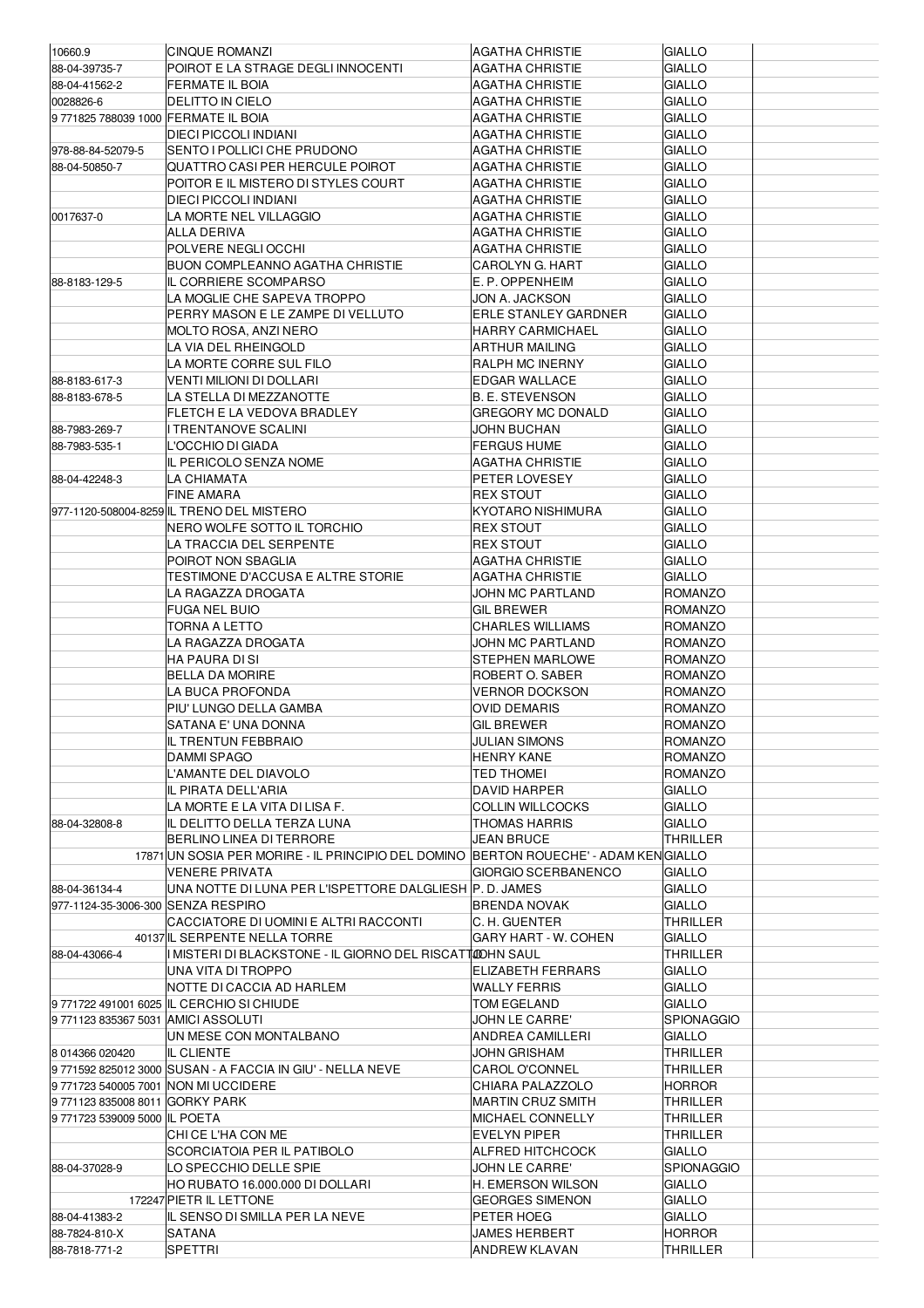| 88-04-36420-3                  | <b>FACILE DA UCCIDERE</b>                                                                    | JOHN KATZENBACH                       | THRILLER            |
|--------------------------------|----------------------------------------------------------------------------------------------|---------------------------------------|---------------------|
|                                | GLI ASSASSINI LO FANNO SEMPRE                                                                | <b>ROY VICKERS</b>                    | THRILLER            |
| 88-454-2259-3                  | POSIZIONI COMPROMETTENTI                                                                     | SUSAN ISAACS                          | GIALLO              |
| 16474-9                        | OS 117: SPIA, PRINCIPE E PIRATA - 4 ROMANZI                                                  | <b>JEAN BRUCE</b>                     | SPIONAGGIO          |
|                                | ADDIO, ADDIO MISTER GAUDETTE                                                                 | <b>DORIS MILES DISNEY</b>             | GIALLO              |
| 88-04-54984-X                  | IL DELITTO ALLA ROVESCIA                                                                     | <b>ELLERY QUEEN</b>                   | GIALLO              |
| 88-502-0807-3                  | UN OMICIDIO INUTILE                                                                          | <b>ELIZABETH GEORGE</b>               | THRILLER            |
| 15345-2                        | SAS SUA ALTEZZA LA SPIA - TRE ROMANZI                                                        | GERARD DE VILLIERS                    | SPIONAGGIO          |
|                                | 19091 LA FORMULA                                                                             | <b>STEVE SHAGAN</b>                   | <b>GIALLO</b>       |
|                                | <b>FENICE</b>                                                                                | AMOS ARICHA - ELI LANDAU              | <b>GIALLO</b>       |
| 88-17-67516-4                  | AQUITANIA                                                                                    | ROBERT LUDLUM                         | GIALLO              |
| 210040-1                       | <b>GORKY PARK</b>                                                                            | <b>MARTIN CRUZ SMITH</b>              | <b>THRILLER</b>     |
|                                | 16360 FENICE                                                                                 | AMOS ARICHA - ELI LANDAU              | <b>GIALLO</b>       |
|                                | 19315 IL PATTO                                                                               | ROBERT LUDLUM                         | <b>SPIONAGGIO</b>   |
| 88-17-67476-1                  | <b>LA TRAPPOLA</b>                                                                           | TABITHA KING                          | THRILLER            |
|                                | 12658 IL CODICE CESARE                                                                       | JOHANNES MARIO SIMMEL                 | THRILLER            |
| 10577.5<br>978-88-8274-413-7   | SEGRETI PERICOLOSI<br><b>INCONTRI</b>                                                        | JOY FIELDING<br><b>DANIELLE STEEL</b> | THRILLER<br>ROMANZO |
|                                | 8 022264 188036 1880 IMMAGINE ALLO SPECCHIO                                                  | <b>DANIELLE STEEL</b>                 | ROMANZO             |
| 80222647676207676 LA CASA      |                                                                                              | <b>DANIELLE STEEL</b>                 | ROMANZO             |
|                                | 8 022264 788397 7883 UNA GRAZIA INFINITA                                                     | <b>DANIELLE STEEL</b>                 | ROMANZO             |
|                                | 61226SVOLTE                                                                                  | <b>DANIELLE STEEL</b>                 | <b>ROMANZO</b>      |
| 2422/4                         | <b>COSE BELLE</b>                                                                            | <b>DANIELLE STEEL</b>                 | ROMANZO             |
| 8 022264 189132                | IGRANNY DAN LA BALLERINA DELLO ZAR                                                           | DANIELLE STEEL                        | ROMANZO             |
| 8 022264 184199                | LA LUNGA STRADA VERSO CASA                                                                   | <b>DANIELLE STEEL</b>                 | <b>ROMANZO</b>      |
| 88-429-0847-9                  | SINFONIA NOTTURNA                                                                            | <b>DEBORA NICHOLAS</b>                | ROMANZO             |
|                                | 97717247770049009 LA REGOLA DEL SOSPETTO                                                     | <b>MARK BILLINGHAM</b>                | THRILLER            |
| 88-454-0491-9                  | POMODORI VERDI FRITTI AL CAFFE' DI WHISTLE STOFANNIE FLAGG                                   |                                       | GIALLO              |
| 8 022264 768726                | RITROVARSI                                                                                   | ROSEMARY ALTEA                        | ROMANZO             |
| 8 022264 740913                | P.S. I LOVE YOU                                                                              | CECILIA AHERN                         | ROMANZO             |
| 03290.4                        | <b>PASSIONE SEMPLICE</b>                                                                     | <b>ANNIE ERNAUX</b>                   | ROMANZO             |
| 8 022264 121736                | IIL CIELO, LA TERRA E QUEL CHE STA NEL MEZZO                                                 | MARLO MORGAN                          | ROMANZO             |
| 8 022264 188050                | LA MASAI BIANCA                                                                              | <b>CORINNE HOFFMANN</b>               | ROMANZO             |
| 10052.9                        | E LE STELLE BRILLANO ANCORA                                                                  | SIDNEY SHELDON                        | ROMANZO             |
| 10151.9                        | IL LIBRO DELLA BELLEZZA NATURALE                                                             | MARGOT HELMISS                        | MANUALE             |
| 978-88-566-1563-0              | <b>MILLE SPLENDIDI SOLI</b>                                                                  | KHALED HOSSEINI                       | ROMANZO             |
| 8 022264 782418                | QUELLO CHE NON CI SIAMO DETTI                                                                | <b>MARC LEVY</b>                      | ROMANZO             |
| 8 022264 786171                | LE QUARANTA PORTE                                                                            | <b>ELIF SHAFAK</b>                    | <b>ROMANZO</b>      |
| 8 022264 787598                | L'AMORE E ALTRI LUOGHI IMPOSSIBILI                                                           | <b>AYELET WALDMAN</b>                 | ROMANZO             |
| 8 022264 725170                | UNA SCELTA D'AMORE                                                                           | KRISTIN HANNAH                        | ROMANZO             |
| 88-09-21417-X                  | DONNE DAGLI OCCHI GRANDI                                                                     | ANGELES MASTRETTA                     | ROMANZO             |
|                                | 170357 PROFONDO COME IL MARE                                                                 | JACQUELYN MITCHARD                    | ROMANZO             |
|                                | L'EREDITA' DEI WYNDHAM                                                                       | <b>CATHERINE COULTER</b>              | ROMANZO             |
| 978-88-384-6293-1              | IO SONO L'ALTRA                                                                              | <b>ELS QUAEGEBEUR</b>                 | <b>ROMANZO</b>      |
| 2529.6                         | E INFINE UNA PIOGGIA DI DIAMANTI                                                             | SVEVA CASATI MODIGNANI                | ROMANZO             |
| 11536.0                        | CATERINA A MODO SUO                                                                          | SVEVA CASATI MODIGNANI                | ROMANZO             |
| 88-04-33191-7                  | <b>CAPIRE IL GATTO</b>                                                                       | <b>DESMOND MORRIS</b>                 | MANUALE             |
| 88-384-3752-1                  | IL SEGRETO DELLO SCRIGNO                                                                     | <b>ALBERTO MELIS</b>                  | ROMANZO             |
| 88-17-13162-8                  | IL GABBIANO JONATHAN LIVINGSTON                                                              | RICHARD BACH                          | ROMANZO             |
| 88-545-0068-2                  | RITATTO DI SARAH MALCOLM                                                                     | GINEVRA BOMPIANI                      | GIALLO              |
|                                | EUTANASIA DI UN SEQUESTRATORE                                                                | <b>MARIANO MAZZEO</b>                 | ROMANZO             |
|                                | ALIEN                                                                                        | <b>ALAN DEAN FOSTER</b>               | ROMANZO             |
|                                | <b>NERO</b>                                                                                  | TIZIANO SCLAVI                        | ROMANZO             |
| 88-60181-48-8                  | LA MIA VITA BASSA                                                                            | GUIDO BAGATTA                         | ROMANZO             |
| 88-247-1385-8                  | STORIE DI ADOLESCENTI                                                                        | MIRELLA ZOCCHI                        | ROMANZO             |
| 88-04-53029-4                  | LA MIA VITA DA CANE                                                                          | <b>MELVIN BURGES</b>                  | ROMANZO             |
|                                | NON AVRO' PIU' PAURA                                                                         | GIORGIA MANZI<br>PAUL VAN LOON        | ROMANZO<br>ROMANZO  |
| 88-7782-489-1<br>88-04-40273-3 | MAI MORDERE I VICINI<br>PICCOLI BRIVIDI                                                      | R. L. STINE                           | ROMANZO             |
|                                | IIL DIAVOLO NELLA BOTTIGLIA                                                                  | R. L. STEVENSON                       | ROMANZO             |
| 88-424-0130-7                  | IIL CALIFFO, CICOGNA E ALTRE FIABE                                                           | AUTORI VARI                           | NARRATIVA           |
| 80334.C                        | UNA ZUPPA PER DUE                                                                            | LILIANA FIORITO SPADONI               | NARRATIVA           |
|                                | I VISITATORI DEL CIELO                                                                       | JEAN MARIE AUDIBERT                   | FANTASCIENZA        |
| 12601                          | CAPITANI CORAGGIOSI                                                                          | RUDYARD KIPLING                       | NARRATIVA           |
| 0018222-0                      | L'ARTE DI RUBARE                                                                             | MARIA GIOVANNA SAMI                   | GIALLO              |
|                                | LO SBAGLIO DEL QUARTO PIANO                                                                  | E. ENRIGHT                            | NARRATIVA           |
|                                | AMARE IL DIARIO DI DANIELE                                                                   | MICHEL QUOIST                         | NARRATIVA           |
|                                | QUO VADIS                                                                                    | <b>ENRICO SIENKIEWICZ</b>             | ROMANZO             |
| 88-7782-702-5                  | HARRY POTTER E LA PIETRA FILOSOFALE                                                          | J. K. Rowling                         | ROMANZO             |
|                                | RACCONTI E LEGGENDE DEGLI INDIANI PELLIROSSIELEN FOURE-SELTER                                |                                       | ROMANZO             |
|                                |                                                                                              |                                       |                     |
|                                |                                                                                              |                                       |                     |
|                                | 163212 STORIA DI UNA GABBIANELLA E DEL GATTO CHE LE LUIS SEPULVEDA<br>154997 CANTO DI NATALE |                                       | ROMANZO<br>ROMANZO  |
| 88-384-3707-6                  | LA FIDANZATA DEL BRIGANTE                                                                    | <b>CHARLES DICKENS</b><br>MIRA LOBE   | ROMANZO             |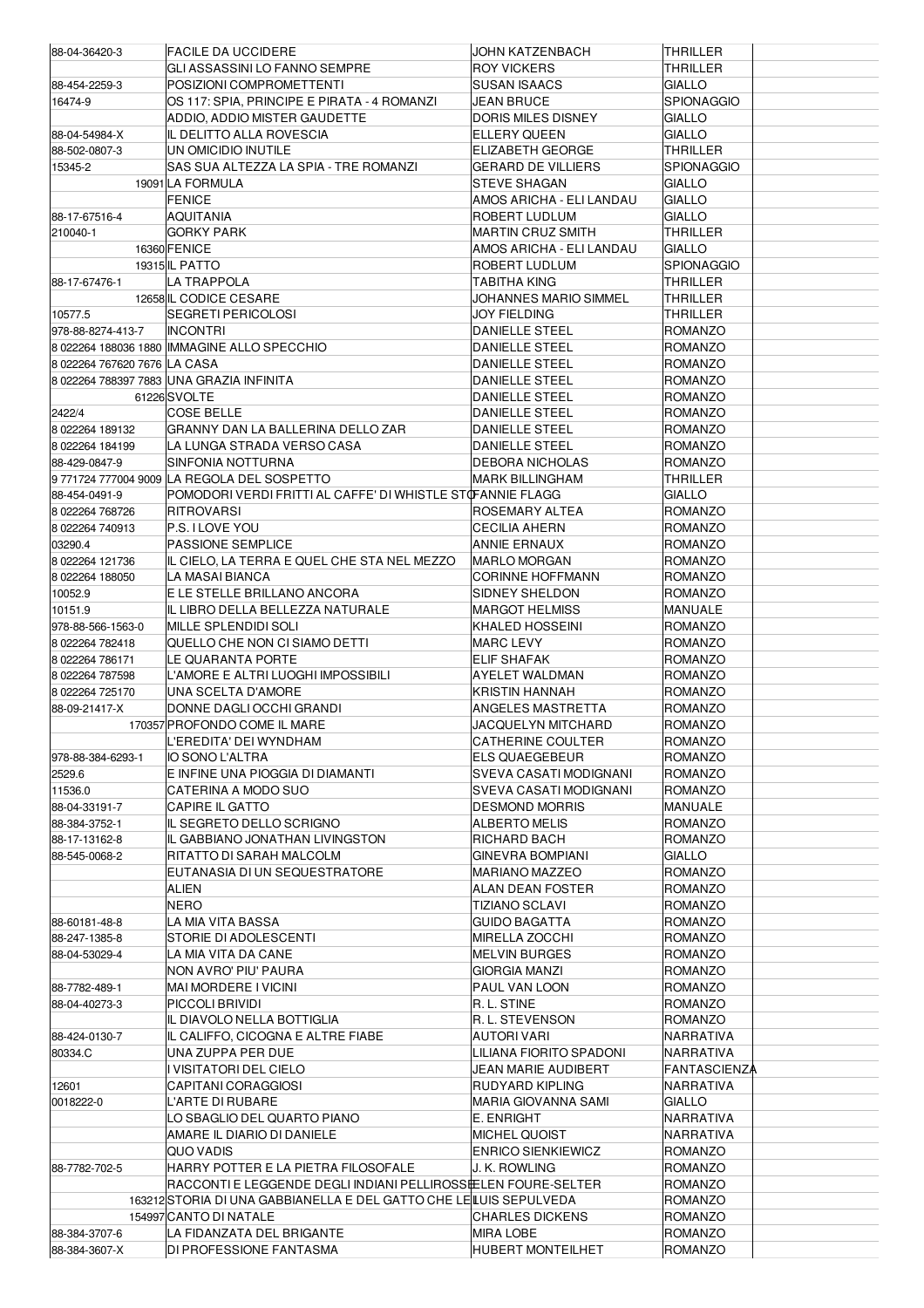| 88-384-3704-1     | IIL TESORO DEL VECCHIO MULINO                                                 | HANNELORE VALENCAK                    | <b>ROMANZO</b>    |
|-------------------|-------------------------------------------------------------------------------|---------------------------------------|-------------------|
| 83608-C           | STORIE DI MANNO                                                               | EUGENIO CORTI                         | <b>ROMANZO</b>    |
|                   |                                                                               |                                       |                   |
|                   | LA SPIA                                                                       | <b>FENIMORE COOPER</b>                | NARRATIVA         |
| 88-04-47831-4     | IL SEGRETO DI JESSI                                                           | ANN M. MARTIN                         | <b>ROMANZO</b>    |
| 9788821559044     | 10 COME TE                                                                    | FULVIA DEGL'INNOCENTI                 | NARRATIVA         |
|                   | IL LIBRO DELLA NATURA                                                         | TOURING CLUB ITALIANO                 | MANUALE           |
| 88-7152-653-0     | AI CONFINI DEL DESERTO                                                        | EZIO DEL FAVERO                       | ROMANZO           |
|                   |                                                                               |                                       |                   |
| 978-88-7926-692-5 | RITORNO A CASA                                                                | LAUREEN BROOKE                        | ROMANZO           |
| 88-04-49621-5     | DAWN HA PROBLEMI IN FAMIGLIA                                                  | ANN M. MARTIN                         | ROMANZO           |
| 978-88-95642-39-0 | ILUPO ALBERTO E L'OFFICINA DELLE ERBE                                         |                                       | NARRATIVA         |
|                   | 223420 ORZOWEI                                                                | ALBERTO MANZI                         | NARRATIVA         |
|                   | 34500157 RAGAZZI IN BLUE JEANS                                                | M. E. CASELLI                         | NARRATIVA         |
| 88-7952-003-2     | IL RAGAZZO RAPITO                                                             | ROBERT LOUIS STEVENSON                | <b>ROMANZO</b>    |
|                   |                                                                               |                                       |                   |
| 88-09-03319-1     | NINA E LA MALEDIZIONE DEL SERPENTE PIUMATO                                    | <b>MOONY WITCHER</b>                  | <b>ROMANZO</b>    |
| 88-09-02717-5     | LA BAMBINA DELLA SESTA LUNA                                                   | <b>MOONY WITCHER</b>                  | ROMANZO           |
| 88-09-03320-5     | NINA E L'OCCHIO SEGRETO DI ATLANTIDE                                          | MOONY WITCHER                         | ROMANZO           |
|                   | ENGHEL E BELL L'ALTOPIANO DEL SOLE                                            | <b>BRUNO MARTINO</b>                  | ROMANZO           |
|                   | IIL ROMANZO DI ROBIN HOOD                                                     | MINO MILANO                           | ROMANZO           |
|                   | 5558 INTORNO ALLA LUNA                                                        | <b>JULES VERNE</b>                    | NARRATIVA         |
|                   |                                                                               |                                       |                   |
|                   | LO SPERDUTO DEL LABRADOR                                                      | R. REVER                              | ROMANZO           |
|                   | SENZA FAMIGLIA                                                                | E. MALOT                              | <b>ROMANZO</b>    |
|                   | <b>IMARY POPPINS</b>                                                          | P.L. TRAVERS                          | NARRATIVA         |
|                   | TOM SAWYER                                                                    | <b>MARK TWAIN</b>                     | ROMANZO           |
|                   | IIL RICHIAMO DELLA FORESTA                                                    | JACK LONDON                           | ROMANZO           |
| 88-424-0135-8     | IIL RICHIAMO DELLA FORESTA                                                    | <b>JACK LONDON</b>                    | <b>ROMANZO</b>    |
|                   |                                                                               |                                       |                   |
| 88-7926-254-8     | KAMO L'AGENZIA BABELE                                                         | <b>DANIEL PENNAC</b>                  | ROMANZO           |
| 0018002-6         | LE AVVENTURE DI HOLLY HOBBIE                                                  | RICHARD DUBELMAN                      | ROMANZO           |
|                   | PICCOLE DONNE                                                                 | LOUISA MAY ALCOTT                     | ROMANZO           |
|                   | CANTI                                                                         | <b>GIACOMO LEOPARDI</b>               | <b>POESIE</b>     |
| 88-454-2108-2     | TUTTI INSIEME DA RALPH                                                        | LISA JEWELL                           | NARRATIVA         |
| 88-04-44931-4     | LA BATTAGLIA DI QADESH                                                        | CHRISTIAN JACQ                        | ROMANZO           |
|                   |                                                                               |                                       |                   |
| 88-8729-160-8     | L'INCONINENTE BIANCO                                                          | <b>GIOBBE COVATTA</b>                 | ROMANZO           |
| 88-304-2247-9     | LA FINE E' IL MIO INIZIO                                                      | TIZIANO TERZANI                       | ROMANZO           |
| 978-88-04-57702-7 | LA SOLITUDINE DEI NUMERI PRIMI                                                | PAOLO GIORDANO                        | <b>ROMANZO</b>    |
| 88-304-0763-1     | <b>GLI ANGELI PIANGONO</b>                                                    | WILBUR SMITH                          | ROMANZO           |
| 24210-7           | IL DOSSIER MATLOCK                                                            | ROBERT LUDLUM                         | <b>GIALLO</b>     |
| 1350/8            | UCCELLI DI ROVO                                                               | COLLEEN MC CULLOUGH                   | ROMANZO           |
| 88-17-67539-3     | <b>KAISHO</b>                                                                 | <b>ERIC VAN LUSTBADER</b>             | <b>THRILLER</b>   |
|                   |                                                                               |                                       |                   |
| 88-17-67030-8     | LA PIETRA 588                                                                 | GERALD A. BROWNE                      | THRILLER          |
| 88-304-0873-5     | UN TOCCO DA MAESTRO                                                           | <b>MORRIS WEST</b>                    | <b>GIALLO</b>     |
| 59568 ORO         |                                                                               | CIZIA ZYKE                            | ROMANZO           |
|                   | 30874 IL RE                                                                   | JAMES CLAVELL                         | GIALLO            |
| 03221.9           | <b>PIRANHAS</b>                                                               | <b>HAROLD ROBBINS</b>                 | <b>ROMANZO</b>    |
|                   | BRILLA PICCOLA SPIA                                                           | LEN DEIGHTON                          | <b>SPIONAGGIO</b> |
|                   |                                                                               |                                       |                   |
|                   | 32854 KILLER CONTRO KILLER                                                    | CLIFFORD IRVING HERBERT BUISPIONAGGIO |                   |
|                   | <b>INTERVENTO DIVINO</b>                                                      | CHARLES TEMPLETON                     | GIALLO            |
|                   | 3088.02.00 MARIA LUIGIA DONNA IN CARRIERA                                     | LUCA GOLDONI                          | ROMANZO           |
| 88-04-37882-4     | AQUILE NERE                                                                   | LARRY COLLINS                         | THRILLER          |
|                   | L'ASTRAGALO                                                                   | ALBERTINE SARRAZIN                    | ROMANZO           |
| 88-88666-72-9     | INOTRE DAME DE PARIS                                                          | VICTOR HUGO                           | ROMANZO           |
|                   | 61234 LA INCANTATRICE                                                         | HAN SUYIN                             | ROMANZO           |
|                   |                                                                               |                                       |                   |
|                   | 32805L'INCANTATORE                                                            | <b>HAROLD ROBBINS</b>                 | ROMANZO           |
| 88-17-00847-8     | CHADOR                                                                        | LILLI GRUBER                          | NARRATIVA         |
| 88-17-66620-3     | ANDROMEDA E LA NOTTE                                                          | GIAMPAOLO RUGARLI                     | ROMANZO           |
|                   | INESSUNO MI VEDE                                                              | PAULINE WAUGH                         | ROMANZO           |
|                   | QUALCUNO, MA UN ALTRO                                                         | GILLIAN TINDALL                       | ROMANZO           |
|                   | DAL FONDO DELLA VITA                                                          | <b>CHRISTY BROWN</b>                  | ROMANZO           |
|                   |                                                                               |                                       |                   |
|                   | IL CASTELLO SULLA SABBIA                                                      | <b>MARY ELLIN BARRETT</b>             | ROMANZO           |
|                   | 22178 AMORE NELLA STAGIONE CALDA                                              | SHELBY FOOTE                          | ROMANZO           |
|                   | 2455.04.00 E LIBERACI DAL PADRE                                               | ELIZABETH GEORGE                      | <b>GIALLO</b>     |
|                   | 29025LUNA DI PRIMAVERA                                                        | BETTE BAO LORD                        | ROMANZO           |
| 88-8332-028-X     | STORIE DI DEI E DI EROI                                                       | ELISABETTA CHICCO VITZIZZAI           | <b>NARRATIVA</b>  |
| 88-04-56073-8     | DONNE INFORMATE SUI FATTI                                                     | CARLO FRUTTERO                        | ROMANZO           |
|                   | COME DONNA, ZERO                                                              | LUISELLA FIUMI                        | ROMANZO           |
|                   |                                                                               |                                       |                   |
|                   | 9771128 561001 7190 NATIONAL GEOGRAPHIC - MAGGIO 2007                         |                                       | <b>RIVISTA</b>    |
|                   | 9 771128 561001 7190 NATIONAL GEOGRAPHIC - GIUGNO 2007                        |                                       | RIVISTA           |
|                   | 9 771128 561001 7200 NATIONAL GEOGRAPHIC - LUGLIO 2007                        |                                       | <b>RIVISTA</b>    |
| 20554-2           | AYLA FIGLIA DELLA TERRA                                                       | JEAN M. AUEL                          | ROMANZO           |
|                   | 26047 CHRISTIANE F. NOI, I RAGAZZI DELLO ZOO DI BERLINKAI HERMANN HORST RIECK |                                       | ROMANZO           |
|                   | SCUSA MA TI VOGLIO SPOSARE                                                    |                                       | ROMANZO           |
| 978-88-17-03230-8 |                                                                               | <b>FEDERICO MOCCIA</b>                |                   |
| 88-859-8940-3     | VA' DOVE TI PORTA IL CUORE                                                    | SUSANNA TAMARO                        | ROMANZO           |
| 978-88-557-0210-2 | <b>FORZA INTERIORE</b>                                                        | GIANLUIGI VENDITTI                    | ROMANZO           |
| 88-8111-149-7     | <b>FRANKENSTEIN</b>                                                           | <b>MARY SHELLEY</b>                   | THRILLER          |
|                   | I MISTERI DELLA GIUNGLA NERA                                                  | <b>EMILIO SALGARI</b>                 | <b>ROMANZO</b>    |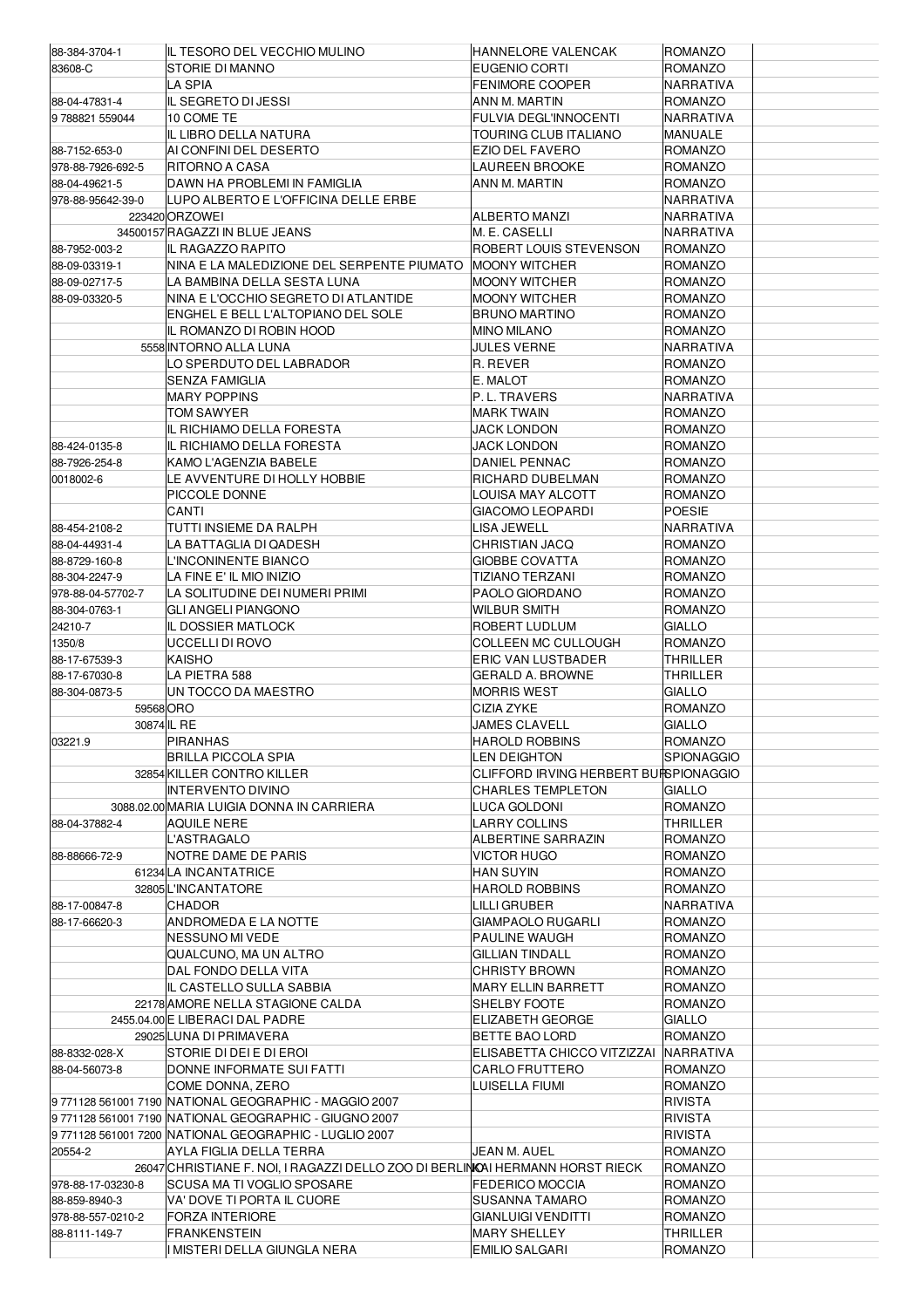| 88-8451-049-X                      | HARRY POTTER E IL CALICE DI FUOCO                            | J. K. ROWLING                                | <b>ROMANZO</b>                   |                   |
|------------------------------------|--------------------------------------------------------------|----------------------------------------------|----------------------------------|-------------------|
| 88-7782-703-3                      | HARRY POTTER E LA CAMERA DEI SEGRETI                         | J. K. Rowling                                | <b>ROMANZO</b>                   |                   |
| 88-88666-19-2                      | IL LIBRO DELLA GIUNGLA                                       | RUDYARD KIPLING                              | <b>ROMANZO</b>                   |                   |
| 88-88666-02-8                      | <b>VIAGGI DI GULLIVER</b>                                    | <b>JONATHAN SWIFF</b>                        | <b>ROMANZO</b>                   |                   |
| 88-88666-18-4                      | VIAGGIO AL CENTRO DELLA TERRA                                | <b>JULES VERNE</b>                           | <b>ROMANZO</b>                   |                   |
| 00-88666-13-3                      | TRE MOSCHETTIERI                                             | ALEXANDRE DUMAS                              | <b>ROMANZO</b>                   |                   |
| 88-440-0395-X                      | LE AFFINITA' ELETTIVE                                        | J. W. GOETHE                                 | <b>ROMANZO</b>                   |                   |
| 88-88666-10-9                      | DAVID COPPERFIELD                                            | <b>CHARLES DICKENS</b>                       | <b>ROMANZO</b>                   |                   |
|                                    | ETTERE DI GIOVANI AMICI                                      | <b>SERGIO PIGNEDOLI</b>                      | NARRATIVA                        |                   |
|                                    | 9770390 107900 3082 LA DONNA DELLA DOMENICA                  | CARLO FRUTTERO FRANCO LUGROMANZO             |                                  |                   |
| 88-7824-824-X                      | LADRO DI LUCE                                                | <b>DAVID RAMUS</b>                           | <b>GIALLO</b>                    |                   |
| 9771122 548008 3025 SCONTRO FINALE |                                                              | <b>HELEN R. MYERS</b>                        | <b>GIALLO</b>                    |                   |
|                                    | LA FATTORIA DEGLI ANIMALI                                    | <b>GEORGE ORWELL</b>                         | <b>ROMANZO</b>                   |                   |
| 88-7824-603-4                      | MINOTAURO                                                    | STEPHEN COUNTS                               | <b>SPIONAGGIO</b>                |                   |
|                                    | LA FORMULA                                                   | STEVE SHAGAN                                 | <b>GIALLO</b>                    |                   |
|                                    | 97720354860059000DEMON'S PLEASURE<br>A SWELL-LOOKING BABE    | <b>GENA SHOWALTER</b><br><b>JIM THOMPSON</b> | THRILLER<br><b>GIALLO</b>        |                   |
| 0-679-73311-6<br>19208-8           | MONEY                                                        | <b>PAUL LOUP SULITZER</b>                    | <b>ROMANZO</b>                   | IN LINGUA INGLESE |
|                                    | 97711238350087008LETTERA A BERLINO                           | <b>IAN MC EWAN</b>                           | <b>SPIONAGGIO</b>                |                   |
| 88-452-1500-8                      | <b>RISCATTO</b>                                              | JAY MC INERNEY                               | <b>ROMANZO</b>                   |                   |
| 88-7824-727-8                      | IL CAVALIERE ROSSO                                           | STEPHEN COUNTS                               | <b>SPIONAGGIO</b>                |                   |
| 88-04-38877-3                      | LA VENDETTA DEI PRIZZI                                       | RICHARD CONDON                               | <b>GIALLO</b>                    |                   |
|                                    | LA SABBIA NON RICORDA                                        | GIORGIO SCERBANENCO                          | <b>ROMANZO</b>                   |                   |
|                                    | IL SIGNORE DELLE MOSCHE                                      | WILLIAM GOLDING                              | <b>ROMANZO</b>                   |                   |
|                                    | LE CHIAVI DEL REGNO                                          | ARCHIBALD J. CRONIN                          | <b>ROMANZO</b>                   |                   |
|                                    | LA LUNA E' TRAMONTATA                                        | <b>JOHN STEINBECK</b>                        | <b>ROMANZO</b>                   |                   |
|                                    | LA BELLA ESTATE - TRE ROMANZI                                | CESARE PAVESE                                | <b>ROMANZO</b>                   |                   |
|                                    | LA BELLA ESTATE - TRE ROMANZI                                | <b>CESARE PAVESE</b>                         | <b>ROMANZO</b>                   |                   |
|                                    | L'AMANTE DELL'ORSA MAGGIORE                                  | <b>SERGIUSZ PIASECKI</b>                     | <b>ROMANZO</b>                   |                   |
| 88-17-675-18-0                     | L'AGENDA ICARO                                               | ROBERT LUDLUM                                | <b>SPIONAGGIO</b>                |                   |
| 88-502-0679-8                      | L'ARTIGLIO DEL FALCO D'ARGENTO                               | <b>RAYMOND FEIST</b>                         | <b>ROMANZO</b>                   |                   |
| 2156/8                             | IL FARO DI ALESSANDRIA                                       | <b>GILLIAN BRADSHAW</b>                      | <b>ROMANZO</b>                   |                   |
|                                    | <b>PROVENIENZA</b>                                           | <b>FRANK MC DONALD</b>                       | <b>ROMANZO</b>                   |                   |
| 88-200-0671-5                      | IL SETTIMO SEGRETO                                           | <b>IRVING WALLACE</b>                        | <b>ROMANZO</b>                   |                   |
| 55-6312-6                          | IL COMUNISTA                                                 | <b>GUIDO MORSELLI</b>                        | <b>ROMANZO</b>                   |                   |
| 88-459-1495-X                      | CHIEDI PERDONO                                               | <b>ANN-MARIE MACDONALD</b>                   | <b>ROMANZO</b>                   |                   |
| 88-429-1031-7                      | IL TEMPO DELL'ESILIO                                         | KATHARINE KERR                               | <b>ROMANZO</b>                   |                   |
| 0029133-6                          | TITANO                                                       | FRED MUSTARD STEWART                         | <b>ROMANZO</b>                   |                   |
|                                    | 8 022264 199483 1994 LA VOCE VENIVA DAL FIUME                | <b>TIM GRIGGS</b>                            | <b>ROMANZO</b>                   |                   |
| 88-11-66099-8                      | SFERA                                                        | <b>MICHAEL CRICHTON</b>                      | <b>ROMANZO</b>                   |                   |
| 24163-8                            | PIAZZA ROSSA                                                 | EDWARD TOPOL FRIDRICH NEZNGIALLO             |                                  |                   |
| 16795-7                            | L'EREDITA' SCARLATTI                                         | ROBERT LUDLUM                                | <b>ROMANZO</b>                   |                   |
| 23664-6                            | UN MONDO DI VETRO                                            | <b>MORRIS WEST</b>                           | ROMANZO                          |                   |
|                                    | IL RITRATTO DI DORIAN GRAY                                   | OSCAR WILDE                                  | ROMANZO                          |                   |
| 88-17-67534-2                      | ZERO                                                         | ERIC VAN LUSTBADER                           | ROMANZO                          |                   |
|                                    | AMORE E ETICHETTA                                            | <b>NOEL COWARD</b>                           | <b>ROMANZO</b>                   |                   |
| 88-452-1225-4                      | _'ULTIMO AVVENTURIERO                                        | <b>HAROLD ROBBINS</b>                        | <b>ROMANZO</b>                   |                   |
|                                    | FRATELLI                                                     | <b>WILLIAM GOLDMAN</b>                       | <b>ROMANZO</b>                   |                   |
| 88-452-1066-9                      | IL NOME DELLA ROSA                                           | UMBERTO ECO                                  | <b>ROMANZO</b>                   |                   |
|                                    | 9771824 596000 6000 IL SOGNO DI MERLINO<br>AMORE E ETICHETTA | <b>JACK WHYTE</b><br><b>NOEL COWARD</b>      | <b>ROMANZO</b><br><b>ROMANZO</b> |                   |
| 0 014366 020154                    | LA PASSIONE DEL SUO TEMPO                                    | JOHN LE CARRE'                               | <b>SPIONAGGIO</b>                |                   |
| 88-04-50807-8                      | IL GIARDINIERE TENACE                                        | JOHN LE CARRE'                               | ROMANZO                          |                   |
| 88-502-0818-9                      | ORIZZONTE                                                    | WILBUR SMITH                                 | <b>ROMANZO</b>                   |                   |
| 88-88666-34-6                      | IN TELEVISIONE SEMBRAVANO PIU' ALTI                          | ALDO, GIOVANNI E GIACOMO                     | NARRATIVA                        |                   |
| 88-7824-594-1                      | КОКО                                                         | PETER STRAUB                                 | <b>THRILLER</b>                  |                   |
| 88-04-42458-3                      | IL POTERE ASSOLUTO                                           | DAVID B. FORD                                | <b>ROMANZO</b>                   |                   |
| 88-04-34698-1                      | L'IMPERATORE D'AMERICA                                       | RICHARD CONDON                               | <b>ROMANZO</b>                   |                   |
|                                    | KILLER CONTRO KILLER                                         | CLIFFORD IRVING HERBERT BURGIALLO            |                                  |                   |
| 0458813                            | LA CUPOLA SPLENDENTE                                         | JOSEPH WAMBAUGH                              | <b>ROMANZO</b>                   |                   |
|                                    | YARGO                                                        | JACQUELINE SUSANN                            | ROMANZO                          |                   |
| 88-7824-589-5                      | DELITTI CAPITALI                                             | LAWRENCE SANDERS                             | THRILLER                         |                   |
| 0028840-7                          | I MERCANTI DI SOGNI                                          | <b>HAROLD ROBBINS</b>                        | <b>ROMANZO</b>                   |                   |
| 88-17-13607-7                      | VENDETTA                                                     | <b>GEORGE JONAS</b>                          | <b>SPIONAGGIO</b>                |                   |
|                                    | LOVE STORY                                                   | <b>ERICH SEGAL</b>                           | <b>ROMANZO</b>                   |                   |
| 88-04-36401-7                      | ALIBI DI FAMIGLIA                                            | RICHARD CONDON                               | <b>ROMANZO</b>                   |                   |
|                                    | 97711238350088009 NICO E I SUOI FRATELLI                     | ALDO, GIOVANNI E GIACOMO                     | <b>NARRATIVA</b>                 |                   |
| 88-462-0124-8                      | LE FIGLIE DI HANNA                                           | <b>MARIANNE FREDRIKSSON</b>                  | <b>ROMANZO</b>                   |                   |
|                                    | ALLA FINE DELLA NOTTE                                        | ALAN D. ALTIERI                              | <b>ROMANZO</b>                   |                   |
| 88-07-01481-5                      | PASSAGGIO IN OMBRA                                           | MARIATERESA DI LASCIA                        | ROMANZO                          |                   |
| 88-459-1373-2                      | LE BRACI                                                     | SANDOR MARAI                                 | <b>ROMANZO</b>                   |                   |
| 88-7824-880-0                      | L'ONORE DEI LADRI                                            | <b>JEFFREY ARCHER</b>                        | <b>THRILLER</b>                  |                   |
| 88-7824-253-5                      | IL QUARTO PECCATO MORTALE                                    | <b>LAWRENCE SANDERS</b>                      | <b>THRILLER</b>                  |                   |
| 88-454-1678-X                      | SPIA PER SBAGLIO                                             | <b>DAVID COMPTON</b>                         | <b>SPIONAGGIO</b>                |                   |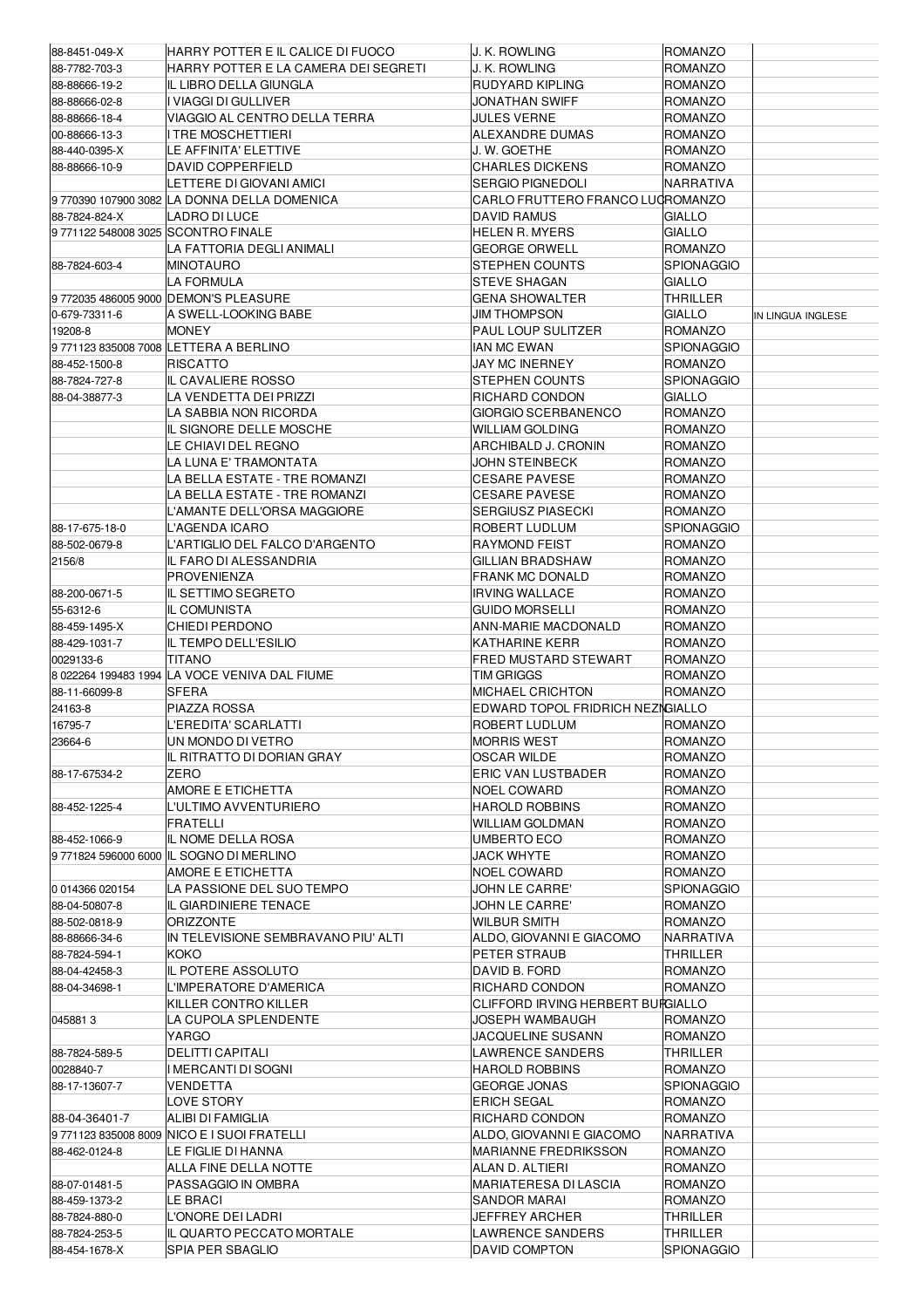| 88-454-2003-5                  | IL SILENZIO DEI RAPITI                                                   | JEFFREY DEAVER                               | THRILLER                       |
|--------------------------------|--------------------------------------------------------------------------|----------------------------------------------|--------------------------------|
| 88-04-43061-3                  | <b>MALEDETTO FERRAGOSTO</b>                                              | RENATO OLIVIERI                              | <b>GIALLO</b>                  |
| 978-88-541-0990-2              | IL DIAVOLO IN CORPO                                                      | <b>RAYMOND RADIGUET</b>                      | <b>ROMANZO</b>                 |
|                                | DIMMI CHE MI AMI JUDIE MOON                                              | <b>MARJORIE KELLOG</b>                       | <b>ROMANZO</b>                 |
|                                | IL VILLAGGIO DI VETRO                                                    | <b>ELLERY QUEEN</b>                          | <b>GIALLO</b>                  |
|                                | LA BELVA                                                                 | A. E. W. MASON                               | <b>GIALLO</b>                  |
|                                | A NEW ORLEANS<br>11218 L'OSPITE INVISIBILE                               | A. A. FAIR<br>G. BRISTOW B. MANNING          | <b>GIALLO</b><br><b>GIALLO</b> |
|                                | 9516 UN DELITTO DI TROPPO                                                | EDWIN LANHAM                                 | <b>GIALLO</b>                  |
|                                | 11131 SFIDA ALLA MORTE                                                   | . B. MASLOWSKI O. SECHAN                     | <b>GIALLO</b>                  |
|                                | 11515 LE TRE MEDUSE                                                      | J. J. CONNINGTON                             | <b>GIALLO</b>                  |
|                                | 9281 MA BRAVO SERGENTE!                                                  | A. A. FAIR                                   | <b>GIALLO</b>                  |
|                                | LA CITTA' DEL DIAVOLO                                                    | KENNETH MILLAR                               | <b>GIALLO</b>                  |
|                                | RAZZA DI DURI                                                            | THOMAS B. DEWEY                              | <b>GIALLO</b>                  |
|                                | 9291 RAZZA DI DURI                                                       | THOMAS B. DEWEY                              | <b>GIALLO</b>                  |
|                                | 11515 LE TRE MEDUSE                                                      | J. J. CONNINGTON                             | <b>GIALLO</b>                  |
|                                | <b>L'ISOLA</b>                                                           | <b>MARGERY ALLINGHAM</b>                     | <b>GIALLO</b>                  |
|                                | MESSAGGIO DA HONG KONG                                                   | MIGNON G. EBERHART                           | <b>GIALLO</b>                  |
|                                | 8479 VERTIGINE SENZA FINE                                                | <b>WILLIAM IRISH</b>                         | <b>GIALLO</b>                  |
|                                | IL RE E' MORTO                                                           | <b>ELLERY QUEEN</b>                          | <b>GIALLO</b>                  |
|                                | UNO SPACCIATORE PER L'87° (NON SVEGLIARMI)<br>IL VOLTO NELL'OMBRA        | ED MC BAIN<br><b>EDGAR WALLACE</b>           | <b>GIALLO</b><br><b>GIALLO</b> |
|                                | 10833 PERRY MASON IN: LA RONDINE DISPERATA - IL BACIERLE STANLEY GARDNER |                                              | <b>GIALLO</b>                  |
|                                | <b>SIPARIO</b>                                                           | AGATHA CHRISTIE                              | <b>GIALLO</b>                  |
| 0020353-9                      | OPERAZIONE COMMANDOS                                                     | <b>TERRANCE DICKS</b>                        | <b>GIALLO</b>                  |
|                                | 9771127 626008 8009 PIEDIPIATTI A BELFAST                                | <b>MIKE SHELLEY</b>                          | <b>GIALLO</b>                  |
|                                | 9 771120 508004 4284 IL DOVERE DI UCCIDERE                               | <b>SIMON KERNICK</b>                         | <b>GIALLO</b>                  |
|                                | 9771120 508004 0270 DANTE ALIGHIERI E I DELITTI DELLA MEDUSA             | <b>GIULIO LEONI</b>                          | <b>GIALLO</b>                  |
|                                | 9 771120 508111 8000 LA STRADA DELLA VIOLENZA                            | <b>MAURO MARCIALIS</b>                       | <b>GIALLO</b>                  |
|                                | 9 771120 508004 9261 LA MORTE IN PALCOSCENICO                            | <b>DERYN LAKE</b>                            | <b>GIALLO</b>                  |
| 88-8183-023-X                  | LUNGA VITA AL RE!                                                        | <b>MARY R. RINEHART</b>                      | <b>GIALLO</b>                  |
| 88-8183-120-1                  | LA PALLOTTOLA SILENZIOSA                                                 | ARTHUR B. REEVE                              | <b>GIALLO</b>                  |
| 88-7983-636-6                  | IL DOPPIO MISTERO DI RAVENSDENE COURT                                    | JOSEPH S. FLETCHER                           | <b>GIALLO</b><br><b>GIALLO</b> |
| 88-7983-637-4<br>88-7983-908-X | IL SESSANTUNESIMO SECONDO<br>IL MISTERO DELLA COLLANA                    | OWEN JOHNSON<br>JOHN BUCHAN                  | <b>GIALLO</b>                  |
|                                | IL LADRO CHE STUDIAVA SPINOZA                                            | LAWRENCE BLOCK                               | <b>GIALLO</b>                  |
|                                | I TRENTANOVE SCALINI                                                     | JOHN BUCHAN                                  | <b>GIALLO</b>                  |
|                                |                                                                          |                                              |                                |
| 88-7983-963-2                  | IL GRANDE IMPOSTORE                                                      | E. P. OPPENHEIM                              | <b>GIALLO</b>                  |
| 88-8183-020-5                  | IL MISTERO DEL CASINO'                                                   | S. S. VANDINE                                | <b>GIALLO</b>                  |
| 88-8183-056-6                  | IL MISTERO DEL DRAGO                                                     | S. S. VANDINE                                | <b>GIALLO</b>                  |
| 88-7983-728-1                  | LA CONFRATERNITA DEI RANOCCHI                                            | <b>EDGAR WALLACE</b>                         | <b>GIALLO</b>                  |
| 88-7983-080-5                  | L'ABATE NERO                                                             | <b>EDGAR WALLACE</b>                         | <b>GIALLO</b>                  |
|                                | <b>IVAMPIRI</b>                                                          | EDGAR WALLACE                                | <b>GIALLO</b>                  |
|                                | LO SMERALDO MALEDETTO                                                    | <b>EDGAR WALLACE</b>                         | <b>GIALLO</b>                  |
| 88-8183-053-1                  | IL CASTELLO DEL TERRORE                                                  | EDGAR WALLACE                                | <b>GIALLO</b>                  |
| 88-7983-896-2<br>88-7983-895-4 | IL VOLTO NELLA NOTTE<br>MERCANTE DI MORTE                                | <b>EDGAR WALLACE</b><br><b>EDGAR WALLACE</b> | <b>GIALLO</b><br><b>GIALLO</b> |
| 88-8183-022-1                  | IL TESTAMENTO DI GORDON STEWART                                          | EDGAR WALLACE                                | <b>GIALLO</b>                  |
| 88-8183-004-3                  | L'ENIGMA DELLA CASSAFORE                                                 | <b>EDGAR WALLACE</b>                         | <b>GIALLO</b>                  |
| 88-8183-054-X                  | IL MISTERO DI CASA GARDEN                                                | S. S. VANDINE                                | <b>GIALLO</b>                  |
| 88-7983-726-5                  | LA STRANA MORTE DI MR. BENSON                                            | S. S. VANDINE                                | <b>GIALLO</b>                  |
|                                | <b>MORIRE ALL'ALBA</b>                                                   | MARGARET YORKE                               | <b>GIALLO</b>                  |
|                                | IL SEGNO DEI QUATTRO                                                     | <b>ARTHUR CONAN DOYLE</b>                    | <b>GIALLO</b>                  |
| 88-7983-800-8                  | LE STRAORDINARIE AVVENTURE DI LETITIA CARBERWARY R. RINEHART             |                                              | <b>GIALLO</b>                  |
|                                | 7779 SCORCIATOIA PER IL PATIBOLO                                         | ALFRED HITCHCOCK                             | <b>GIALLO</b>                  |
| 88-7819-081-0                  | UN CADAVERE DI TROPPO                                                    | <b>ELLIS PETERS</b>                          | <b>GIALLO</b>                  |
| 1723 5391                      | IL BORGO INSANGUINATO<br>LA VOCE DEL VIOLINO                             | <b>CANDACE ROBB</b><br>ANDREA CAMILLERI      | <b>GIALLO</b><br><b>GIALLO</b> |
|                                | IL MASTINO DEI BASKERVILLE                                               | ARTHUR CONAN DOYLE                           | <b>GIALLO</b>                  |
|                                | 12789 IL MASTINO DEI BASKERVILLE                                         | ARTHUR CONAN DOYLE                           | <b>GIALLO</b>                  |
|                                | SANGUE SULLE DOLOMITI                                                    | <b>HAMMOND INNES</b>                         | <b>GIALLO</b>                  |
|                                | VENTIMILA HANNO VISTO                                                    | <b>ELLERY QUEEN</b>                          | GIALLO                         |
|                                | SALUTE A TE                                                              | LEWIS B. PATTEN                              | <b>GIALLO</b>                  |
| 88-541-0110-9                  | I TRENTANOVE SCALINI                                                     | JOHN BUCHAN                                  | <b>GIALLO</b>                  |
|                                | <b>IL SOCIO</b>                                                          | <b>JOHN GRISHAM</b>                          | THRILLER                       |
| 88-04-47809-5                  | 10080 IL SEGNO DEI QUATTRO<br>UN MESE CON MONTALBANO                     | ARTHUR CONAN DOYLE<br>ANDREA CAMILLERI       | GIALLO<br><b>GIALLO</b>        |
|                                | DAVIS NON ABITA PIU' QUI                                                 | JACK RIPLEY                                  | <b>GIALLO</b>                  |
|                                | REQUIEM PER UN AMORE PERDUTO                                             | <b>RAE FOLEY</b>                             | <b>GIALLO</b>                  |
|                                | LA NOTTE HA MILLE OCCHI                                                  | CORNELL WOOLRICH                             | <b>GIALLO</b>                  |
|                                | LA POLIZIA IN CASA                                                       | MARGERY ALLINGHAM                            | <b>GIALLO</b>                  |
|                                | L'ALTALENA DELLA MORTE<br>L'OROLOGIO DELLA MORTE                         | SHERWOOD KING<br>JOHN DICKSON CARR           | <b>GIALLO</b><br><b>GIALLO</b> |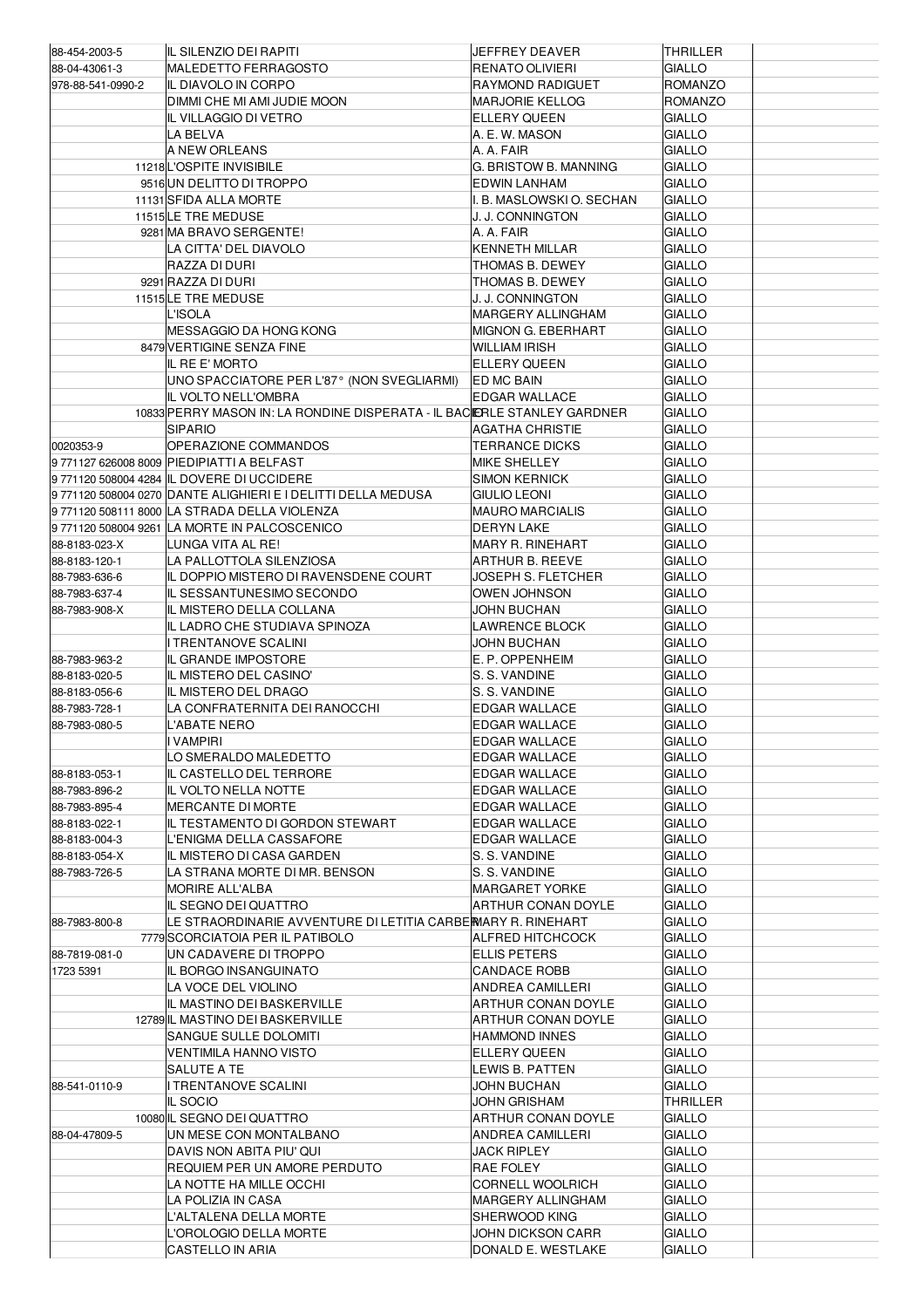|                                        | LA PAZZA DI FRANKLIN HOUSE                                                            | DORIS MILES DISNEY                          | <b>GIALLO</b>                              |
|----------------------------------------|---------------------------------------------------------------------------------------|---------------------------------------------|--------------------------------------------|
|                                        | TORNERO' PER FARTI FUORI                                                              | <b>JIM THOMPSON</b>                         | <b>GIALLO</b>                              |
|                                        | SI MUORE ALLA TV                                                                      | <b>HARRY OLESKER</b>                        | GIALLO                                     |
|                                        | UNICO INDIZIO UN ANELLO DI FUMO                                                       | <b>DEREK MARLOWE</b>                        | <b>GIALLO</b>                              |
|                                        | <b>VIETATO ESSERE UOMINI</b>                                                          | <b>ELLERY QUEEN</b>                         | GIALLO                                     |
|                                        | GUAI IN VISTA CAPITANO TALLON                                                         | <b>JOHN BALL</b>                            | GIALLO                                     |
| 00255539                               | LA SPOSA DI NEWGATE                                                                   | <b>JOHN DICKSON CARR</b>                    | GIALLO                                     |
| 88-04-35801-7                          | IL SEGRETO DELL'UOMO MORTO                                                            | LINDA ALLEN                                 | <b>GIALLO</b>                              |
|                                        | <b>INVERNO GIALLO 78-79</b>                                                           | <b>ELLERY QUEEN</b>                         | GIALLO                                     |
|                                        | MAIGRET AL LIBERTY BAR                                                                | <b>GEORGE SIMENON</b>                       | GIALLO                                     |
| 16991-2                                | LA SERIE INFERNALE                                                                    | <b>AGATHA CHRISTIE</b><br><b>RUFUS KING</b> | GIALLO<br>GIALLO                           |
|                                        | 9 770009 842000 5075 OMICIDIO A CAPODANNO<br>VIVI E LASCIA MORIRE                     | JAN FLEMING                                 | <b>SPIONAGGIO</b>                          |
|                                        | <b>DIECIMILA GIORNI</b>                                                               | <b>KENNETH ROYCE</b>                        | <b>SPIONAGGIO</b>                          |
|                                        | <b>GLI AMMAZZASETTE</b>                                                               | PETER HILL                                  | <b>SPIONAGGIO</b>                          |
|                                        | LA VENTICINQUESIMA IMMAGINE                                                           | <b>FRANCOIS CHABREY</b>                     | <b>SPIONAGGIO</b>                          |
|                                        | LASSU' QUALCUNO MI ODIA                                                               | <b>DESMON BAGLEY</b>                        | <b>SPIONAGGIO</b>                          |
|                                        | L'EREDITA' DELL'ODIO                                                                  | JACK M. BICKHAM                             | <b>SPIONAGGIO</b>                          |
|                                        | LA SPIA E' SOLA                                                                       | JACK WINCHESTER                             | <b>SPIONAGGIO</b>                          |
|                                        | SPIE DA COLLEZIONE                                                                    | <b>BRIAN FREEMANTLE</b>                     | <b>SPIONAGGIO</b>                          |
|                                        | PRESSIONE AL PUNTO GIUSTO                                                             | JACK H. CRISP                               | <b>SPIONAGGIO</b>                          |
|                                        | OPERAZIONE PRONTO SOCCORSO                                                            | <b>STEPHEN FRANCES</b>                      | <b>SPIONAGGIO</b>                          |
|                                        | TUTTE LE SPIE DEL MONDO                                                               | ROBERT G. STIMSON JAMES BELISPIONAGGIO      |                                            |
| 9771723 541002 6001 LA MORTE NERA      |                                                                                       | <b>CANDACE ROBB</b>                         | THRILLER                                   |
|                                        | 9 771824 595010 6000   DELITTI DELLA CATTEDRALE                                       | CANDACE ROBB                                | <b>THRILLER</b>                            |
|                                        | <b>IL PETTIROSSO</b>                                                                  | JO NESBO                                    | THRILLER                                   |
|                                        | LA BAMBINA DI CASA WINTER                                                             | <b>CAROL O'CONNEL</b>                       | THRILLER                                   |
|                                        | L'ULTIMO CLIENTE                                                                      | <b>WILLIAM LASHNER</b>                      | THRILLER                                   |
| 9771721 642008 7005 LIVELLO 7          | 9 771120 528019 4123 MILLEMONDI ESTATE 1994 - 20 RACCONTI                             | MORDECAI ROSHWALD<br><b>AUTORI VARI</b>     | <b>FANTASCIENZA</b><br><b>FANTASCIENZA</b> |
| 978-88-04-56450-8                      | PREDATORE                                                                             | PATRICIA CORNWELL                           | THRILLER                                   |
|                                        | IL GIOCO DELLA MOSCA                                                                  | <b>ANDREA CAMILLERI</b>                     | ROMANZO                                    |
|                                        | IL CROLLO DELLA GALASSIA CENTRALE                                                     | <b>ISAAC ASIMOV</b>                         | FANTASCIENZA                               |
|                                        | 12561 IL MEGLIO DI ASIMOV                                                             | <b>ISAAC ASIMOV</b>                         | <b>FANTASCIENZA</b>                        |
|                                        | TRIANGOLO DI FOLLIA                                                                   | ANN ELISABETH MARS                          | THRILLER                                   |
|                                        | 9771120 525001 9140 IL PROFESSIONISTA                                                 | <b>STEPHEN GUNN</b>                         | GIALLO                                     |
| 0021422-1                              | L'OCCHIO DI GIUDA                                                                     | CARTER DICKSON                              | GIALLO                                     |
| 88-17-85319-4                          | ALLE PORTE DELLA VITA                                                                 | ROMANO BATTAGLIA                            | NARRATIVA                                  |
| 2286/3                                 | NOI: GLI ITALIANI - 70 SONDAGGI NELL'ITALIA DEGLI ARRIGO LEVI                         |                                             | NARRATIVA                                  |
| 978-88-07-01798-8                      | <b>EMMAUS</b>                                                                         | ALESSANDRO BARICCO                          | <b>ROMANZO</b>                             |
|                                        | 8 022264 787123 7871 L'AMORE, UN'ESTATE                                               | <b>WILLIAM TREVOR</b>                       | <b>ROMANZO</b>                             |
| 8 022264 770194 7701 NON E' MIA FIGLIA |                                                                                       | SOPHIE HANNAH                               | <b>ROMANZO</b>                             |
|                                        | 8 022264 782814 7828 IL SAPORE DEI SEMI DI MELA                                       | KATHARINA HAGENA                            | <b>ROMANZO</b>                             |
|                                        | 8 022264 714754 7147 LE PROVE SCIENTIFICHE DELLA VITA DOPO LA MORGRANT & JANE SALOMON |                                             | NARRATIVA                                  |
| 03484.3<br>1558/6                      | LA FIGLIA DEL GENERALE<br>CON OSSEQUI CIAO                                            | <b>NELSON DEMILLE</b><br>LUCA GOLDONI       | GIALLO<br>NARRATIVA                        |
|                                        | 2487.07.00 SEMPRE MEGLIO CHE LAVORARE                                                 | LUCA GOLDONI                                | NARRATIVA                                  |
|                                        | 8 022264 797917 7979 IL CENTENARIO CHE SALTO' DALLA FINESTRA E SCOONAS JONASSON       |                                             | <b>ROMANZO</b>                             |
| 88-356-0093-6                          | CHRISTIE OPARA: AGENTE INVESTIGATIVO                                                  | DOROTHY UNHAK                               | GIALLO                                     |
| 88-304-0596-5                          | IL LIBRO DI SANI GESUALDI                                                             | NINO FRASSICA                               | UMORISTICO                                 |
|                                        | 10501LUCE D'AGOSTO                                                                    | WILLIAM FAULKNER                            | <b>ROMANZO</b>                             |
|                                        | 10502 REQUIEM PER UNA MONACA                                                          | <b>WILLIAM FAULKNER</b>                     | <b>ROMANZO</b>                             |
|                                        | 10503 SANTUARIO                                                                       | WILLIAM FAULKNER                            | ROMANZO                                    |
|                                        | CACCIA AL MOSTRO IN NEW YORK CITY                                                     | MARTIN M. FRANCK                            | ROMANZO                                    |
|                                        | UN UOMO TRE DONNE                                                                     | RICHARD PRATHER                             | ROMANZO                                    |
|                                        | IL PECCATO ORIGINALE                                                                  | PETER CHAMBERS                              | <b>ROMANZO</b>                             |
|                                        | AGENTE 007 OPERAZIONE TUONO                                                           | JAN FLEMING<br>H. RIDER HAGGARD             | <b>SPIONAGGIO</b>                          |
| 88-7983-596-3<br>88-7983-702-8         | LA COLLANA DEL VAGABONDO<br>IL SIGNORE DELLE ILLUSIONI                                | <b>TANITH LEE</b>                           | ROMANZO<br><b>ROMANZO</b>                  |
|                                        | 17574 LA SEMPLICE ARTE DEL DELITTO                                                    | RAYMOND CHANDLER                            | GIALLO                                     |
|                                        | IL FUNERALE DELLE GONDOLE                                                             | TIMOTHY HOLME                               | GIALLO                                     |
|                                        | IL NOME DEL DIAVOLO                                                                   | ELIZABETH FERRARS                           | GIALLO                                     |
|                                        | 10607 L'AQUILA SCARLATTA                                                              | ALFRED HITCHCOCK                            | <b>GIALLO</b>                              |
|                                        | 10062 COLPO DI BOOMERANG                                                              | <b>FRANKLIN W. DICKSON</b>                  | GIALLO                                     |
|                                        | 13245 LA VOLPE ROSSA                                                                  | <b>ENZO RUSSO</b>                           | GIALLO                                     |
|                                        | E. T. L'EXTRATERRESTRE                                                                | WILLIAM KOTZWINKLE                          | <b>FANTASCIENZA</b>                        |
| 88-8183-177-5                          | L'UOMO DEL MISTERO                                                                    | <b>EDGAR WALLACE</b>                        | <b>GIALLO</b>                              |
| 88-8183-487-1                          | IL DELITTO DELLA CARROZZA CHIUSA                                                      | <b>FERGUS HUME</b>                          | GIALLO                                     |
| 88-7819-274-0                          | IL POSTO CALDO                                                                        | <b>CHARLES WILLIAMS</b>                     | <b>ROMANZO</b>                             |
|                                        | 97700984200061105 IL PROBLEMA DEI TRE CORPI                                           | <b>CATHERINE SHOW</b>                       | GIALLO                                     |
| 9771120 508004 6291 LA LUNGA AGONIA    |                                                                                       | LYNN K. OSTOFF                              | <b>GIALLO</b>                              |
| 88-768-296-X                           | <b>WATSON SOTTO ACCUSA</b>                                                            | <b>GERALD LIENTZ</b>                        | GIALLO                                     |
|                                        | STRANIERO AD AMSTERDAM<br>IL MASTINO DEI BASKERVILLE                                  | VAN DE WETERING<br>ARTHUR CONAN DOYLE       | <b>GIALLO</b><br><b>GIALLO</b>             |
|                                        |                                                                                       |                                             |                                            |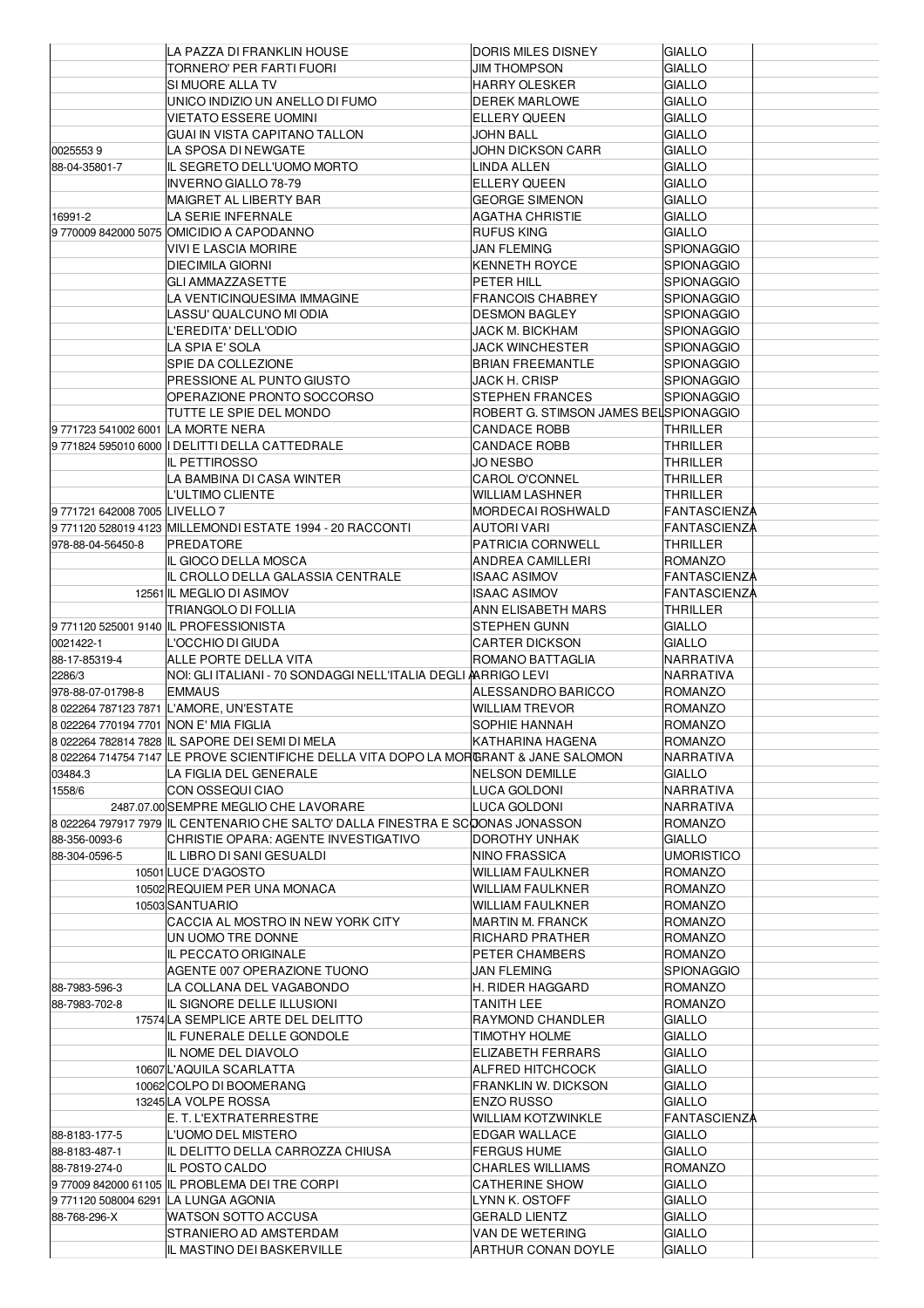|                                       | LA CANARINA ASSASSINATA                                       | S. S. VANDINE                        | <b>GIALLO</b>                    |             |
|---------------------------------------|---------------------------------------------------------------|--------------------------------------|----------------------------------|-------------|
| 88-7818-524-8                         | <b>GIUDIZIO FINALE</b>                                        | RICHARD NORTH PATTERSON              | <b>THRILLER</b>                  |             |
| 88-04-50590-7                         | JACK L'UOMO DELLA FOLLA                                       | <b>DIEGO CUGIA</b>                   | <b>ROMANZO</b>                   |             |
|                                       | 9770390 107900 4061 IL QUARTO PROTOCOLLO                      | <b>FREDERICK FORSITH</b>             | THRILLER                         |             |
|                                       |                                                               |                                      |                                  |             |
| 9770390 107900 4062 IL CANE GIALLO    |                                                               | <b>GEORGES SIMENON</b>               | <b>GIALLO</b>                    |             |
|                                       | PECCATORI DI PROVINCIA                                        | G. CHEVALLIER                        | <b>ROMANZO</b>                   |             |
| 9 770390 107900 4052 IL CLIENTE       |                                                               | JOHN GRISHAM                         | THRILLER                         |             |
| 1591-8653 9 771591 86 LOGO LAND       |                                                               | MAX BARRY                            | THRILLER                         |             |
|                                       | 7150 PRIMA CHE IL GALLO CANTI                                 | <b>CESARE PAVESE</b>                 | <b>ROMANZO</b>                   |             |
|                                       | 8096 LA LUNA E I FALO'                                        | <b>CESARE PAVESE</b>                 | <b>ROMANZO</b>                   |             |
|                                       |                                                               |                                      |                                  |             |
|                                       | 8678 RACCONTI                                                 | <b>CESARE PAVESE</b>                 | <b>ROMANZO</b>                   |             |
|                                       | <b>SCALO A NOUMEA</b>                                         | LILIANE ROBIN                        | <b>ROMANZO</b>                   |             |
|                                       | IL SUO PRIMO AMORE                                            | <b>FLORENCE LEGER</b>                | <b>ROMANZO</b>                   |             |
|                                       | L'UOMO DAI DUE VOLTI                                          | JEAN DE LUTRY                        | <b>ROMANZO</b>                   |             |
|                                       | L'UOMO CHE HO SPOSATO                                         | MEGALI                               | <b>ROMANZO</b>                   |             |
|                                       | NOZZE DI NEVE                                                 | LIA MIRANDA                          | <b>ROMANZO</b>                   |             |
|                                       |                                                               |                                      |                                  |             |
|                                       | ROMANZI ITALIANI                                              | <b>IERI E OGGI</b>                   | <b>ROMANZO</b>                   |             |
|                                       | VACANZE A VENEZIA                                             | <b>MARIANNE ANDRAU</b>               | <b>ROMANZO</b>                   |             |
|                                       | <b>COLOMBA</b>                                                | PROSPERO MERIMEE                     | <b>ROMANZO</b>                   |             |
|                                       | LA RAGAZZA DEL MARE                                           | <b>MYONNE</b>                        | <b>ROMANZO</b>                   |             |
|                                       | IL ROVESCIO DELLA MEDAGLIA                                    | G.E. MALLETTE                        | <b>ROMANZO</b>                   |             |
|                                       | LA STEPPA                                                     | <b>ANTON CECOV</b>                   | <b>ROMANZO</b>                   |             |
|                                       |                                                               |                                      | <b>ROMANZO</b>                   |             |
|                                       | APPASSIONATAMENTE                                             | ELISA TRAPANI                        |                                  |             |
|                                       | SOGNI MATTUTINI                                               | <b>ELISA TRAPANI</b>                 | <b>ROMANZO</b>                   |             |
|                                       | <b>GLI SCIUANI</b>                                            | HONEREE DE BALZAC                    | <b>ROMANZO</b>                   |             |
|                                       | <b>FANFAN LA TULIPE</b>                                       | PIERRE GILLES VERBER                 | <b>ROMANZO</b>                   |             |
|                                       | L'AMORE, L'AVVENTURA, LA VITA                                 | <b>DORIS FABER</b>                   | <b>ROMANZO</b>                   |             |
|                                       | <b>ANTOLOGIA D'ESTATE</b>                                     | <b>MARISE FERRO</b>                  | <b>ROMANZO</b>                   |             |
|                                       | ORGOGLIO E PASSIONE                                           | MYRTA                                | <b>ROMANZO</b>                   |             |
|                                       |                                                               |                                      |                                  |             |
| 88-8199-004-0                         | FRA' VALERIO POCO SERIO                                       | P. VALERIO DI CARLO                  | <b>UMORISTICO</b>                |             |
| 9-772240-027000-2000 LA DOMESTICA     |                                                               | <b>CARLO LUCARELLI</b>               | <b>GIALLO</b>                    |             |
|                                       | 9-772240-027000-2000 GARGANELLI AL RAGU' DELLA LININA         | <b>CARLO LUCARELLI</b>               | <b>GIALLO</b>                    |             |
|                                       | 9-772240-027000-2000 IL LATO SINISTRO DEL CUORE               | <b>CARLO LUCARELLI</b>               | <b>GIALLO</b>                    |             |
| 9-772240-027000-2000 NERO A PIU' VOCI |                                                               | <b>CARLO LUCARELLI</b>               | <b>GIALLO</b>                    |             |
| 9-772240-027000-2000 OMISSIS          |                                                               | <b>CARLO LUCARELLI</b>               | <b>GIALLO</b>                    |             |
|                                       | <b>MYSTERES AU GRAND HOTEL</b>                                | M.C. BERTRAND-S. GUILMAULT           | <b>GIALLO</b>                    |             |
| 88-530-0425-8                         |                                                               |                                      |                                  | IN FRANCESE |
|                                       | GALASSIA - VARI ROMANZI FANTASCIENZA                          | VARI                                 | <b>FANTASCIENZA</b>              |             |
| 8-022264-813792                       | <b>MARTA CHE ASPETTA L'ALBA</b>                               | MASSIMO POLIDOR                      | <b>ROMANZO</b>                   |             |
|                                       | UN PRETE ALLO SPECCHIO                                        | LORENZO FIORELLI                     | <b>ROMANZO</b>                   |             |
|                                       | IL DOTTOR JEKYLL E MR. HYDE                                   | ROBERT LOUIS STEVENSON               | THRILLER                         |             |
|                                       | <b>NEL DESERTO I TUAREG</b>                                   | <b>DESMOND BAGEY</b>                 | AVVENTURA                        |             |
|                                       | URAGANO SU ST. PIERRE                                         | <b>DESMOND BAGEY</b>                 | <b>AVVENTURA</b>                 |             |
|                                       |                                                               |                                      |                                  |             |
|                                       | UNA VENA DI ODIO                                              | WILBUR SMITH                         | AVVENTURA                        |             |
|                                       | SULLA ROTTA DEGLI SQUALI                                      | <b>WILBUR SMITH</b>                  | AVVENTURA                        |             |
|                                       | UN BIANCO WEEK-END DI PAURA                                   | RICHARD M. STERN                     | AVVENTURA                        |             |
|                                       | THE CHELSEA MURDERS                                           | LIONEL DAVIDSON                      | THRILLER                         | IN INGLESE  |
|                                       | APRES DE MA BLONDE                                            | NICOLAS FREEDLING                    | THRILLER                         | IN INGLESE  |
|                                       | <b>PHOBIA</b>                                                 | THOMAS LUKE                          | THRILLER                         |             |
|                                       |                                                               |                                      |                                  |             |
| 0-7322-7131-2                         |                                                               |                                      |                                  | IN INGLESE  |
| 0-09-930710-3                         | <b>BLOOD REDEMPTION</b>                                       | ALEX PALMER                          | THRILLER                         | IN INGLESE  |
| 0-586-05002-7                         | <b>DEADLY DECISIONS</b>                                       | KATHY REICHS                         | THRILLER                         | IN INGLESE  |
|                                       | SS-GB                                                         | LEN DEIGHTON                         | THRILLER                         | IN INGLESE  |
|                                       | ENTRA IL SANTO - 3 AVVENTURE DI SIMON TEMPLAILESLIE CHARTERIS |                                      | THRILLER                         |             |
|                                       | IL SANTO CONTRO IL SIGNOR TEAL                                | LESLIE CHARTERIS                     | THRILLER                         |             |
|                                       |                                                               |                                      |                                  |             |
|                                       | LARGO AI VEDOVI NERI                                          | <b>ISAAC ASIMOV</b>                  | <b>GIALLO</b>                    |             |
|                                       | KILLER                                                        | JOEY - D. FISHER                     | THRILLER                         |             |
|                                       | UN PARADISO PER MORIRE                                        | MASSIMO GRILLANDI                    | THRILLER                         |             |
|                                       | 88-17-02283-5; 9-7888 PIETA' PER GLI INSONNI                  | JEFFERY DEAVER                       | THRILLER                         |             |
|                                       | 1120-4982; 9-771120-4 VANDALI VIRTUALI - NET FORCE TM         | TOM CLANCY - STEVE PIECZENIKTHRILLER |                                  |             |
|                                       | <b>DRACULA</b>                                                | BRAM STOKER                          | <b>HORROR</b>                    |             |
|                                       |                                                               |                                      |                                  |             |
|                                       | <b>DRACULA</b>                                                | BRAM STOKER                          | <b>HORROR</b>                    |             |
|                                       | <b>DRACULA</b>                                                | BRAM STOKER                          | <b>HORROR</b>                    |             |
|                                       | IL MONDO PERDUTO                                              | ARTHUR CONAN DOYLE                   | AVVENTURA                        |             |
|                                       | TRE UOMINI NELLA SUA VITA                                     | SOMERSET MAUGHAM                     | <b>ROMANZO</b>                   |             |
| 88-04-39764-0                         | LA PAROLA ALLA DIFESA                                         | AGATHA CHRISTIE                      | <b>GIALLO</b>                    |             |
|                                       | NERO PADANO                                                   | LAURA MARAGNANI                      | <b>GIALLO</b>                    |             |
|                                       | LA VEDOVA DEL MILIARDARIO                                     | E. C. BENTLEY                        | GIALLO                           |             |
|                                       |                                                               |                                      |                                  |             |
|                                       | UNO DI NOI DEVE MORIRE                                        | URSULA CURTISS                       | <b>GIALLO</b>                    |             |
|                                       | GIUNGLA DI FUOCO                                              | WADE MILLER                          | THRILLER                         |             |
|                                       | LE MANGIATRICI DI ICE-CREAM                                   | <b>INISERO CREMASCHI</b>             | THRILLER                         |             |
| 88-344-1286-9                         | IL RISVEGLIO DEL DEMONE                                       | R. A. SALVATORE                      | <b>HORROR</b>                    |             |
|                                       | IL COZZO                                                      | <b>CHARLES WILLIAMS</b>              | THRILLER                         |             |
|                                       | PIU' TENERI DELL'ASSASSINO                                    | W. E. BUTTERWORTH                    | THRILLER                         |             |
|                                       | 10 GRANDI PROCESSI D'AMORE E DI MORTE                         | LUIGI CECCHINI                       |                                  |             |
|                                       | PER LEI SIGNORA                                               | <b>NEILL GRAHAM</b>                  | <b>CRONACA</b><br><b>ROMANZO</b> |             |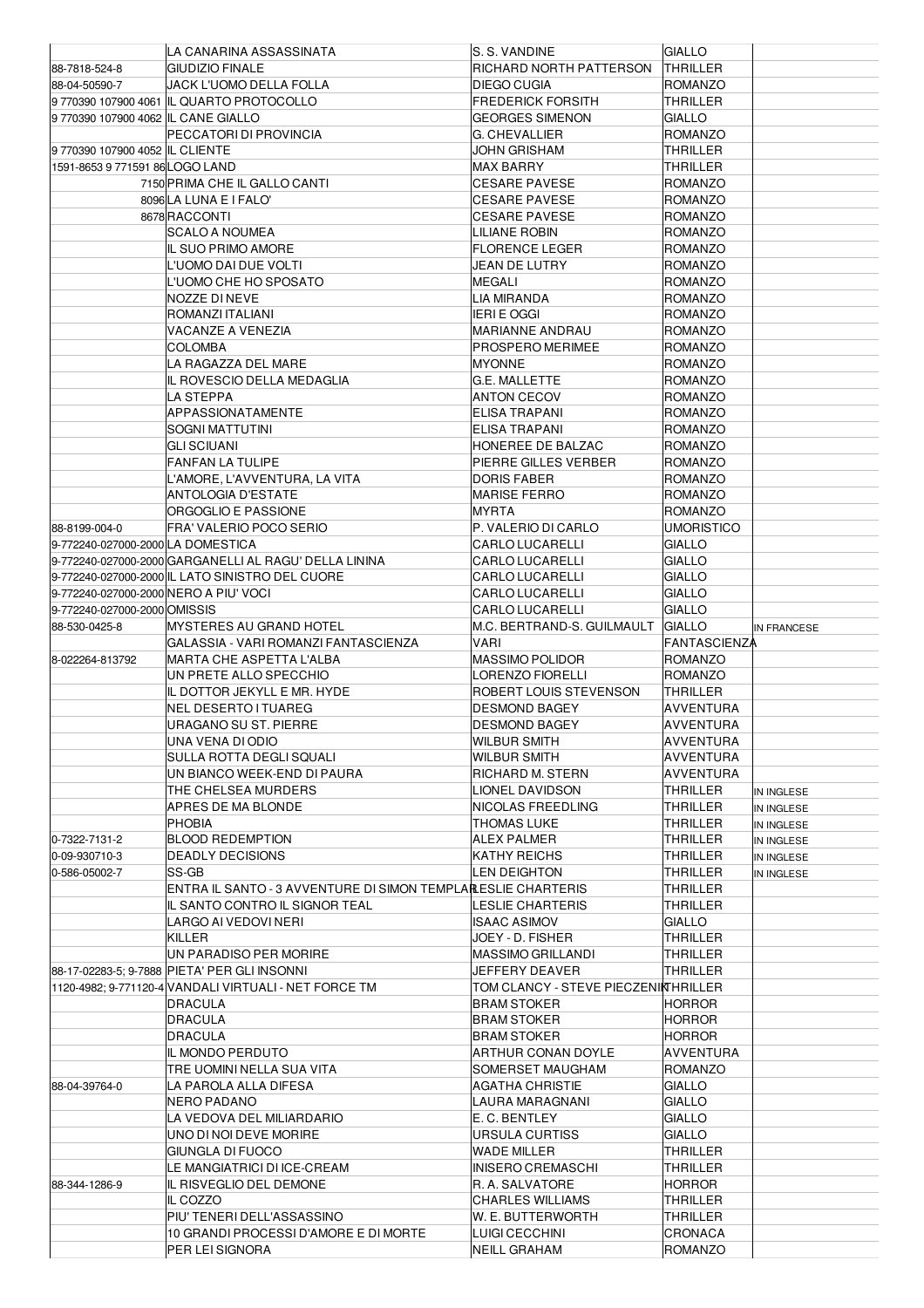|                   | I MARZIANI ARRIVANO A FROTTE                                                   | PHILIP K. DICH              | FANTASCIENZA   |            |
|-------------------|--------------------------------------------------------------------------------|-----------------------------|----------------|------------|
|                   | IL SOLE NEL VENTRE                                                             | <b>JEAN HOUGRON</b>         | <b>ROMANZO</b> |            |
|                   | GLI ASSASSINI VLOGLIONO IL TE'                                                 | MICHAEL HALLIDAY            | <b>GIALLO</b>  |            |
|                   | IL MARCHIO SULLA FRONTE                                                        | WADE MILLER                 | THRILLER       |            |
|                   |                                                                                |                             |                |            |
| 88-07-81276-2     | IL VIZIO DELL'AGNELLO                                                          | ANDREA G. PINKETTS          | THRILLER       |            |
| 88-8440-251-4     | PIAZZA DELLE 5 LUNE - IL THRILLER DEL CASO MORBENZO MARTINELLI                 |                             | <b>CRONACA</b> |            |
|                   | <b>IL VORTICE</b>                                                              | <b>ROSS MAC DONALD</b>      | <b>GIALLO</b>  |            |
|                   | IL MISTERO DELL'IDROVOLANTE                                                    | <b>FRANCO VAILATI</b>       | <b>GIALLO</b>  |            |
|                   | QUALCUNO HA BUSSATO ALLA PORTA                                                 | <b>EZIO D'ERRICO</b>        | <b>GIALLO</b>  |            |
|                   | IL SETTE BELLO                                                                 | ALESSANDRO VARALDO          | <b>GIALLO</b>  |            |
|                   | TRE SOLDI E LA DONNA DI CLASSE                                                 | <b>GIUSEPPE CIABATTINI</b>  | <b>GIALLO</b>  |            |
|                   |                                                                                |                             |                |            |
|                   | TRE SOLDI E LA DONNA DI CLASSE                                                 | <b>GIUSEPPE CIABATTINI</b>  | <b>GIALLO</b>  |            |
|                   | SOPRAVVIVENZA ZERO                                                             | SPILLANE                    | <b>GIALLO</b>  |            |
|                   | IL FATTORE DELTA                                                               | <b>SPILLANE</b>             | <b>GIALLO</b>  |            |
|                   | GLI INTERMEDIARI                                                               | <b>BLEECK</b>               | <b>GIALLO</b>  |            |
|                   | COSI' NON LE FANNO PIU'                                                        | LEASOR                      | <b>GIALLO</b>  |            |
|                   | IL FALCONE MALTESE                                                             | <b>DASHIELL HAMMETT</b>     | <b>GIALLO</b>  |            |
|                   | PERRY MASON SUL FILO DEL RASOIO                                                | <b>ERLE STANLEY GARDNER</b> | <b>GIALLO</b>  |            |
|                   |                                                                                |                             |                |            |
|                   | IL MISTERO DI MAIA                                                             | PIERRE MARC & SIRE SACK     | <b>GIALLO</b>  |            |
|                   | UNA VALIGIA POCO DIPLOMATICA                                                   | <b>WILLIAM M. GREEN</b>     | <b>GIALLO</b>  |            |
| 0-00-616551-6     | THE HOLLOW                                                                     | AGATHA CHRISTIE             | <b>GIALLO</b>  | IN INGLESE |
|                   | NUOVISSIMA ENCICLOPEDIA ILLUSTRATA - VOLUMI                                    |                             | UNDER 12       |            |
| 88-01-10457-X     | LA BIBBIA DEI RAGAZZI                                                          |                             | UNDER 12       |            |
| 88-10-80108-3     | DA ADAMO A GESU'                                                               |                             | UNDER 12       |            |
| 88-415-2248-8     | <b>POLLYANN</b>                                                                | ELEANOR H. PORTER           | UNDER 12       |            |
|                   |                                                                                |                             |                |            |
| 88-7926-295-5     | DIVERTIMENTI DI NICOLA                                                         | <b>SEMPE' GOSHINNY</b>      | UNDER 12       |            |
| 88-7309-629-8     | IL RE LEONE 2                                                                  | <b>WALT DISNEY</b>          | UNDER 12       |            |
| 88-7309-163-6     | LILLI E IL VAGABONDO                                                           | <b>WALT DISNEY</b>          | UNDER 12       |            |
|                   | IL FIORE COLOR DEL CIELO - FIABE VARIE                                         | AUTORI VARI                 | UNDER 12       |            |
|                   | <b>FIABE DEL MONDO</b>                                                         | <b>GIUNTI SCUOLA</b>        | UNDER 12       |            |
|                   | ELFI E DRAGHI                                                                  | <b>EDNA O'BRIEN</b>         | UNDER 12       |            |
|                   |                                                                                |                             |                |            |
| 978-88-01-00973-6 | IL GIGANTE INVISIBILE                                                          | PINO PELLEGRINO             | UNDER 12       |            |
| 88-7152-756-9     | MARIA DI NAZARET LA REGINA DEL MONDO                                           | <b>EZIO DEL FAVERO</b>      | UNDER 12       |            |
| 88-307-0726-0     | IL ROSARIO MISSIONARIO DEI BAMBINI                                             | ALFREDO RAVA                | UNDER 12       |            |
| 88-315-0919-5     | IL ROSARIO MISSIONARIO DEI BAMBINI                                             | ALFREDO RAVA                | UNDER 12       |            |
| 88-01-13422-3     | <b>IMMAGINI PER PREGARE DIO</b>                                                | <b>GAUDRAT E VENDREL</b>    | UNDER 12       |            |
| 88-01-01944-0     | IL SEGRETO DEI PESCI ROSSI                                                     | <b>BRUNO FERRERO</b>        | UNDER 12       |            |
| 88-315-0671-4     | SALMI DEI BAMBINI                                                              |                             | UNDER 12       |            |
|                   |                                                                                |                             |                |            |
| 88-315-0671-4     | SALMI DEI BAMBINI                                                              |                             | UNDER 12       |            |
|                   | PATTINI D'ARGENTO                                                              | M. DODGE                    | UNDER 12       |            |
| 88-04-39617-2     | IL CAMPEGGIO DEGLI ORRORI                                                      | R.L. STINE                  | UNDER 12       |            |
| 88-04-40271-7     | IL PIANOFORTE IMPAZZITO                                                        | R. L. STINE                 | UNDER 12       |            |
| 88-04-40273-3     | IL LUPO DELLA PALUDE                                                           | R. L. STINE                 | UNDER 12       |            |
| 88-04-45699-X     | LA LEGGENDA PERDUTA                                                            | R. L. STINE                 | UNDER 12       |            |
|                   |                                                                                |                             |                |            |
| 88-384-7976-3     | IL TESORO DELLO ZOMBIE                                                         | SCOOBYDOO                   | UNDER 12       |            |
| 88-384-3605-3     | ASSASSINIO SUL CANADIAN EXPRESS                                                | <b>ERIC WILSON</b>          | UNDER 12       |            |
|                   | MINNIE AND COMPANY                                                             | <b>WALT DISNEY</b>          | UNDER 12       |            |
|                   | IL MISTERO DEL CANE                                                            | <b>MARIO LODI</b>           | UNDER 12       |            |
|                   | 9 771125 587004 7000 L'INVASIONE DELLE SCIMMIE ACQUATICHE                      | R.L. STINE                  | UNDER 12       |            |
|                   | 9771125 587004 7000 L'ALBERO STREGATO                                          | R.L. STINE                  | UNDER 12       |            |
|                   | 9771125 587004 7001 LA NOTTE DEL GATTO MANNARO                                 | R.L. STINE                  | UNDER 12       |            |
|                   |                                                                                |                             |                |            |
| 88-452-2981-5     | MOSTRO D'APRILE                                                                | TOM B. STONE                | UNDER 12       |            |
| 88-472-0008-3     | PRIGIONIERI DELLA STREGA                                                       | LUIGINO QUARESIMA           | UNDER 12       |            |
| 88-04-44632-3     | VORREI UN VESTITO ROSA                                                         | <b>SUE WELFORD</b>          | UNDER 12       |            |
| 88-04-41647-5     | PERCHE' VA TUTTO STORTO?                                                       | ROSIE RUSHTON               | UNDER 12       |            |
| 88-04-46686-3     | NON SAREMO MAI SORELLE                                                         | SIOBHAN PARKINSON           | UNDER 12       |            |
| 88-04-46591-3     | CARO DIARIO ANCHE QUESTA VOLTA NON MI HANNOIARTIN WADDELL                      |                             | UNDER 12       |            |
|                   |                                                                                |                             |                |            |
| 88-04-47517-X     | TOGLIETEMI DI TORNO QUESTI PICCOLI MOSTRI                                      | <b>HELEN DUNMORE</b>        | UNDER 12       |            |
| 88-04-50735-7     | JESSI E IL FANTASMA DELLA SCUOLA DI DANZA                                      | ANN M. MARTIN               | UNDER 12       |            |
| 88-04-42394-3     | NON SONO PIU' LA TUA BAMBINA                                                   | <b>STAN CULLIMORE</b>       | UNDER 12       |            |
| 88-04-43349-3     | COME HAI POTUTO FARMI QUESTO                                                   | ROSIE RUSHTON               | UNDER 12       |            |
| 88-04-45481-4     | AIUTO! LA MIA FAMIGLIA MI FA IMPAZZIRE                                         | KATHRIN LAMB                | UNDER 12       |            |
| 88-04-45482-2     | OGNI COSA A SUO TEMPO                                                          | <b>KATE CANN</b>            | UNDER 12       |            |
|                   | A CIASCUNO IL SUO CORPO                                                        |                             | UNDER 12       |            |
| 88-04-45705-8     |                                                                                | <b>MARY RODGERS</b>         |                |            |
| 88-04-44626-9     | EM SE N'E' ANDATA MEG E' FIDANZATA E IO CEROSAMANTHA RUGEN                     |                             | UNDER 12       |            |
| 88-04-42396-X     | SEI LA MIE MIGLIORE AMICA MA TI ODIO                                           | <b>ROSIE RUSHTON</b>        | UNDER 12       |            |
| 88-04-41651-3     | COME SOPRAVVIVERE ALLA PRIMA COTTA OVVEROROS ASCUITH                           |                             | UNDER 12       |            |
| 88-04-42393-5     | GRANDE! AVETE ROVINATO IL RESTO DELLA MIA VITYVONNE COPPARD                    |                             | UNDER 12       |            |
| 88-04-47573-0     | SE IO SONO GIULIETTA E TU ROMEO CHE COSA ASPSTEVE BARLOW & STEVE SKIDMUNDER 12 |                             |                |            |
| 88-05-05899-8     | <b>MOMO</b>                                                                    | MICHAEL ENDE                | UNDER 12       |            |
|                   |                                                                                |                             |                |            |
| 978-88-09-75216-0 | LE PIU' BELLE FIABE CLASSICHE                                                  | GIUNTI SCUOLA               | UNDER 12       |            |
| 88-315-0046-5     | NATALE                                                                         | LINA DI MARIA               | UNDER 12       |            |
| 88-04-32302-7     | CACCIA ALLA NUMERO 1                                                           | <b>WALT DISNEY</b>          | UNDER 12       |            |
| 88-7745-093-2     | <b>POLLICINO</b>                                                               |                             | UNDER 12       |            |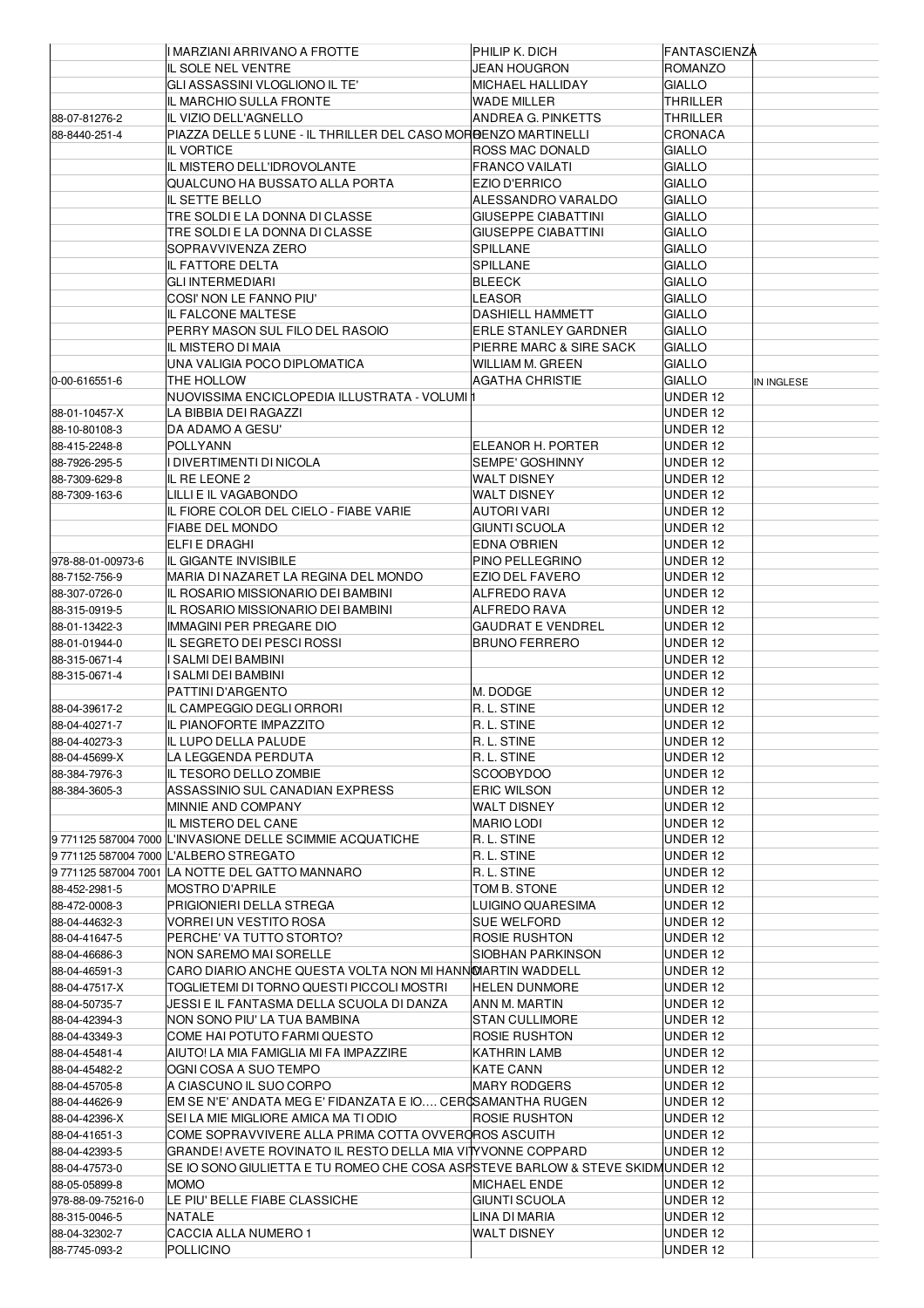|                   | LA STORIA DEL BAMBINO CHE AVEVA PAURA DEL BRENATA SCHIAVO CAMPO                   |                                         | UNDER 12 |  |
|-------------------|-----------------------------------------------------------------------------------|-----------------------------------------|----------|--|
| 88-512-0058-0     | CAPPUCCETTO ROSSO                                                                 |                                         | UNDER 12 |  |
|                   | I PIU' BEI RACCONTI DI TUTTI I TEMPI E DI TUTTO IL <b>MA</b> OUTORI VARI          |                                         | UNDER 12 |  |
| 978-88-09-05211-6 | L'AMICO DEL MONDO                                                                 | LIA LEVI E DAFNE TAFURI                 | UNDER 12 |  |
| 88-09-56461-X     | UN SORRISO GRANDE COME IL MONDO                                                   | <b>AUTORI VARI</b>                      | UNDER 12 |  |
| 88-04-50917-1     | UN ANNO CON PINA                                                                  | <b>LUCY COUSINS</b>                     | UNDER 12 |  |
|                   | 48181 MUSICANTI DI BREMA E L'OCA D'ORO                                            | <b>FRATELLI GRIMM</b>                   | UNDER 12 |  |
| 88-09-02681-0     | <b>PINOCCHIO</b>                                                                  | <b>COLLODI</b>                          | UNDER 12 |  |
| 88-234-0137-2     | STORIELLINE PER SORRIDERE                                                         | <b>ANTONIO LUGLI</b>                    | UNDER 12 |  |
| 88-415-0386-6     | <b>BATMAN</b>                                                                     |                                         | UNDER 12 |  |
|                   | ROBIN HOOD                                                                        |                                         | UNDER 12 |  |
| 88-403-6757-8     | BIANCANEVE E I SETTE NANI - BAMBI                                                 | <b>WALT DISNEY</b>                      | UNDER 12 |  |
| 88-415-1415-9     | ALADINO                                                                           |                                         | UNDER 12 |  |
|                   | ZAMPETTO SCOIATTOLO COL DIPLOMA                                                   |                                         | UNDER 12 |  |
|                   | OTTO ARTISTA BASSOTTO                                                             |                                         | UNDER 12 |  |
|                   | CIGNO, APPICCICA!                                                                 |                                         | UNDER 12 |  |
|                   | IL LEONE E IL FALEGNAME                                                           |                                         | UNDER 12 |  |
|                   | CARO BRUCO CAPELLONE                                                              | LUCIA TUMIATI                           | UNDER 12 |  |
| 88-09-61009-1     | IL GIGANTE E I SUOI AMICI                                                         | TONI WOLF                               | UNDER 12 |  |
|                   | IL CIELO IN MEZZO AL MARE                                                         | <b>ALBERTO MELIS</b>                    | UNDER 12 |  |
|                   | IL COCCODRILLO COME FA                                                            |                                         | UNDER 12 |  |
| 18279708 70001    | STORIE E GIOCHI WINNIE THE POOH                                                   | <b>WALT DISNEY</b>                      | UNDER 12 |  |
|                   | PINOCCHIO                                                                         | <b>COLLODI</b>                          | UNDER 12 |  |
| 88-512-0046-7     | BIANCANEVE E I SETTE NANI                                                         | <b>WALT DISNEY</b>                      | UNDER 12 |  |
|                   | FILASTROCCHE VARIE                                                                |                                         | UNDER 12 |  |
|                   | NEL MAGICO MONDO DI ONDABLU                                                       | <b>ALBERTO MELIS</b>                    | UNDER 12 |  |
| 88-415-8805-5     | DONI FUORI STAGIONE - WINNIE THE POOH                                             | <b>WALT DISNEY</b>                      | UNDER 12 |  |
| 88-418-0687-7     | ALLA SCOPERTA DELLA FAMIGLIA - WINNIE THE PPOWALT DISNEY                          |                                         | UNDER 12 |  |
| 88-415-9675-9     | AMICI PER SEMPRE - WINNIE THE POOH                                                | <b>WALT DISNEY</b>                      | UNDER 12 |  |
| 88-415-8565-X     | ALLA SCOPERTA DEI NUMERI - WINNIE THE POOH                                        | <b>WALT DISNEY</b>                      | UNDER 12 |  |
| 88-415-7557-3     | ALLA SCOPERTA DEGLI OPPOSTI - WINNIE THE POOMALT DISNEY                           |                                         | UNDER 12 |  |
| 88-415-7556-5     | AMICI D'OGNI TIPO - WINNIE THE POOH                                               | <b>WALT DISNEY</b>                      | UNDER 12 |  |
| 0025032-4         | LE AVVENTURE DI BIANCA E BERNIE                                                   | <b>WALT DISNEY</b>                      | UNDER 12 |  |
|                   | STORIE VERE DI NATALE                                                             | LIA CARINI ALIMANDI                     | UNDER 12 |  |
|                   | L'ORSO ROSA LA DIVERSITA' CHE ARRICCHISCE                                         | <b>ESTER OBBIASSI PANAGIA</b>           | UNDER 12 |  |
|                   | CAPPUCCETTO ROSSO                                                                 |                                         | UNDER 12 |  |
|                   | MIGNOLINO                                                                         |                                         | UNDER 12 |  |
|                   | LA BELLA ADDORMENTATA NEL BOSCO                                                   |                                         | UNDER 12 |  |
|                   | HANSEL E GRETEL                                                                   |                                         | UNDER 12 |  |
|                   | IL PRINCIPE RANOCCHIO                                                             |                                         | UNDER 12 |  |
|                   | VESTITI NUOVI DELL'IMPERATORE                                                     |                                         | UNDER 12 |  |
|                   | <b>BELLA CONQUISTA LA BESTIA</b>                                                  |                                         | UNDER 12 |  |
|                   | BELLA AL CASTELLO DELLA BESTIA                                                    |                                         | UNDER 12 |  |
|                   | GULLIVER A BLEFUSCU                                                               |                                         | UNDER 12 |  |
|                   | <b>GULLIVER A LILLIPUT</b>                                                        |                                         | UNDER 12 |  |
|                   | LA SIGNORA TOPO E I PIEDINI SPORCHI                                               |                                         | UNDER 12 |  |
|                   | LA CAPRA DEL SIGNOR SEGUIN                                                        |                                         | UNDER 12 |  |
|                   | LA SIRENETTA                                                                      |                                         | UNDER 12 |  |
|                   | CENERENTOLA                                                                       |                                         | UNDER 12 |  |
|                   | IL BRUTTO ANATROCCOLO                                                             |                                         | UNDER 12 |  |
|                   | POLLICINO                                                                         |                                         | UNDER 12 |  |
|                   | IL GATTO CON GLI STIVALI                                                          |                                         | UNDER 12 |  |
|                   | <b>QUATTRO FILIBUSTIERI</b>                                                       | <b>WALT DISNEY</b>                      | UNDER 12 |  |
|                   | PICCOLE DONNE                                                                     | <b>ALCOTT</b>                           | UNDER 12 |  |
|                   | IL LIBRO DELLE STORIE E DEI GIOCHI PER CAMILLA                                    |                                         | UNDER 12 |  |
|                   | FAVOLE, FAVOLE                                                                    | BAMBINI DELLE PROVINCIE DI PAUNDER 12   |          |  |
|                   | <b>CAPITAN FRACASSA</b>                                                           | THEOPHILE GAUTIER                       | UNDER 12 |  |
|                   | LA PICCOLA PRINCIPESSA                                                            |                                         | UNDER 12 |  |
|                   | VITA ALLA FATTORIA                                                                | <b>F. BURNETT</b><br><b>H. HAMILTON</b> | UNDER 12 |  |
|                   |                                                                                   |                                         |          |  |
|                   | IL MOSTRO DI CIOCCOLINES                                                          | <b>VIDEOCASSETTA PUFFI</b>              | UNDER 12 |  |
|                   | L'ALBUM DI FAMIGLIA                                                               | <b>VIDEOCASSETTA PUFFI</b>              | UNDER 12 |  |
|                   | PRIGIONIERI DI RE PALUDONE                                                        | <b>VIDEOCASSETTA PUFFI</b>              | UNDER 12 |  |
|                   | ARRIVA LA COMETA                                                                  | <b>VIDEOCASSETTA PUFFI</b>              | UNDER 12 |  |
|                   | PIRATI DEL PEPE                                                                   | <b>VIDEOCASSETTA PUFFI</b>              | UNDER 12 |  |
|                   | IL RITORNO DI LUPIN III - RICCO TRAMONTO A RIO                                    | VIDEOCASSETTA LUPIN L'INCORUNDER 12     |          |  |
|                   | L'EREDITA' DI HITLER - IL MOSTRO DEL LAGO                                         | VIDEOCASSETTA LUPIN L'INCORUNDER 12     |          |  |
|                   | COME TRASPORTARE I LINGOTTI D'ORO - LA FABBRICIDEOCASSETTA LUPIN L'INCORUNDER 12  |                                         |          |  |
|                   | LA MALEDIZIONE DI TUTANKHAMON - L'ORIENT EXPIVIDEOCASSETTA LUPIN L'INCORUNDER 12  |                                         |          |  |
|                   | LA COLLEZIONE UKIYOE - IL FURTO DELLA SCHEDA VIDEOCASSETTA LUPIN L'INCORUNDER 12  |                                         |          |  |
|                   | IL GRAN PREMIO DI MONTECARLO - IL REGALO PER ILIDEOCASSETTA LUPIN L'INCORUNDER 12 |                                         |          |  |
|                   | LA FORMULA SEGRETA - IL TEMPIO DELLA MAGIA NEVIDEOCASSETTA LUPIN L'INCORUNDER 12  |                                         |          |  |
|                   | LA GRANDE SFIDA - I DUE LUPIN                                                     | VIDEOCASSETTA LUPIN L'INCORUNDER 12     |          |  |
|                   | UN'AVVENTURA NEL DESERTO - IL FURTO DELLA PAVIDEOCASSETTA LUPIN L'INCORUNDER 12   |                                         |          |  |
|                   | LA CASSETTA DI SICUREZZA - LUPIN IN TRAPPOLA VIDEOCASSETTA LUPIN L'INCORUNDER 12  |                                         |          |  |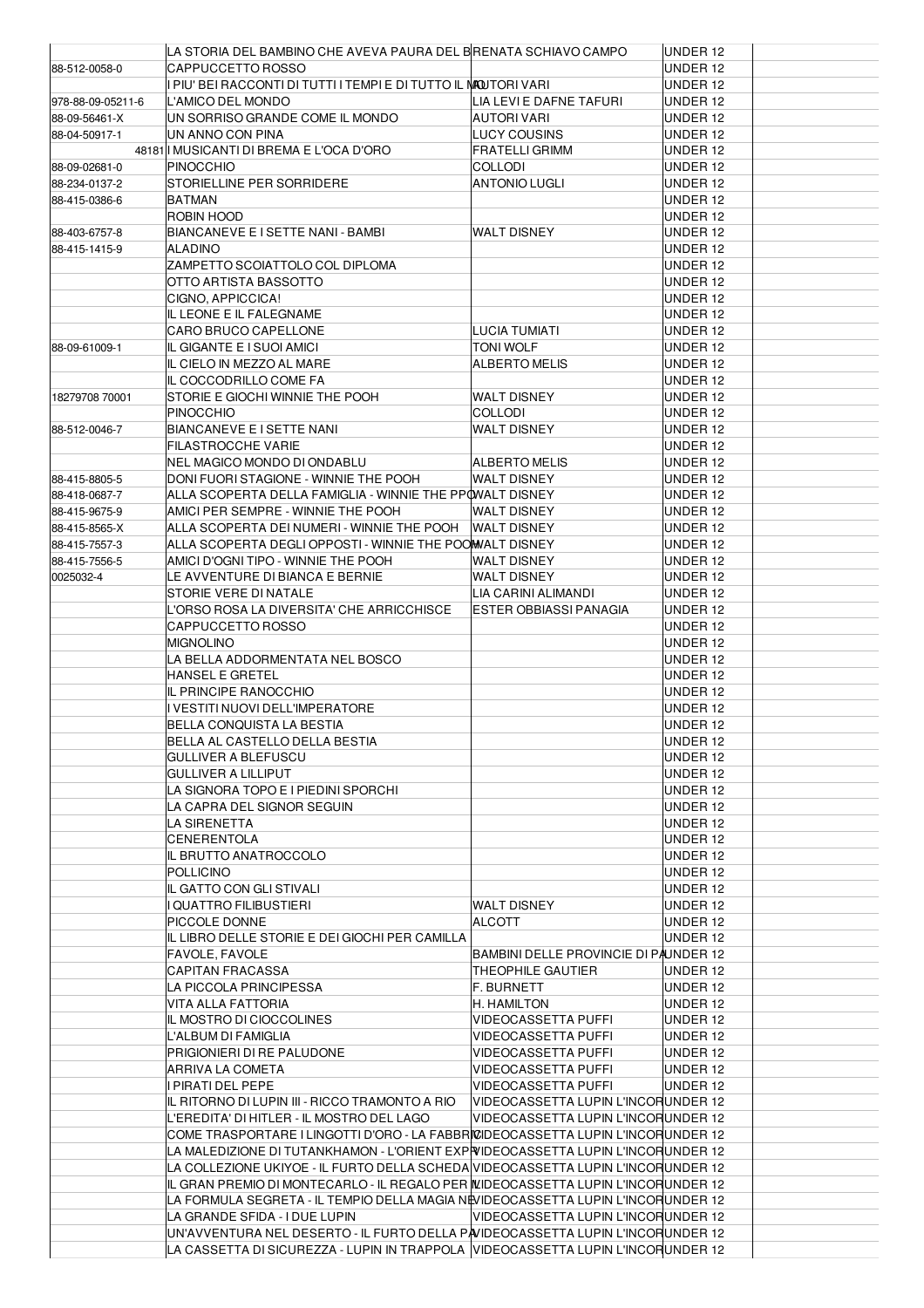|                               | IIL TALISMANO DELLA FELICITA' - TESORO A SORPREVIDEOCASSETTA LUPIN L'INCORUNDER 12 |                                     |          |            |
|-------------------------------|------------------------------------------------------------------------------------|-------------------------------------|----------|------------|
|                               | LA STREGA DELLA QUARTA DIMENSIONE - IL MAESTVIDEOCASSETTA LUPIN L'INCORUNDER 12    |                                     |          |            |
|                               | GLI SQUALI D'ACCIAIO - LA ROSA E LA PISTOLA                                        | VIDEOCASSETTA LUPIN L'INCORUNDER 12 |          |            |
|                               | IL FRANCOBOLLO DI CENERENTOLA - LEGIONE STRAIDEOCASSETTA LUPIN L'INCORUNDER 12     |                                     |          |            |
|                               | IL SEGRETO DI VOLARE - AVVENTURA AL SOLE DI MEIDEOCASSETTA LUPIN L'INCORUNDER 12   |                                     |          |            |
|                               | LA SECONDA MORTE DI LUPIN - CHI HA LA CORONA VIDEOCASSETTA LUPIN L'INCORUNDER 12   |                                     |          |            |
|                               | LA BANDA DEI GORILLA - IL MISTERO DEL CASTELLOVIDEOCASSETTA LUPIN L'INCORUNDER 12  |                                     |          |            |
|                               | L'ORO DI GENGIS KHAN - SCACCO ALL'INTERPOL                                         | VIDEOCASSETTA LUPIN L'INCORUNDER 12 |          |            |
|                               | L'UOMO DI PECHINO - AUTO BLINDATA SFIDA LUPIN  VIDEOCASSETTA LUPIN L'INCORUNDER 12 |                                     |          |            |
|                               | <b>IL MEGLIO DI YOGI</b>                                                           | <b>VIDEOCASSETTA</b>                | UNDER 12 |            |
| 8 007822 120918               | IL LIBRO DELLA JUNGLA                                                              | <b>VIDEOCASSETTA</b>                | UNDER 12 |            |
| 8717418154721                 | <b>CARS MOTORI RUGGENTI</b>                                                        | DVD                                 | UNDER 12 |            |
| 8 033210 790555               | SHREK TERZO                                                                        | DVD                                 | UNDER 12 |            |
| 5 050583 014401               | SHREK <sub>2</sub>                                                                 | VIDEOCASSETTA                       | UNDER 12 |            |
| 8 032442 005307               | WINX CLUB: UNA FATA A GARDENIA - BENVENUTI A MIDEOCASSETTA                         |                                     | UNDER 12 |            |
| 8 017229 037115               | TOM & JERRY                                                                        | <b>VIDEOCASSETTA</b>                | UNDER 12 |            |
| 8 010312 069413               | FRAGOLINA DOLCECUORE: MISTERI AL CHIARO DI LOVD                                    |                                     | UNDER 12 |            |
| 8 007038 352042               | ALLA RICERCA DI NEMO                                                               | <b>VIDEOCASSETTA</b>                | UNDER 12 |            |
| 8 032442 004034               | <b>TENTACOLINO</b>                                                                 | <b>VIDEOCASSETTA</b>                | UNDER 12 |            |
| 8 032442 005338               | WINX CLUB: LA FIAMMA DEL DRAGO - IL REGNO DEL VIDEOCASSETTA                        |                                     | UNDER 12 |            |
| 8 007038 348977               | IIL BIANCO NATALE DI TOPOLINO                                                      | <b>VIDEOCASSETTA</b>                | UNDER 12 |            |
| 88-04-32305-1                 | <b>DINOSAUROPAPERI</b>                                                             | <b>WALT DISNEY</b>                  | UNDER 12 |            |
| 88-04-32303-5                 | <b>PAPERREMOTO</b>                                                                 | <b>WALT DISNEY</b>                  | UNDER 12 |            |
| 88-04-32301-9                 | IL GENIO DELLA LAMPADA                                                             | <b>WALT DISNEY</b>                  | UNDER 12 |            |
| 88-04-32304-3                 | LE DOLCI PIUME DELLA GIOVINEZZA                                                    | WALT DISNEY                         | UNDER 12 |            |
| 88-04-32306-X                 | PAPERAGENTE 0077                                                                   | <b>WALT DISNEY</b>                  | UNDER 12 |            |
| 978-88-6040-169-4             | MILLY, MOLLY E I GIOCHI PER IL GIARDINO                                            | GILL PITTAR                         | UNDER 12 |            |
|                               | <b>MIRMO LIBRICINO ATTIVITA'</b>                                                   |                                     | UNDER 12 |            |
|                               | <b>CRUCI COMICS</b>                                                                |                                     | UNDER 12 |            |
|                               | <b>COLOR LIBRICINO ATTIVITA'</b>                                                   |                                     | UNDER 12 |            |
| 88-474-0326-X                 | IL BRUTTO ANATROCCOLO                                                              | EDI BIMBI                           | UNDER 12 |            |
|                               | LE AVVENTURE DI CALIMERO PULCINO NERO - VOLU                                       |                                     | UNDER 12 |            |
|                               | PM UMETTI                                                                          |                                     | UNDER 12 |            |
|                               | <b>GBABY FUMETTI</b>                                                               |                                     | UNDER 12 |            |
|                               | <b>KIM POSSIBLE</b>                                                                | <b>WALT DISNEY</b>                  | UNDER 12 |            |
|                               | BAMBIN. 1 (MANCA CODICE)                                                           | <b>WALT DISNEY</b>                  | UNDER 12 |            |
| 97711238650051011 BAMBIN.113  |                                                                                    | WALT DISNEY                         | UNDER 12 |            |
| 97711238650051011 BAMBIN.114  |                                                                                    | WALT DISNEY                         | UNDER 12 |            |
| 97711238650051011 BAMBIN.117  |                                                                                    | <b>WALT DISNEY</b>                  | UNDER 12 |            |
| 97711238650052012 BAMBIN. 127 |                                                                                    | <b>WALT DISNEY</b>                  | UNDER 12 |            |
| 97711238650054015 BAMBIN.156  |                                                                                    | WALT DISNEY                         | UNDER 12 |            |
|                               | IL GOBBO DI NOTRE DAME                                                             | <b>WALT DISNEY</b>                  | UNDER 12 |            |
|                               | <b>ALADDIN</b>                                                                     | WALT DISNEY                         | UNDER 12 |            |
|                               |                                                                                    |                                     | UNDER 12 |            |
|                               | LE AVVENTURE DI BIANCA E BERNIE                                                    | WALT DISNEY<br><b>WALT DISNEY</b>   |          |            |
|                               | <b>GLI ARISTOGATTI</b>                                                             |                                     | UNDER 12 |            |
|                               | LA SIRENETTA                                                                       | <b>WALT DISNEY</b>                  | UNDER 12 |            |
|                               | <b>BAMBI</b><br><b>CENERENTOLA</b>                                                 | WALT DISNEY                         | UNDER 12 |            |
|                               |                                                                                    | <b>WALT DISNEY</b>                  | UNDER 12 |            |
|                               | LE AVVENTURE DI ALADAR                                                             | <b>WALT DISNEY</b>                  | UNDER 12 |            |
|                               | IL MAGO DELLA PIOGGIA                                                              | STEFANO BORDIGLIONI                 | UNDER 12 |            |
| 88-88663-65-7                 | TITO BRONTO, CHE COMBINI?                                                          | <b>MARCO TOMATIS</b>                | UNDER 12 |            |
| 88-384-7280-7                 | IIL PICCOLO LIBRO DELLA PACE                                                       | <b>GERONIMO STILTON</b>             | UNDER 12 |            |
| 88-384-2148-X                 | TUTTOFUMETTO BUGGS BUNNY                                                           |                                     | UNDER 12 |            |
|                               | INKIOSTRIK, IL MOSTRO DELLO ZAINETTO                                               | URSEL SCHEFFLER                     | UNDER 12 |            |
| 0-7214-1659-4                 | PETER PAN                                                                          | LADYBIRD CLASSICS                   | UNDER 12 | IN INGLESE |
|                               | MANUAL8 DEI PERCHE'                                                                | LA COCCINELLA                       | UNDER 12 |            |
| 88-09-02233-5                 | GLI ANIMALI DEL BOSCO                                                              |                                     | UNDER 12 |            |
| 978-88-7309-561-3             | LA CARICA DEI 101                                                                  | WALT DISNEY                         | UNDER 12 |            |
| 88-7309-320-5                 | <b>DUMBO</b>                                                                       | WALT DISNEY                         | UNDER 12 |            |
| 88-522-0263-3                 | <b>MUCCHE ALLA RISCOSSA</b>                                                        | WALT DISNEY                         | UNDER 12 |            |
| 978-88-7309-560-6             | IL RE LEONE                                                                        | <b>WALT DISNEY</b>                  | UNDER 12 |            |
| 88-522-0086-X                 | IIL LIBRO DELLA GIUNGLA 2                                                          | WALT DISNEY                         | UNDER 12 |            |
| 978-88-7309-723-5             | TARZAN                                                                             | WALT DISNEY                         | UNDER 12 |            |
| 88-09-03329-9                 | ANIMALI DEL BOSCO                                                                  | GIUNTI KIDS                         | UNDER 12 |            |
|                               | I COLORI                                                                           | <b>VALERIA PETRONE</b>              | UNDER 12 |            |
|                               | <b>INUMERI</b>                                                                     | <b>VALERIA PETRONE</b>              | UNDER 12 |            |
| 88-7309-814-2                 | BAMBI                                                                              |                                     | UNDER 12 |            |
|                               | 9 772035 625008 9000 IIL GIOCA POOH DEI COLORI                                     | WALT DISNEY                         | UNDER 12 |            |
| 978-88-522-0921-5             | POOH E GLI OPPOSTI                                                                 | <b>WALT DISNEY</b>                  | UNDER 12 |            |
| 88-7703-127-1                 | L'ISOLA                                                                            | LA COCCINELLA                       | UNDER 12 |            |
| 88-474-0464-9                 | LE STELLE SON SORELLE                                                              |                                     | UNDER 12 |            |
| 88-474-2851-3                 | JACK E IL FAGIOLO MAGICO                                                           | EDI BIMBI                           | UNDER 12 |            |
| 88-7927-973-4                 | IL SAGGIO DI DANZA                                                                 | PIGGY TOESPRESS                     | UNDER 12 |            |
| 88-522-0069-X                 | WINNIE POOH - L'ACQUA                                                              | <b>WALT DISNEY</b>                  | UNDER 12 |            |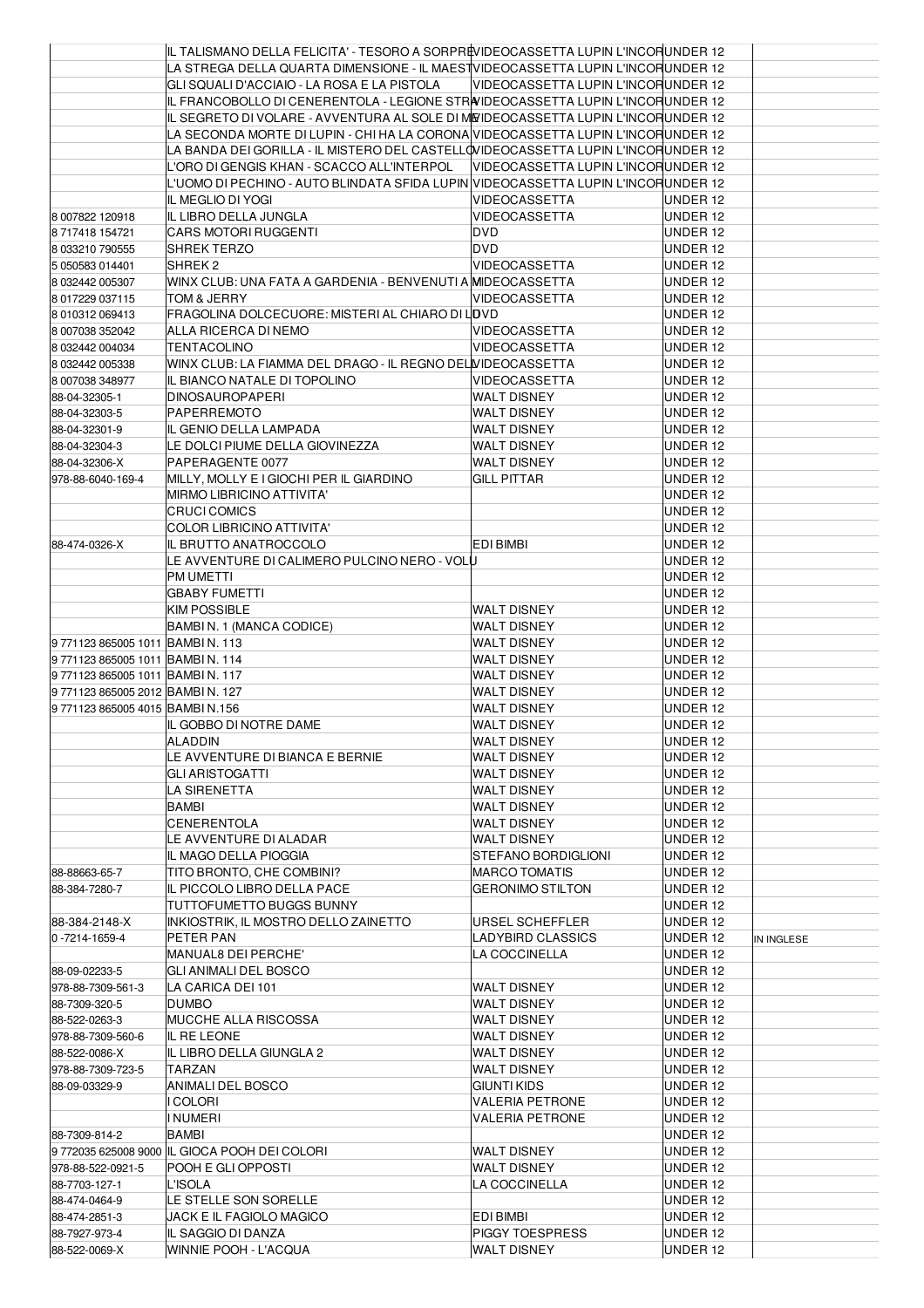| 88-418-1890-5                 | BUONGIORNO, BUONANOTTE!                                            |                                           | UNDER 12             |             |
|-------------------------------|--------------------------------------------------------------------|-------------------------------------------|----------------------|-------------|
| 88-17-24553-4                 | LA RUOTA DEI QUIZ CON IL GATTO ASTUTO                              |                                           | UNDER 12             |             |
|                               | LEGGI E GIOCA ALLA FATTORIA                                        |                                           | UNDER 12             |             |
| 88-7152-690-2                 | UNO SCRIGNO DI MATITE COLORATE - FAVOLE                            |                                           | UNDER 12             |             |
| 88-477-0735-8                 | <b>CUCCIOLI DEGLI ANIMALI</b>                                      |                                           | UNDER 12             |             |
| 88-04-55439-8                 | PUZZLE DI BABY TITTI                                               |                                           | UNDER 12             |             |
| 8818-01708-X                  | <b>CENERENTOLA</b>                                                 |                                           | UNDER 12             |             |
| 978-88-61675-648-9            | IL BOSCO - CHI SI NASCONDE?                                        |                                           | UNDER 12             |             |
|                               | L'ENCICLOPEDIA DEI RAGAZZI - VOLUMI DA 1 A 10                      |                                           | UNDER 12             |             |
|                               | IL LIBRO DELLE RICERCHE VOLUME 11                                  |                                           | UNDER 12             |             |
|                               | PRIMA ENCICLOPEDIA MONDADORI - 6 VOLUMI                            |                                           | UNDER 12             |             |
|                               | IL CORPO UMANO - 4 VOLUMI                                          |                                           | UNDER 12             |             |
|                               | FIGLI DI ADAMO                                                     |                                           | UNDER 12             |             |
| 88-415-8715-6                 | IL GRANDE LIBRO DEI DINOSAURI                                      |                                           | UNDER 12             |             |
| 88-7068-244-7                 | IL LIBRO DI TUTTI I PAESI - ATLANTE ILLUSTRATO                     |                                           | UNDER 12             |             |
|                               | RICERCHE SU LA VITA DELLE SCIMMIE                                  |                                           | UNDER 12             |             |
|                               | LIBRO DI GRAMMATICA                                                |                                           | UNDER 12             |             |
|                               | LIBRO DI MATEMATICA                                                |                                           | UNDER 12             |             |
|                               | COSA FANNO GLI ANIMALI                                             |                                           | UNDER 12             |             |
|                               | GIOCHIAMO INSIEME IMPARIAMO INSIEME                                |                                           | UNDER 12             |             |
|                               | RICERCHE SU LE COMUNICAZIONI<br>RICERCHE SU LA VITA DEGLI UNGULATI |                                           | UNDER 12<br>UNDER 12 |             |
|                               | MISSIONE PIANETA TERRA                                             | LISE LOEWENTHAL                           | <b>FANTASCIENZA</b>  |             |
| 2-8006-7490-3                 | CHE COSA SAI DI TERRA E SPAZIO? DOMANDE E RI\$                     |                                           | UNDER 12             |             |
|                               | LA NATURA E' UNA FAVOLA                                            |                                           | UNDER 12             |             |
| 88-09-60269-2                 | MARE IL BLU DELLA TERRA                                            | <b>DAMI EDITORE</b>                       | UNDER 12             |             |
| 978-88-8238-468-7             | UNA CASA PER LA MIA BAMBOLA                                        |                                           | UNDER 12             |             |
| 88-09-61425-9                 | MAMMA OCA INSEGNA L'ALFABETO                                       |                                           | UNDER 12             |             |
|                               | IL MIO GRANDE LIBRO DELLE PAROLE                                   |                                           | UNDER 12             |             |
|                               | GUIDA ILLUSTRATA DEI GATTI                                         | DAVID ALDERTON                            | UNDER 12             |             |
|                               | COME ESSERE UN GATTO FELICE                                        | CHARLES LATT E GRAY JOLLIFFEJNDER 12      |                      |             |
|                               | STORIA DI PERUGIA                                                  | OTTORINO GUERRIERI                        | UNDER 12             |             |
|                               | VOCABOLARIO DELLA LINGUA ITALIANA ZINGARELL                        |                                           | UNDER 12             |             |
|                               | DALLA SOCIETA' FEUDALE AL MONDO D'OGGI                             | F. SALVO F. ROTOLO M. BENVENUNDER 12      |                      |             |
|                               | CONOSCERE VOLUMI N. 25                                             |                                           | UNDER 12             |             |
|                               | STORIA D'ITALIA                                                    | VIDEOCASSETTA DI GIOVANNI MUNDER 12       |                      |             |
|                               | CURARE TUO FIGLIO                                                  | ROBERTO ALBANI                            | UNDER 12             |             |
|                               | COME DIVENTARE PADRE E SOPRAVVIVERE                                | ANDREA INNOCENTI                          | UNDER 12             |             |
|                               | VADO A SCUOLA                                                      | <b>GIANNI RODARI</b>                      | UNDER 12             |             |
| 88-88827-65-X                 | <b>SICURI INSIEME</b>                                              |                                           | UNDER 12             |             |
|                               | ARICI ANTICA A FUMETTI                                             |                                           | UNDER 12             |             |
| 9788860744975                 | GRIFEROTIKON                                                       | SANDRO ALLEGRINI                          | SOCIETA' E CO        |             |
|                               | <b>METROPOLIS</b>                                                  | REGIA FRITZ LANG - VIDEOCASS FANTASCIENZA |                      |             |
|                               | ASSASSINIO SULL'ORIENT EXPRESS                                     | AGATHA CHRISTIE - REGIA SIDNEGIALLO       |                      |             |
|                               | VESTITO PER UCCIDERE                                               | REGIA BRIAN DE PALMA - VIDEO THRILLER     |                      |             |
|                               | IL GIORNO DEI TRIFIDI                                              | JOHN WYNDHAM - REGIA STEVE FANTASCIENZA   |                      |             |
|                               | DILLINGER E' MORTO                                                 | REGIA MARCO FERRERI - VIDEO THRILLER      |                      |             |
|                               | ASSASSINIO SULL'ORIENT EXPRESS                                     | AGATHA CHRISTIE - REGIA SIDNEGIALLO       |                      |             |
|                               | LA MINIERA PERDUTA                                                 | AGATHA CHRISTIE - REGIA ED BIGIALLO       |                      |             |
|                               | Zombi                                                              | REGIA GEORGE A. ROMERO - VIDHORROR        |                      |             |
| 8 001701 220027               | OMICIDIO ALLO SPECCHIO                                             | REGIA ARTHUR PENN - VIDEOCATHRILLER       |                      |             |
| 8 010773 700955               | LA FINESTRA SUL CORTILE                                            | REGIA ALFRED HITCHCOCK - VIDGIALLO        |                      |             |
| 978-88-11-67967-7             | I FIUMI DI PORPORA                                                 | JEAN CRISTOPHE GRANGE                     | THRILLER<br>Noir     |             |
| 88-11-67843-9                 | 9 771128 609895 0000 L'ULTIMA PRIMAVERA<br>SANGUE FREDDO           | <b>CORRADO AUGIAS</b><br>LYNDA LA PLANTE  | THRILLER             |             |
|                               | COSI' SI MUORE A GOD'S POCKET                                      | PETE DEXTER                               | <b>NOIR</b>          |             |
| 88-11-67855-2                 | OLTRE OGNI SOSPETTO                                                | LYNDA LA PLANTE                           | THRILLER             |             |
| 978-88-06-17200-8             | L'ULTIMO VERO BACIO                                                | JAMES CRUMLEY                             | NOIR                 |             |
| 978-88-304-2807-2             | IL MAESTRO                                                         | JAMES PATTERSON                           | THRILLER             |             |
| 978-88-502-0292-8             | RICORDA MAGGIE ROSE                                                | JAMES PATTERSON                           | THRILLER             |             |
| 9782841 113132                | MATHEMATIQUE DU CRIME                                              | GUILLERMO MARTINEZ                        | <b>GIALLO</b>        | IN FRANCESE |
|                               | 9771973 564394 1000 DIARIO DI UN KILLER SENTIMENTALE               | LUIS SEPULVEDA                            | <b>GIALLO</b>        |             |
|                               | 9 771120 508004 1304 IL CANTO DELL'ANGELO NERO                     | PAUL DOHERTY                              | <b>GIALLO</b>        |             |
|                               | 9 770009 842000 3098 AMELIA PEABODY E IL RITORNO DI SETHOS         | ELIZABETH PETERS                          | <b>GIALLO</b>        |             |
| 978-88-06-21298-8             | LA VENDETTA                                                        | <b>ANNE HOLT</b>                          | <b>NOIR</b>          |             |
| 978-88-04-61023-6             | LE LUCI DI SETTEMBRE                                               | <b>CARLOS RUIZ ZAFON</b>                  | THRILLER             |             |
| 88-04-38267-8                 | DIARIO DI UN INCUBO                                                | H. P. LOVECRAFT                           | <b>GIALLO</b>        |             |
|                               | 9 771128 609260 2073 APPARTAMENTO A ISTAMBUL                       | <b>ESMAHAN AYKOL</b>                      | NOIR                 |             |
| 88-356-0006-5                 | <b>GLORIA</b>                                                      | <b>JACK CURTIS</b>                        | THRILLER             |             |
|                               | ZATTERE NEL MAR D'UMBRIA                                           | <b>GIUSEPPE BEARZI</b>                    | SOCIETA' E CO        |             |
| 88-8154-275-7                 | ALTRI DELITTI DI NATALE                                            | AUTORI VARI                               | <b>GIALLO</b>        |             |
| 978-88-8154-400-4             | I DELITTI DELLA CASA DI CAMPAGNA                                   | <b>AUTORI VARI</b>                        | <b>GIALLO</b>        |             |
| 978-88-8154-401-1             | UN BUONA TAZZA DI TE'                                              | <b>AUTORI VARI</b>                        | <b>GIALLO</b>        |             |
| 9771120 508004 4237 MARY MARY |                                                                    | ED MC BAIN                                | <b>GIALLO</b>        |             |